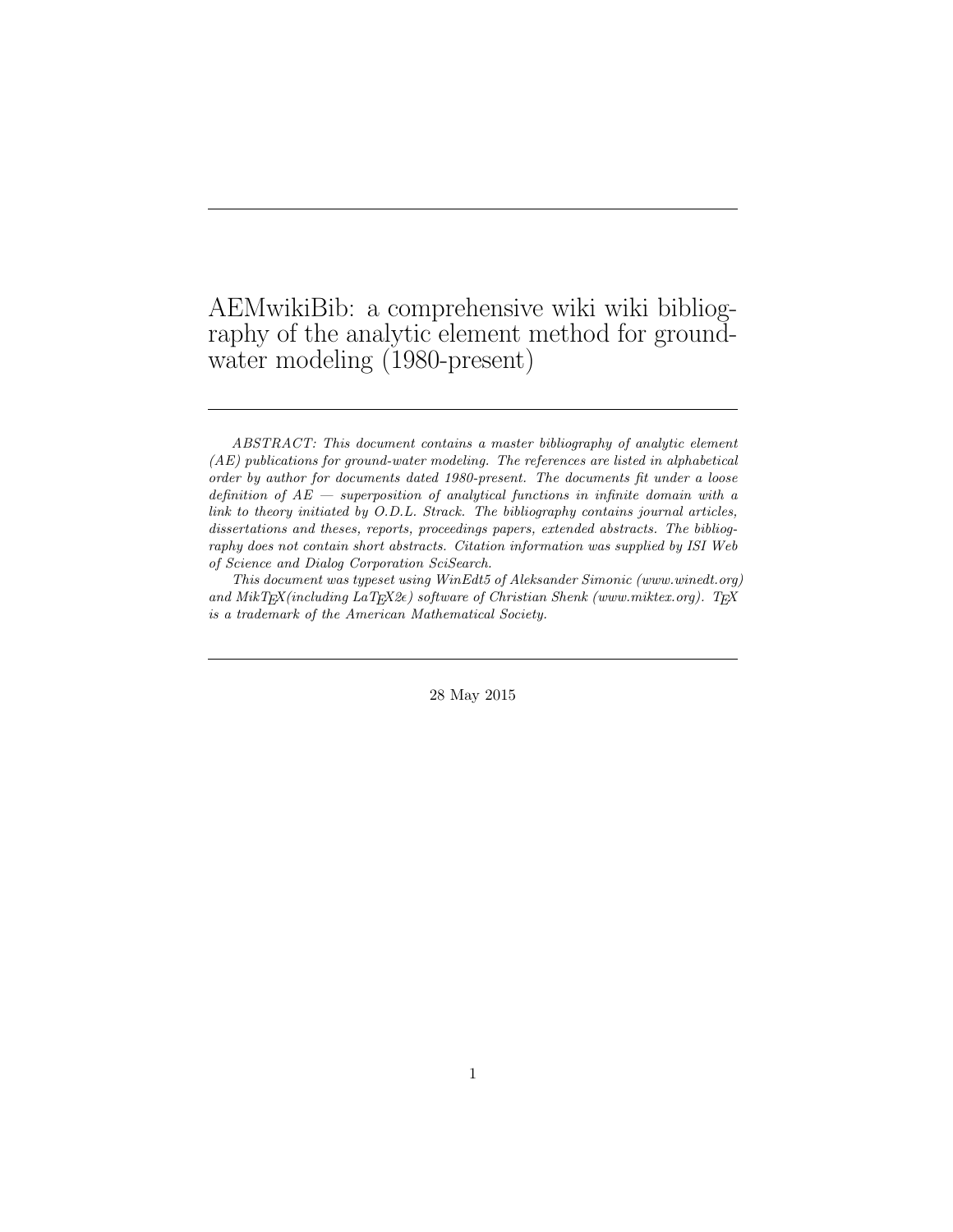## References

- [Abbasi et al., 2013] Abbasi, S., Mohammadi, K., Kholghi, M., and Howard, K. (2013). Aquifer vulnerability assessments using drastic, weights of evidence and the analytic element method. Hydrological Sciences Journal-Journal Des Sciences Hydrologiques, 58(1):186–197.
- [Aljoe and Hawkins, 1992] Aljoe, W. and Hawkins, J. (1992). Application of a porous media flow model to a pseudokarst setting in a surface coal mine spoil. In PRO-CEEDINGS OF THE SOLVING GROUND WATER PROBLEMS WITH MOD-ELS, FEBRUARY 11-13, 1992, THE GRAND KEMPINSKI HOTEL, DALLAS, TEXAS, pages 611–622. NGWA.
- [Almendinger, 1988] Almendinger, J. E. (1988). Lake and groundwater paleohydrology: A groundwater model to explain past lake levels in west-central Minnesota. PhD thesis, University of Minnesota (Advisor: E.J. Cushing).
- [Almendinger, 1990] Almendinger, J. E. (1990). Groundwater control of closed-basin lake levels under steady-state conditions. Journal of Hydrology, 112(3-4):293–318.
- [Almendinger, 1994] Almendinger, J. E. (1994). The travel-time ellipse: an approximate zone of transport. Journal of Hydrology, 161(1-4):365–373.
- [Anderson, 2000a] Anderson, E. (2000a). The method of images for leaky boundaries. Advances in Water Resources, 23(5):461–474. ISI times cited 4 (Apr 2006).
- [Anderson, 2000b] Anderson, E. (2000b). The method of images for leaky boundaries. In Strack, O. D., editor, Proceedings 3rd International Conference on the Analytic Element Method in Modeling Groundwater Flow, Brainerd, MN USA, Minneapolis, MN. Department of Civil Engineering, University of Minnesota-Twin Cities.
- [Anderson, 2002] Anderson, E. (2002). Conformal mapping of groundwater flow fields with internal boundaries. Advances in Water Resources, 25:279–291. ISI times cited 4 (Apr2006).
- [Anderson, 2003a] Anderson, E. (2003a). An analytic solution describing groundwater-surface water interaction. Water Resources Research, 39(3):10.1029/2002WR001536. ISI times cited 2 (Apr 2006).
- [Anderson, 2003b] Anderson, E. (2003b). An approximation for leaky boundaries in groundwater flow. Journal of Hydrology, 274(1-4):160–175.
- [Anderson, 2003c] Anderson, E. (2003c). The effective resistance to vertical flow in Dupuit models. Advances in Water Resources, 26(5):513–523. ISI times cited 3 (Apr 2006).
- [Anderson, 2004] Anderson, E. (2004). A Dupuit model of groundwater-surface water interaction. In Miller, C., Farthing, M., Gray, W., and Pinder, G., editors, Proceedings of the 15th International Conference on Computational Methods in Water Resources (CMWR XV), June 13-17, 2004 Chapel Hill, NC, USA. Elsevier. ISBN: 0-444-51769-3.
- [Anderson and Bakker, 2008] Anderson, E. and Bakker, M. (2008). Groundwater flow through anisotropic fault zones in multiaquifer systems. Water Resources Research, 44(11):W11433. http://dx.doi.org/10.1029/2008WR006925.
- [Anderson and Mesa, 2006] Anderson, E. and Mesa, E. (2006). The effects of vertical barrier walls on the hydraulic control of contaminated groundwater. Advances in Water Resources, 29(1):89–98.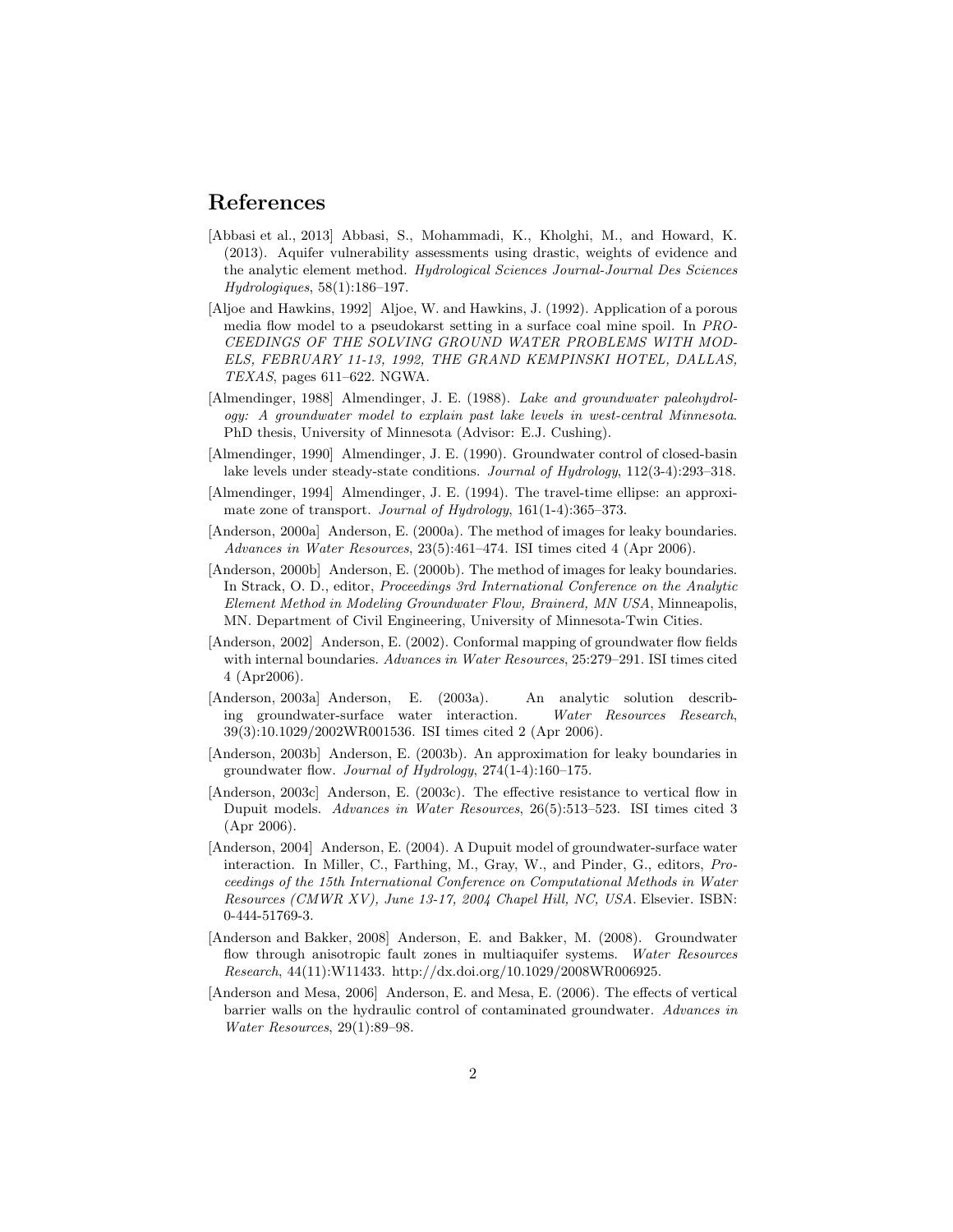- [Anderson, 1999] Anderson, E. I. (1999). Groundwater flow with leaky boundaries. PhD thesis, University of Minnesota. Dialog Corp SciSearch times cited 3 (26Apr2006).
- [Anderson, 2005] Anderson, E. I. (2005). Modeling groundwater-surface water interactions using the Dupuit approximation. Advances in Water Resources, 28(4):315– 327. ISI times cited 1 (Apr 2006).
- [Badv and Deriszadeh, 2005] Badv, K. and Deriszadeh, M. (2005). Wellhead protection area delineation using the analytic element method. Water Air and Soil Pollution, 161(1-4):39–54. ISI Times Cited: 1 (26Apr2006).
- [Bakker, 1997a] Bakker, M. (1997a). The Dupuit approximation for variable density flow in coastal aquifers. In de Lange, W., editor, Conference Companion Part 1. Analytic-Based Modeling of Groundwater Flow, pages 187–198, P.O. Box 6012, 2600 JA Delft, The Netherlands. Netherlands Institute of Applied Geoscience TNO - National Geological Survey. conference held 07-10 April 1997, Nunspeet, The Netherlands.
- [Bakker, 1997b] Bakker, M. (1997b). Groundwater flow with free boundaries using the hodograph method. Advances in Water Resources, 20:207–216. ISI times cited 6 (22Apr2006).
- [Bakker, 1998] Bakker, M. (1998). Transient Dupuit interface flow with partially penetrating features. Water Resources Research, 34:2911–2918. ISI times cited 6 (22 Apr 2006).
- [Bakker, 1999] Bakker, M. (1999). Simulating groundwater flow in multi-aquifer systems with analytical and numerical Dupuit-models. Journal of Hydrology, 222:55– 64. ISI times cited 13 (22 Apr 2006).
- [Bakker, 2000a] Bakker, M. (2000a). Modeling wells in multi-layer and multi-aquifer systems. In Strack, O. D., editor, Proceedings 3rd International Conference on the Analytic Element Method in Modeling Groundwater Flow, Brainerd, MN USA, Minneapolis, MN. Department of Civil Engineering, University of Minnesota-Twin Cities.
- [Bakker, 2000b] Bakker, M. (2000b). The size of the freshwater zone below an elongated island with infiltration. Water Resources Research, 36:109–117. ISI times cited 5 (22 Apr 2006).
- [Bakker, 2001] Bakker, M. (2001). An analytic, approximate method for modeling steady, three-dimensional flow to partially penetrating wells. Water Resources Research, 37:1301–1308. ISI times cited 5 (22Apr2006).
- [Bakker, 2002] Bakker, M. (2002). Two exact solutions for a cylindrical inhomogeneity in a multi-aquifer system. Advances in Water Resources, 25(1):9–18. ISI times cited 2 (22Apr2006).
- [Bakker, 2003a] Bakker, M. (2003a). A Dupuit formulation for modeling seawater intrusion in regional aquifer systems. Water Resources Research, 39(5). ISI times cited 4 (22Apr2006).
- [Bakker, 2003b] Bakker, M. (2003b). Steady groundwater flow through many cylindrical inhomogeneities in a multi-aquifer system. Journal of Hydrology, 227(3-4):268–279. ISI times cited 5 (10Mar2006).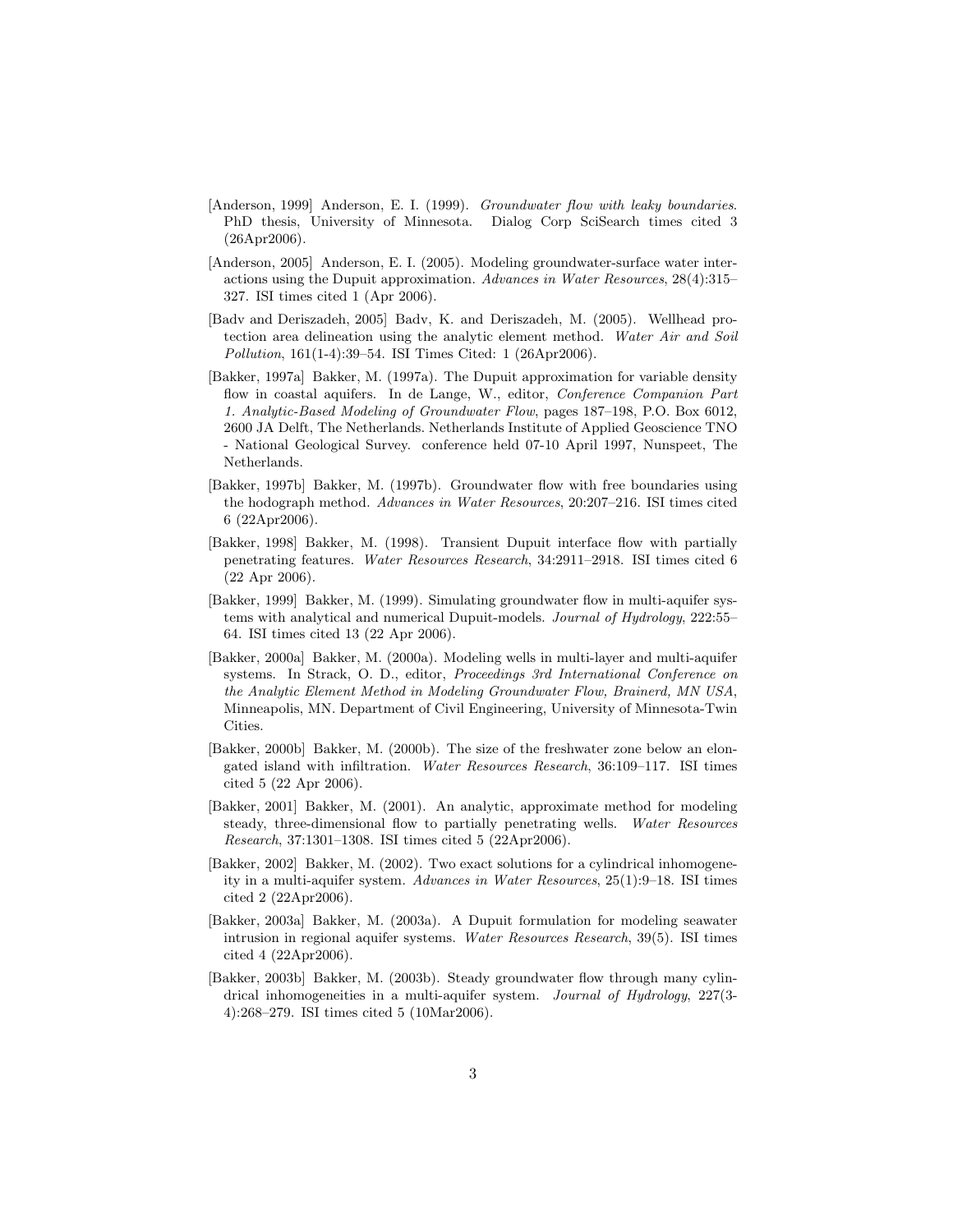- [Bakker, 2003c] Bakker, M. (2003c). TimML: a free multi-aquifer analytic element model. In Poeter, E., Zheng, C., Hill, M., and Doherty, J., editors, MODFLOW and More 2003, pages 376–378, Golden, CO. International Ground Water Modeling Center, Colorado School of Mines.
- [Bakker, 2004a] Bakker, M. (2004a). Modeling groundwater flow to elliptical lakes and through multi-aquifer elliptical inhomogeneities. Advances in Water Resources, 27(5):497–507. ISI times cited 4 (10Mar2006).
- [Bakker, 2004b] Bakker, M. (2004b). Transient analytic elements for periodic Dupuit-Forchheimer flow. Advances in Water Resources, 27(1):3–12. ISI times cited 5 (10Mar2006).
- [Bakker, 2006a] Bakker, M. (2006a). An analytic element approach for modeling polygonal inhomogeneities in multi-aquifer systems. Advances in Water Resources, In Press, Corrected Proof.
- [Bakker, 2006b] Bakker, M. (2006b). Analytic element modeling of embedded multiaquifer domains. Ground Water, 44(1):81–85.
- [Bakker, 2006c] Bakker, M. (2006c). Analytic solutions for interface flow in combined confined and semi-confined, coastal aquifers. Advances in Water Resources, 29(3):417–425.
- [Bakker, 2007] Bakker, M. (2007). Simulating groundwater flow to surface water features with leaky beds using analytic elements. Advances in Water Resources, 30(3):399–407.
- [Bakker, 2008] Bakker, M. (2008). Derivation and relative performance of strings of line elements for modeling (un)confined and semi-confined flow. Advances in Water Resources, 31(6):906–914.
- [Bakker, 2010] Bakker, M. (2010). Hydraulic modeling of riverbank filtration systems with curved boundaries using analytic elements and series solutions. Advances in Water Resources, 33:813–819.
- [Bakker and Anderson, 2002] Bakker, M. and Anderson, E. (2002). Comment on "numerical investigation of lake bed seepage patterns: effects of porous medium and lake properties" by genereux, d., and bandopadhyay, i., 2001. journal of hydrology 241, 286-303. Journal of Hydrology, 258:260–264.
- [Bakker et al., 1999] Bakker, M., Anderson, E., Olsthoorn, T., and Strack, O. (1999). Regional groundwater modeling of the Yucca Mountain site using analytic elements. Journal of Hydrology, 226:167–178. ISI times cited 12 (10Mar2006).
- [Bakker and Anderson, 2003] Bakker, M. and Anderson, E. I. (2003). Steady flow to a well near near a system with a leaky bed. Ground Water, 41(6):833–840. ISI times cited 3 (22Apr2006).
- [Bakker and Hemker, 2002] Bakker, M. and Hemker, K. (2002). A Dupuit formulation for flow in layered, anisotropic aquifers. Advances in Water Resources, 25(7):747–754. ISI times cited 6 (22Apr2006).
- [Bakker and Kelson, 2000] Bakker, M. and Kelson, V. (2000). The Java analytic element model: designing and implementing an object-oriented AEM code. In Strack, O. D., editor, Proceedings 3rd International Conference on the Analytic Element Method in Modeling Groundwater Flow, Brainerd, MN USA, Minneapolis, MN. Department of Civil Engineering, University of Minnesota-Twin Cities.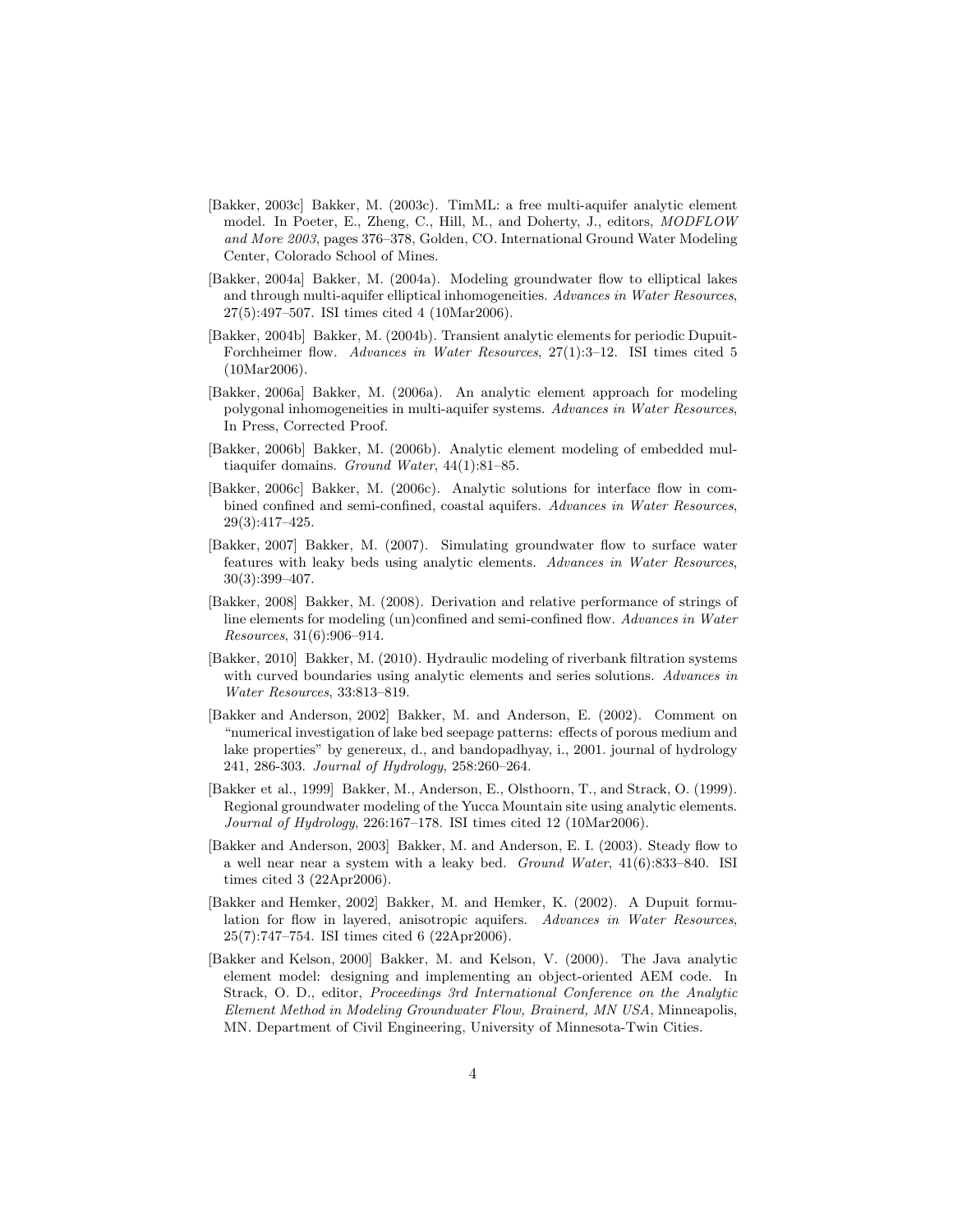- [Bakker et al., 2005] Bakker, M., Kelson, V. A., and Luther, K. H. (2005). Multilayer analytic element modeling of radial collector wells. Ground Water, 43(6):926–934. ISI times cited 1 (22Apr2006).
- [Bakker et al., 2000] Bakker, M., Kraemer, S., de Lange, W., and Strack, O. (2000). Analytic element modeling of coastal aquifers. Report EPA/600/R-99/110, U.S. Environmental Protection Agency.
- [Bakker et al., 2007] Bakker, M., Maas, K., Schaars, F., and von Asmuth, J. R. (2007). Analytic modeling of groundwater dynamics with an approximate impulse response function for areal recharge. Advances in Water Resources, 30(3):493–504.
- [Bakker and Nieber, 2004a] Bakker, M. and Nieber, J. (2004a). Analytic element modeling of cylindrical drains and cylindrical inhomogeneities in steady twodimensional unsaturated flow. Vadose Zone Journal, 3(3):1038–1049. ISI times cited 4 (10Mar2006).
- [Bakker and Nieber, 2004b] Bakker, M. and Nieber, J. L. (2004b). Two-dimensional steady unsaturated flow through embedded elliptical layers. Water Resources Research, 40(12). ISI times cited 1 (22Apr2006).
- [Bakker and Strack, 1996] Bakker, M. and Strack, O. (1996). Capture zone delineation in two-dimensional groundwater flow models. Water Resour. Res., 32(5):1309–1315. ISI times cited 19 (10Mar2006).
- [Bakker and Strack, 2003] Bakker, M. and Strack, O. (2003). Analytic elements for multiaquifer flow. Journal of Hydrology, 271:119–129. Google Scholar cited by 7 (29Mar2006), ISI times cited 13 (10Mar2006).
- [Bakker and Strack, 1994] Bakker, M. and Strack, O. D. (1994). Capture zone delineation in an analytic element model. In Wittman, J., editor, Proceedings of the International Conference, Analytic Element Modeling of Groundwater Flow, Indianapolis, Indiana, pages 61–63, Bloomington, IN. School of Public and Environmental Affairs, Indiana University.
- [Bandilla, 2009] Bandilla, K. W. (2009). Large Scale Groundwater Flow and Contaminant Transport. PhD thesis, University at Buffalo, State University of New York, Department of Civil, Structural and Environmental Engineering. Advisors: Igor Jankovic, Alan Rabideau.
- [Bandilla et al., 2007] Bandilla, K. W., Jankovic, I., and Rabideau, A. J. (2007). A new algorithm for analytic element modeling of large-scale groundwater flow. Advances in Water Resources, 30(3):446–454.
- [Bandilla et al., 2009] Bandilla, K. W., Rabideau, A. J., and Jankovic, I. (2009). A parallel mesh-free contaminant transport model based on the Analytic Element and Streamline Methods. Advances in Water Resources, 32(8):1143–1153.
- [Barnes and Janković, 1997] Barnes, R. and Janković, I. (1997). Two-dimensional flow through large numbers of circular inhomogeneities. In de Lange, W., editor, Conference Companion Part 1. Analytic-Based Modeling of Groundwater Flow, pages 273–279, P.O. Box 6012, 2600 JA Delft, The Netherlands. Netherlands Institute of Applied Geoscience TNO - National Geological Survey. conference held 07-10 April 1997, Nunspeet, The Netherlands.
- [Barnes and Janković, 1999] Barnes, R. and Janković, I. (1999). Two-dimensional flow through large numbers of circular inhomogeneities. Journal of Hydrology, 226:204–210. ISI times cited 29 (10Mar2006).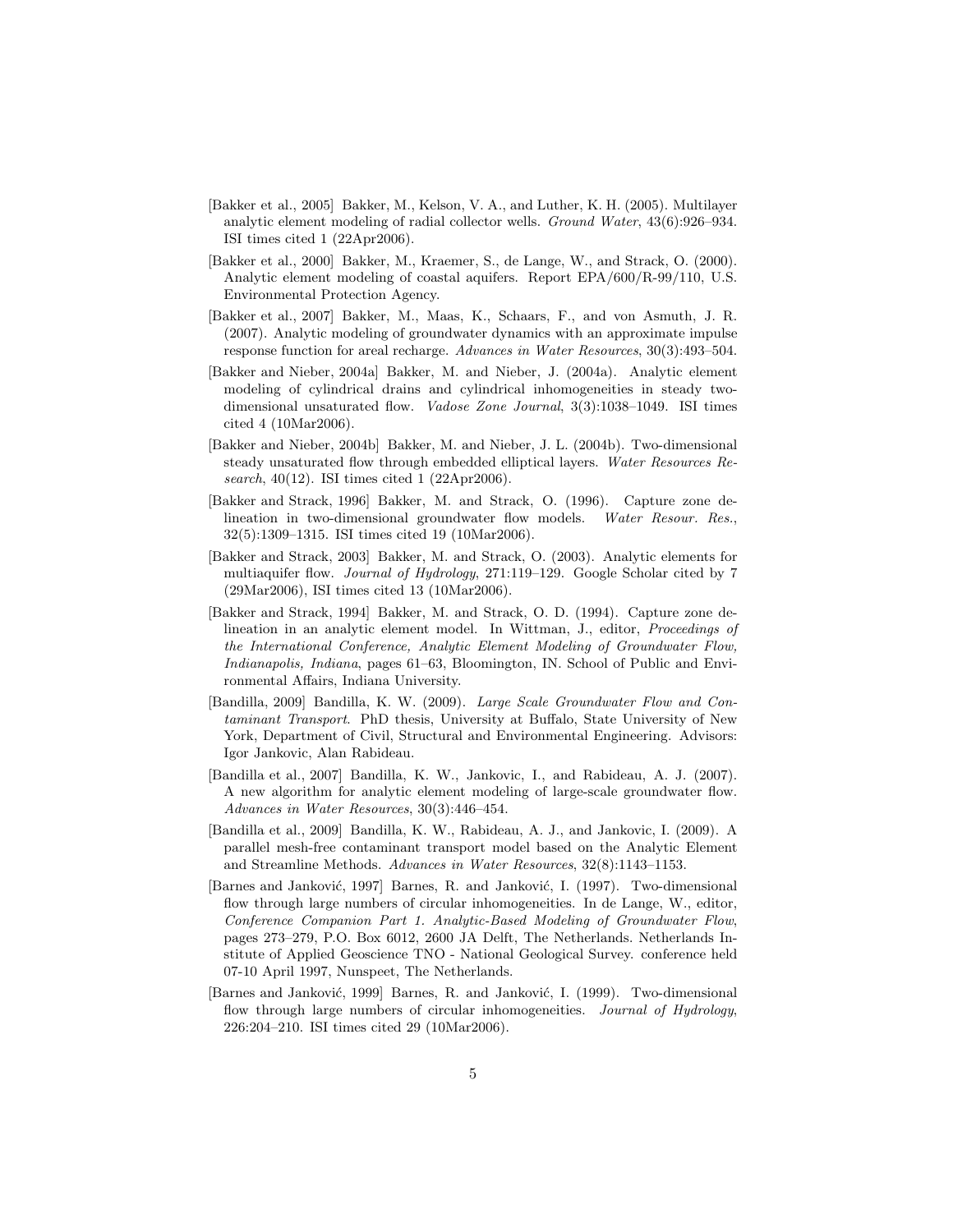- [Barnes and Janković, 2001] Barnes, R. and Janković, I. (2001). Three-dimensional unconfined groundwater flow for wellhead protection: capture zone analysis with a transient well and transient infiltration. Technical report, Minnesota Dept. of Health.
- [Barnes and Strack, 2003] Barnes, R. and Strack, O. (2003). A transient area-sink composed of line elements. In Graillot, D., editor, Proceedings of the 4th International Conference on the Analytic Element Method for the Modeling of Groundwater Flow and the Applications in Environmental Sciences, Ecole Nationale Superiere de Mines, Saint-Etienne, France, 20-21 November.
- [Barr and Strack, 1984] Barr, K. D. and Strack, O. D. (1984). Applications of the analytic element method, an alternative approach to ground water modeling. In Proceedings of the conference Practical Applications of Ground Water Models, Columbus, OH, pages 821–827, Worthington, OH. National Water Well Association.
- [Becker and Jiang, 2007] Becker, M. W. and Jiang, Z. (2007). Flux-based contaminant transport in a GIS environment. Journal of Hydrology, 343(3-4):203–210.
- [Bernard and Steward, 2006] Bernard, E. and Steward, D. (2006). AEM integration in a geodatabase for groundwater modeling. In Steward, D., editor, Proceedings of the 5th International Conference on the Analytic Element Method (ICAEM), May 14-17,2006, Manhattan, Kansas, pages 47–51. Kansas State University.
- [Bos et al., 1997] Bos, H., de Lange, W., and Claessen, F. (1997). Application of a national groundwater model for ecological issues. In de Lange, W., editor, Conference Companion Part 1. Analytic-Based Modeling of Groundwater Flow, pages 41–58, P.O. Box 6012, 2600 JA Delft, The Netherlands. Netherlands Institute of Applied Geoscience TNO - National Geological Survey. conference held 07-10 April 1997, Nunspeet, The Netherlands.
- [Brown, 1993] Brown, T. (1993). Stochastic analytic elements for groundwater modeling. Master's thesis, Univ. of Minnesota-Twin Cites, Dept. of Civil Engineering.
- [Brown and Barnes, 1994] Brown, T. P. and Barnes, R. J. (1994). Stochastic analytic elements for groundwater modeling. In Wittman, J., editor, Proceedings of the International Conference, Analytic Element Modeling of Groundwater Flow, Indianapolis, Indiana, pages 151–156, Bloomington, IN. School of Public and Environmental Affairs, Indiana University.
- [Brummer and Mulder, 1994] Brummer, C. and Mulder, G. (1994). The use of a case study in the development of a model decision scheme. In Wittman, J., editor, Proceedings of the International Conference, Analytic Element Modeling of Groundwater Flow, Indianapolis, Indiana, pages 85–90, Bloomington, IN. School of Public and Environmental Affairs, Indiana University.
- [Ceric, 2000] Ceric, A. (2000). Assessment of the applicability of simplified capture zone delineation techniques for groundwater public supply systems. Master's thesis, Indiana University-Bloomington (Advisor: Hendrik M. Haitjema).
- [Ceric and Haitjema, 2000] Ceric, A. and Haitjema, H. (2000). Capture zone delineation: Are simple methods adequate? In Strack, O. D., editor, Proceedings 3rd International Conference on the Analytic Element Method in Modeling Groundwater Flow, Brainerd, MN USA, Minneapolis, MN. Department of Civil Engineering, University of Minnesota-Twin Cities.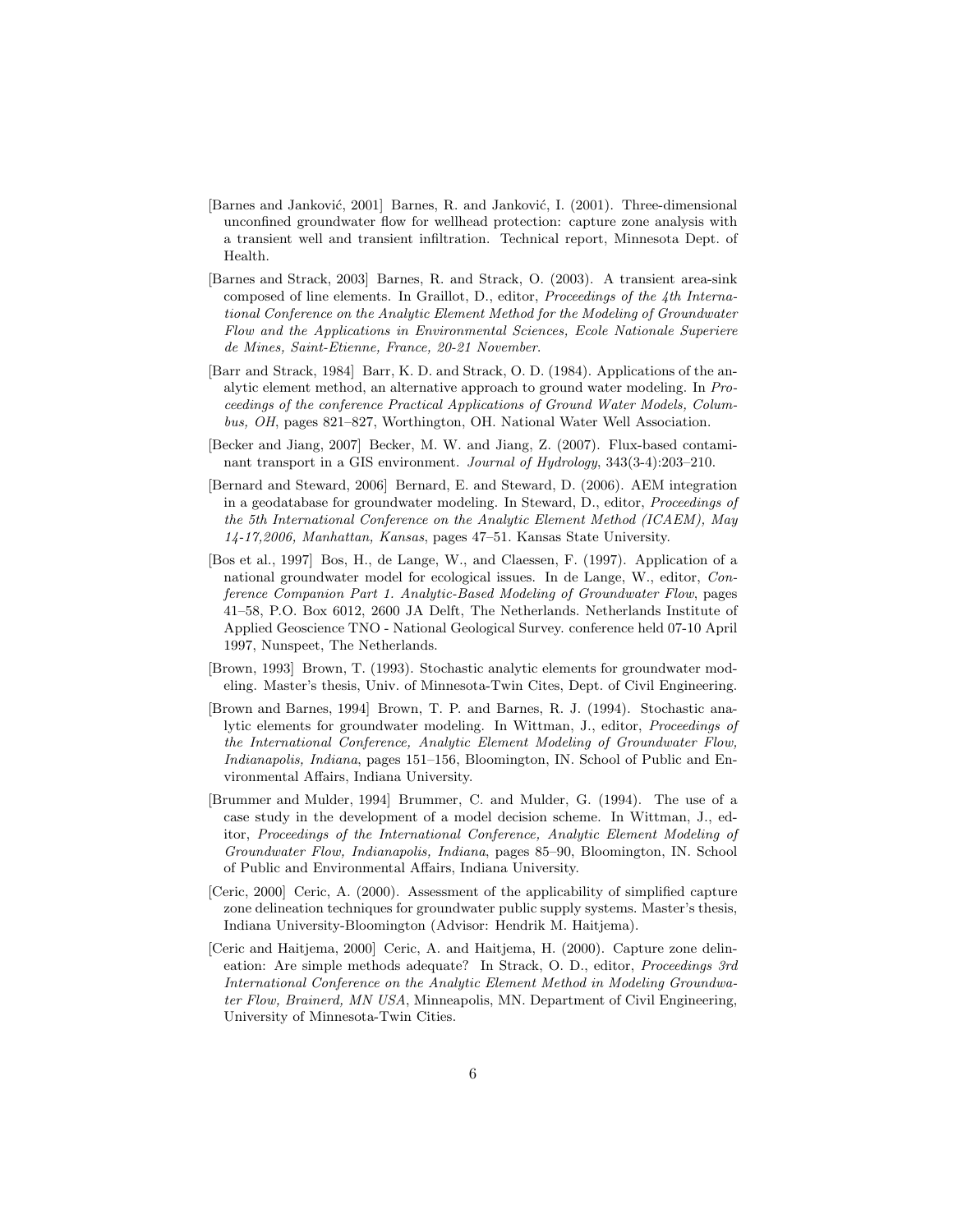- [Ceric and Haitjema, 2005] Ceric, A. and Haitjema, H. (2005). On using simple timeof-travel capture zone delineation methods. Ground Water, 43(3):408–412.
- [Conrad, 1994] Conrad, J. D. (1994). Characterization of a proposed in situ leach mining site using the analytic element method. In Wittman, J., editor, Proceedings of the International Conference, Analytic Element Modeling of Groundwater Flow, Indianapolis, Indiana, pages 31–36, Bloomington, IN. School of Public and Environmental Affairs, Indiana University.
- [Craig and Rabideau, 2004] Craig, J. and Rabideau, A. (2004). Discretization of analytic element flow solutions for transport modeling. In Miller, C., Farthing, M., Gray, W., and Pinder, G., editors, Proceedings of the 15th International Conference on Computational Methods in Water Resources (CMWR XV), June 13-17, 2004 Chapel Hill, NC, USA. Elsevier. ISBN: 0-444-51769-3.
- [Craig, 2002] Craig, J. R. (2002). Bluebird developers manual. University at Buffalo, Department of Civil, Structural, and Environmental Engineering, Buffalo, NY.
- [Craig, 2005] Craig, J. R. (2005). Reactive contaminant transport modeling using analytic element flow solutions. PhD thesis, STATE UNIVERSITY OF NEW YORK AT BUFFALO. ADVISER Rabideau, Alan J.,ISBN 0-496-89465-X, 223 pages, Dialog Corp SciSearch times cited 2 (26Apr2006).
- [Craig, 2006] Craig, J. R. (2006). The area vortex for modeling flow through smoothly heterogeneous aquifers. In Steward, D., editor, Proceedings of the 5th International Conference on the Analytic Element Method (ICAEM), May 14-17,2006, Manhattan, Kansas, pages 124–132. Kansas State University.
- [Craig, 2009] Craig, J. R. (2009). Analytic elements for flow in harmonically heterogeneous aquifers. Water Resour. Res., 45.
- [Craig et al., 2003] Craig, J. R., Bandilla, K., and Jankovic, I. (2003). Iterative solution for the analytic element method: recent computational advances and objectoriented design. In Graillot, D., editor, Proceedings of the 4th International Conference on the Analytic Element Method for the Modeling of Groundwater Flow and the Applications in Environmental Sciences, Ecole Nationale Superiere de Mines, Saint-Etienne, France, 20-21 November.
- [Craig et al., 2006a] Craig, J. R., Janković, I., and Barnes, R. (2006a). The nested superblock approach for regional-scale analytic element models. Ground Water, 44(1):76–80. ISI times cited 1 (22Apr2006).
- [Craig and Matott, 2004] Craig, J. R. and Matott, L. S. (2004). Visual Bluebird users manual. University at Buffalo, Department of Civil, Structural, and Environmental Engineering, Buffalo, NY, version 1.8 edition.
- [Craig and Rabideau, 2003] Craig, J. R. and Rabideau, A. J. (2003). Linking the analytic element method to reactive contaminant transport models. In Poeter, E., Zheng, C., Hill, M., and Doherty, J., editors, MODFLOW and More 2003, pages 835–839, Golden, CO. International Ground Water Modeling Center, Colorado School of Mines.
- [Craig and Rabideau, 2006] Craig, J. R. and Rabideau, A. J. (2006). Finite difference modeling of contaminant transport using analytic element flow solutions. Advances in Water Resources, 29(7):1075–1087.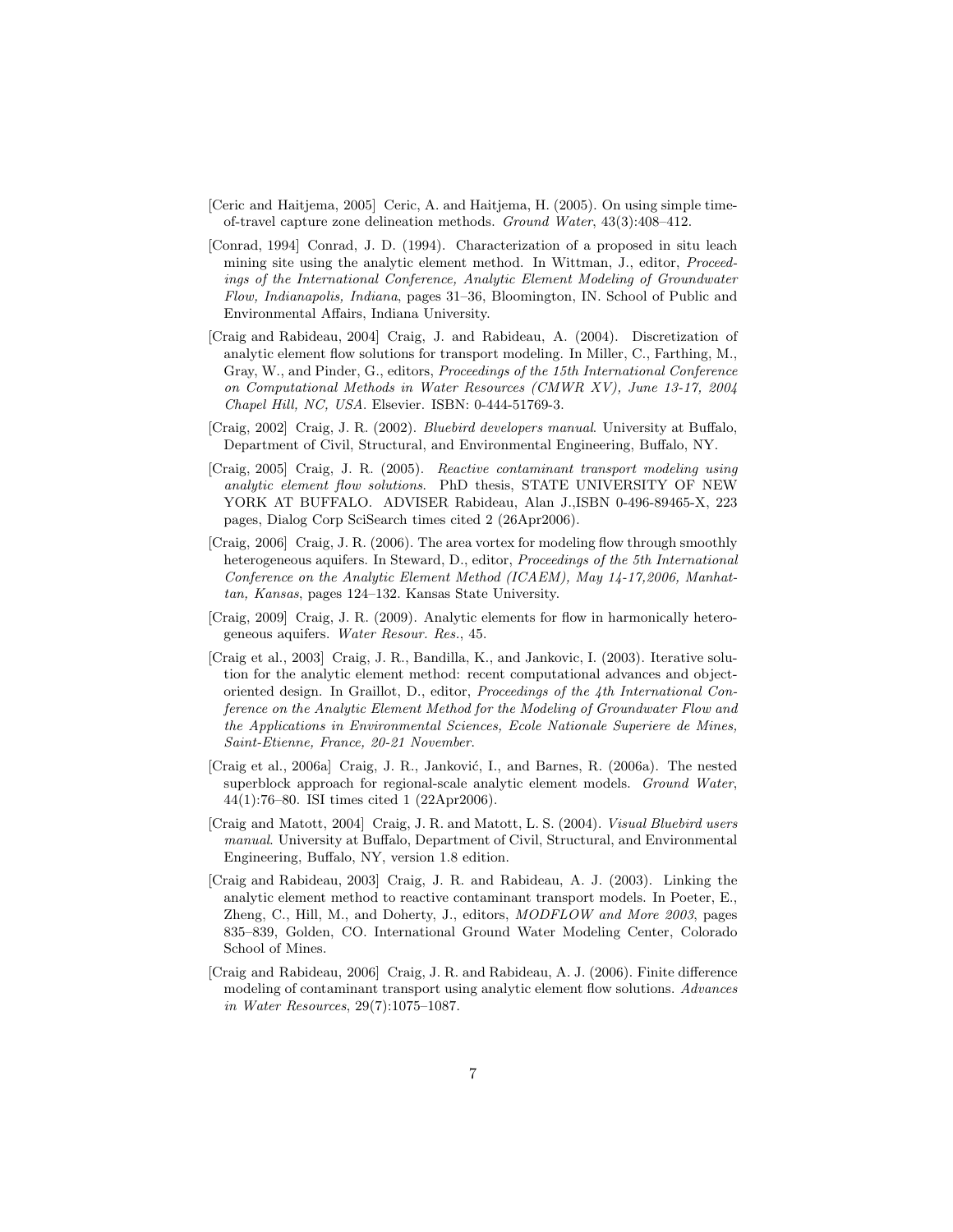- [Craig et al., 2006b] Craig, J. R., Rabideau, A. J., and Bandilla, K. (2006b). An overview of using analytic element flow solutions for contaminant transport simulation. In Steward, D., editor, Proceedings of the 5th International Conference on the Analytic Element Method (ICAEM), May 14-17,2006, Manhattan, Kansas, pages 156–162. Kansas State University.
- [Craig et al., 2006c] Craig, J. R., Rabideau, A. J., and Suribhatla, R. (2006c). Analytical expressions for the hydraulic design of continuous permeable reactive barriers. Advances in Water Resources, 29(1):99–111.
- [Csoma, 2001] Csoma, R. (2001). The analytic element method for groundwater flow modeling. Periodica Polytechnica Ser. Civ. Eng. (Budapest University of Technology and Economics),  $45(1):43-62$ .
- [Curlee, 1997] Curlee, J. (1997). The reconstruction of NAGROM (1996): experiences with the new version of strack's analytic element method. In de Lange, W., editor, Conference Companion Part 2. Analytic-Based Modeling of Groundwater Flow, pages 385–397, P.O. Box 6012, 2600 JA Delft, The Netherlands. Netherlands Institute of Applied Geoscience TNO - National Geological Survey. conference held 07-10 April 1997, Nunspeet, The Netherlands.
- [Curtis, 1989] Curtis, T. (1989). Estimating unsteady water table behavior using boundary integral approximations. In RECENT ADVANCES IN GROUND-WATER HYDROLOGY, DEDICATED TO THE MEMORY OF DR. CHARLES V. THEIS, pages 298–310, TAMPA, FL. AMERICAN INST OF HYDROLOGY.
- [Curtis, 1983] Curtis, T. G. (1983). Simulation of salt water intrusion by analytic elements. PhD thesis, University of Minnesota-Twin Cities, Dept. of Civil Engineering (Chair: Otto Strack).
- [Dagan et al., 2003a] Dagan, G., Fiori, A., and Janković, I. (2003a). Flow and transport in highly heterogeneous formations: 1. conceptual framework and validity of first-order approximations. Water Resources Research, 39(9):1268. doe:10.1029/2002WR001717, ISI times cited 3 (22Apr2006).
- [Dagan et al., 2003b] Dagan, G., Fiori, A., and Jankovic, I. (2003b). Flow and transport through two-dimensional media of binary conductivity distribution. In Graillot, D., editor, Proceedings of the 4th International Conference on the Analytic Element Method for the Modeling of Groundwater Flow and the Applications in Environmental Sciences, Ecole Nationale Superiere de Mines, Saint-Etienne, France, 20-21 November.
- [Dagan et al., 2004] Dagan, G., Fiori, A., and Janković, I. (2004). Transmissivity and head covariances for flow in highly heterogeneous aquifers. Journal of Hydrology, 294(1-3):39–56. ISI times cited 2 (10Mar2006).
- [Dauvergne, 2006] Dauvergne, F. (2006). Méthodes de discrétisation pour la modélisation par éléments analytiques en hydrogéologie quantitative. Application aux écoulements en régimes permanents et transitoires. PhD thesis, École Nationale Supérieure des Mines, Saint-Étienne, France. Advisor: Didier Graillot; Reader: Otto Strack.
- [Dauvergne and Graillot, 2006] Dauvergne, F. and Graillot, D. (2006). Discretization support system for groundwater modeling based on analytic elements. In Steward, D., editor, Proceedings of the 5th International Conference on the Analytic Element Method (ICAEM), May 14-17,2006, Manhattan, Kansas, pages 78–89. Kansas State University.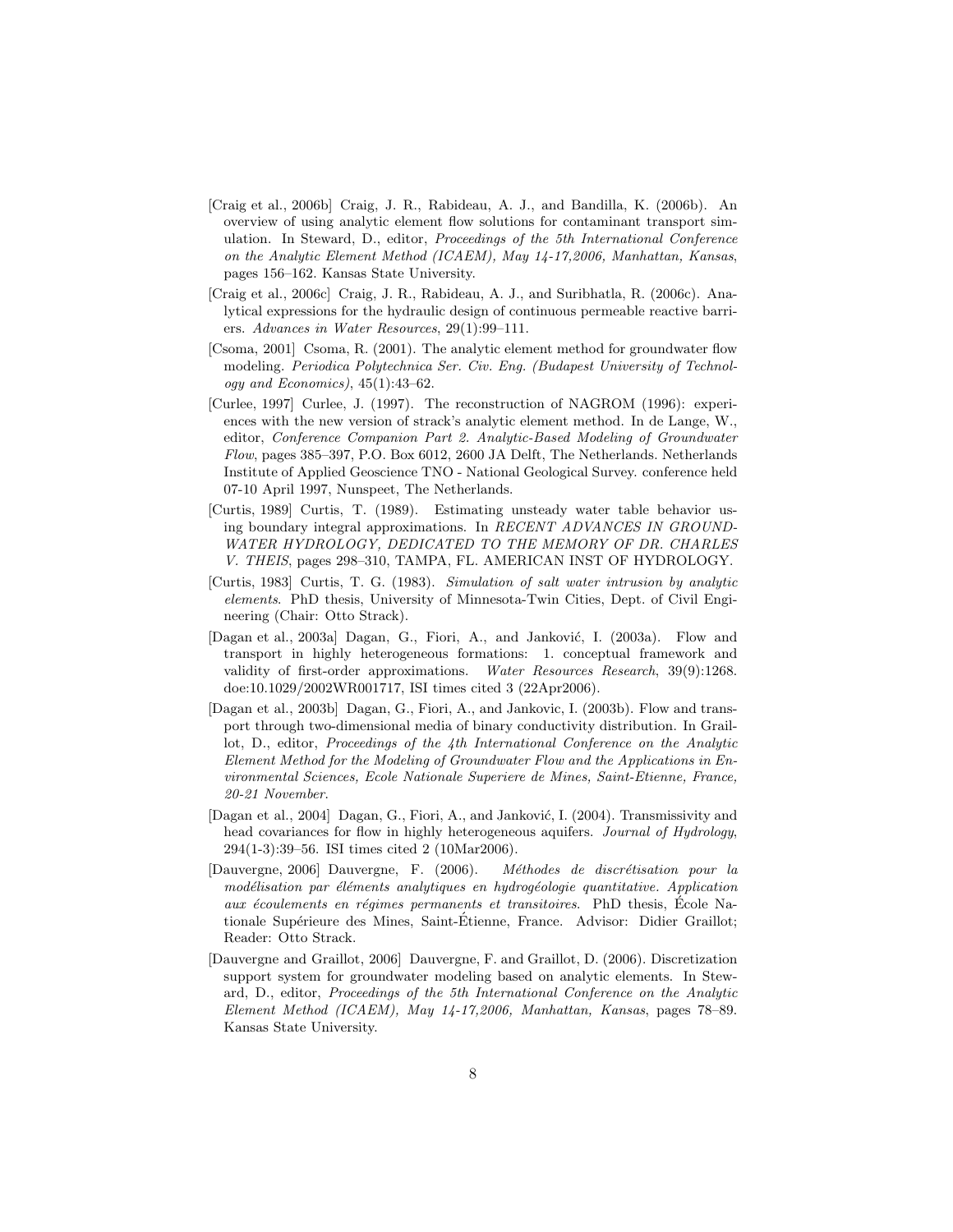- [Dauvergne et al., 2003] Dauvergne, F., Mimoun, D., and Graillot, D. (2003). Comparison between finite differences methods and AEM for groundwater modeling a local aquifer in France (Loire). In Graillot, D., editor, Proceedings of the 4th International Conference on the Analytic Element Method for the Modeling of Groundwater Flow and the Applications in Environmental Sciences, Ecole Nationale Superiere de Mines, Saint-Etienne, France, 20-21 November.
- [David, 2003] David, I. (2003). Analytical element method for modeling coupled groundwater flow generated by drains and partially penetrating wells. In Graillot, D., editor, Proceedings of the 4th International Conference on the Analytic Element Method for the Modeling of Groundwater Flow and the Applications in Environmental Sciences, Ecole Nationale Superiere de Mines, Saint-Etienne, France, 20-21 November.
- [De Lange, 1989] De Lange, W. (1989). Application of the analytic element method for national groundwater management in the netherlands. In GROUNDWATER MANAGEMENT: QUANTITY AND QUALITY, pages 285–293, BENIDORM, SPAIN. INTERNATIONAL ASSOC OF HYDROLOGICAL SCIENCES.
- [de Lange, 1991] de Lange, W. (1991). A groundwater model of the netherlands. Note 90.066, National Institute for Inland Water Management and Waste Water Treatment, Lelystad, The Netherlands. Dialog Corp SciSearch cited by 7 (26Apr2006).
- [de Lange, 1996a] de Lange, W. (1996a). NAGROM, a model for national groundwater management and regional and local studies. Eur. Water Pollut. Control, 6(5):63–67.
- [de Lange, 1997a] de Lange, W. (1997a). An analytic-based cauchy boundary condition to simulate the interaction between many surface waters and groundwater. In de Lange, W., editor, Conference Companion Part 1. Analytic-Based Modeling of Groundwater Flow, pages 209–220, P.O. Box 6012, 2600 JA Delft, The Netherlands. Netherlands Institute of Applied Geoscience TNO - National Geological Survey. conference held 07-10 April 1997, Nunspeet, The Netherlands.
- [de Lange, 1999] de Lange, W. (1999). A cauchy boundary condition for the lumped interaction between an arbitrary number of surface waters and a regional aquifer. Journal of Hydrology, 226((3-4)):250–261. ISI times cited 5 (22Apr2006).
- [de Lange, 2003] de Lange, W. (2003). Building sectional models with analytic elements. In Graillot, D., editor, Proceedings of the 4th International Conference on the Analytic Element Method for the Modeling of Groundwater Flow and the Applications in Environmental Sciences, Ecole Nationale Superiere de Mines, Saint-Etienne, France, 20-21 November.
- [de Lange and van Vliet, 2000] de Lange, W. and van Vliet, K. (2000). Detailed model of transport of pollutants from contaminated silt at the bottom of a surface water in a regional model including calibration on hydrochemically determined travel times. In Strack, O. D., editor, Proceedings 3rd International Conference on the Analytic Element Method in Modeling Groundwater Flow, Brainerd, MN USA, Minneapolis, MN. Department of Civil Engineering, University of Minnesota-Twin Cities.
- [de Lange, 1996b] de Lange, W. J. (1996b). Groundwater modeling of large domains with analytic elements. PhD thesis, Delft University of Technology, Delft, The Netherlands. Dialog Corp SciSearch cited by 4 (26Apr2006).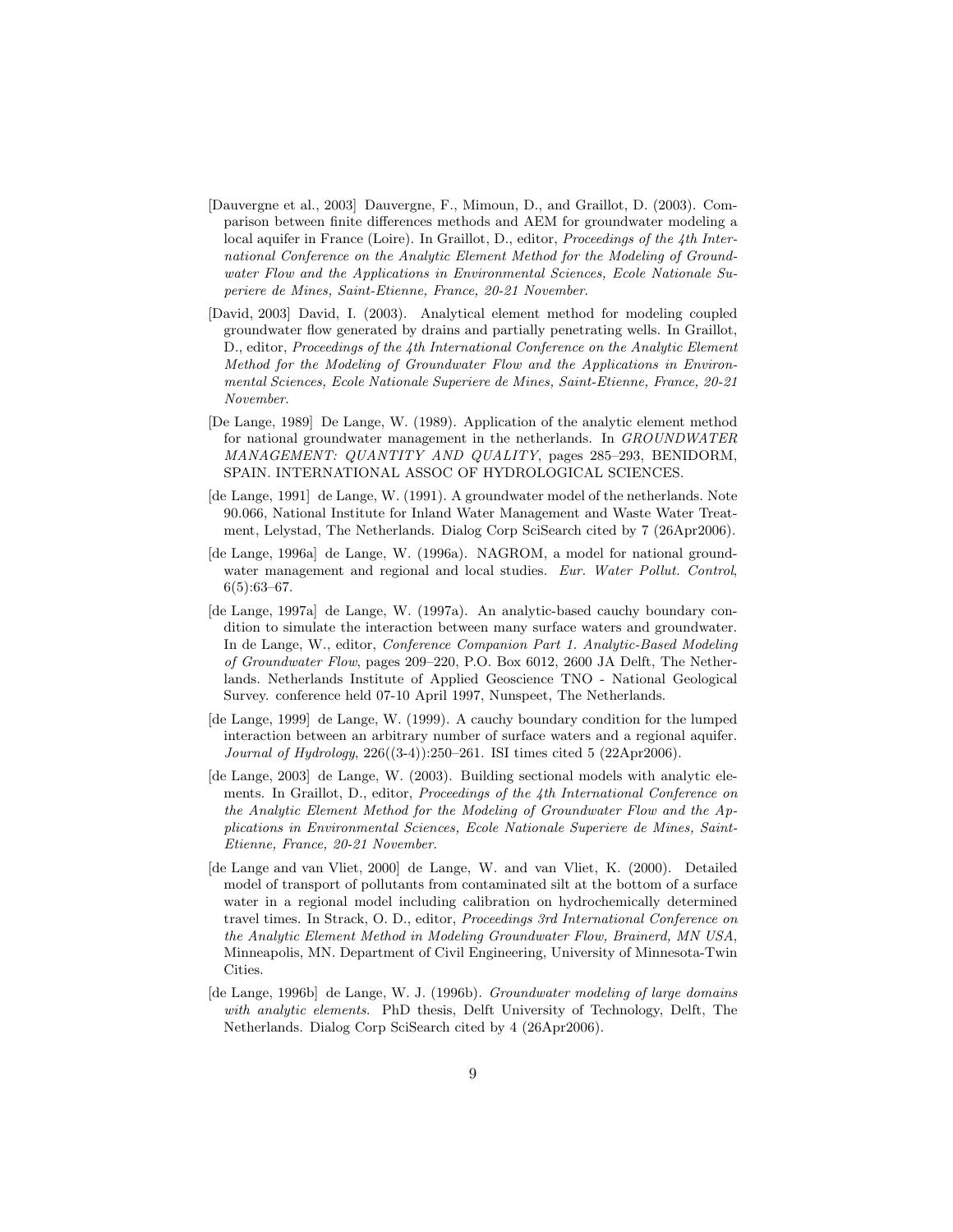- [de Lange, 1997b] de Lange, W. J. (1997b). On the effects of three-dimensional density variation in groundwater flow on the head and flow distribution in a multiaquifer system. In de Lange, W., editor, Conference Companion Part 1. Analytic-Based Modeling of Groundwater Flow, pages 147–163, P.O. Box 6012, 2600 JA Delft, The Netherlands. Netherlands Institute of Applied Geoscience TNO - National Geological Survey. conference held 07-10 April 1997, Nunspeet, The Netherlands.
- [de Lange, 2006] de Lange, W. J. (2006). Historical note: Development of an analytic element ground water model of The Netherlands. Ground Water, 44(1):111–115. ISI times cited 1 (22Apr2006).
- [Detournay, 1990] Detournay, C. (1990). On a cauchy integral element method for potential flow with corner singularities. In BETECH 90, Computational Engineering with Boundary Elements, Fluid and Potential Problems Vol. 1, pages 119–130. University of Delware. ISI times cited 1.
- [Detournay and Strack, 1988] Detournay, C. and Strack, O. (1988). A new approximate technique for the Hodography method in groundwater flow and its application to coastal aquifers. Water Resour. Res., 24(9):1471–1481. ISI times cited 10 (22Apr2006).
- [Detournay, 1985] Detournay, C. J. (1985). Application of boundary elements to the hodograph method. PhD thesis, University of Minnesota-Twin Cities, Dept. of Civil Engineering (Advisor: Otto Strack).
- [Diodato, 1998] Diodato, D. (1998). Software spotlight: TWODAN 5.0. Ground Water, 36(3):389–390.
- [Dripps, 2003] Dripps, W. R. (2003). The spatial and temporal variability of groundwater recharge within the Trout Lake basin of northern Wisconsin. PhD thesis, The University of Wisconsin - Madison.
- [Dripps et al., 2006] Dripps, W. R., Hunt, R. J., and Anderson, M. P. (2006). Estimating recharge rates with analytic element models and parameter estimation. Ground Water, 44(1):47–55. ISI times cited 1 (22Apr2006).
- [Dunning et al., 2004] Dunning, C., Feinstein, D., Hunt, R., and Krohelski, J. (2004). Simulation of ground-water flow, surface-water flow, and a deep sewer tunnel system in the Menomonee Valley, Milwaukee, Wisconsin. Water-Resources Investigations Report 045031, USGS. http://water.usgs.gov/pubs/sir/2004/5031/pdf/2004- 5031 Menomonee.pdf.
- [Dunning et al., 2002] Dunning, C., Thomas, J., and Lin, Y.-F. (2002). Simulation of the shallow aquifer in the vicinity of Silver Lake, Washington County, Wisconsin, using analytic elements. Water-Resources Investigations Report 024204, USGS. http://wi.water.usgs.gov/pubs/wrir-02-4204/wrir-02-4204.pdf, Dialog Corp SciSearch cited by 1 (26Apr2006).
- [Earle, 1994] Earle, R. (1994). Modeling recovery well capture zones in a fractured bedrock aquifer: an application of the analytic element method. In Wittman, J., editor, Proceedings of the International Conference, Analytic Element Modeling of Groundwater Flow, Indianapolis, Indiana, pages 41–46, Bloomington, IN. School of Public and Environmental Affairs, Indiana University.
- [Earle and Middleman, 1993] Earle, R. and Middleman, B. (1993). Modeling horizontal and vertical capture zones in the brunswick shale: An application of porous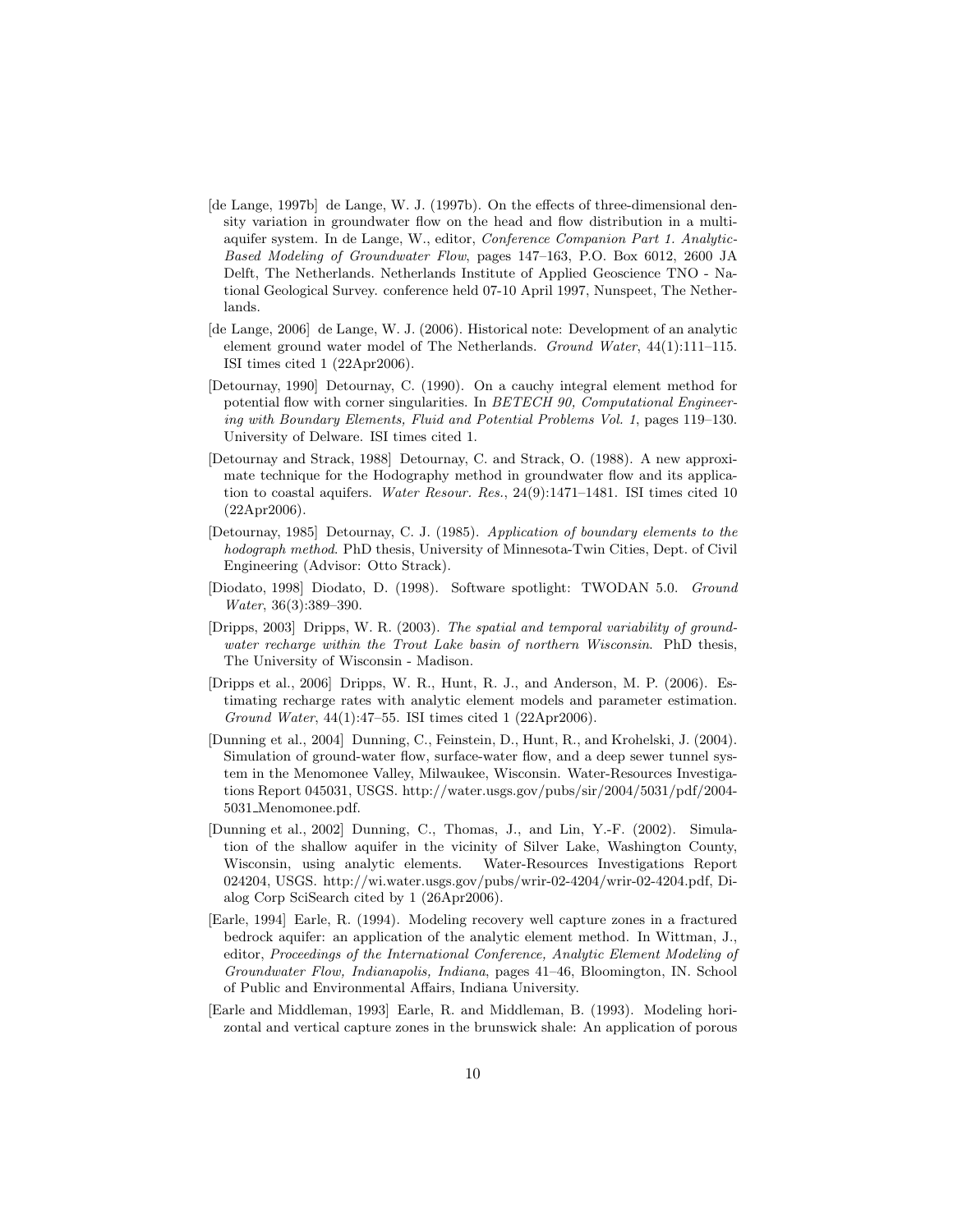flow theory to a fractured aquifer. In PROCEEDINGS OF THE FOCUS CONFER-ENCE ON EASTERN REGIONAL GROUND WATER ISSUES, pages 797–807, BURLINGTON, VT. NGWA.

- [Edlund, 1991] Edlund, M. (1991). A conformal mapping application to the analytic element method. Master's thesis, Univ. of Minnesota-Twin Cites, Dept. of Civil Engineering.
- [Fairbrother, 1992] Fairbrother, M. (1992). Numerical solution to the hyperbolic differential equation for moving front dispersion. Master's thesis, Univ. of Minnesota-Twin Cites, Dept. of Civil Engineering.
- [Fairbrother, 1994] Fairbrother, M. D. (1994). Solution by method of characteristics of the moving front dispersion-rate limited sorption-first order decay transport equation under steady-ste, non-uniform flow conditions. In Wittman, J., editor, Proceedings of the International Conference, Analytic Element Modeling of Groundwater Flow, Indianapolis, Indiana, pages 135–141, Bloomington, IN. School of Public and Environmental Affairs, Indiana University.
- [Feinstein et al., 2005] Feinstein, D., Buchwald, C., Dunning, C., and Hunt, R. (2005). Development and application of a screening model for simulating regional ground-water flow in the St. Croix River Basin, Minnesota and Wisconsin. Scientific Investigations Report 2005-5283, USGS. Dialog Corp SciSearch cited by 2 (26Apr2006).
- [Feinstein et al., 2003] Feinstein, D., Dunning, C., Hunt, R., and Krohelski, J. (2003). Stepwise use of GFLOW and MODFLOW to determine elative importance of shallow and deep receptors. Ground Water, 41(2):190–199. ISI times cited 3 (24Apr2006).
- [Fiori and Janković, 2005] Fiori, A. and Janković, I. (2005). Can we determine the transverse macrodispersivity by using the method of moments? Advances in Water Resources, 28(6):589–599. ISI times cited 1 (22Apr2006).
- [Fiori et al., 2003] Fiori, A., Janković, I., and Dagan, G. (2003). Flow and transport in highly heterogeneous formations: 2. semianalytical results for isotropic media. Water Resources Research, 39(9):1269. doi:10.1029/2002WR001719, ISI times cited 2 (22Apr2006).
- [Fiori et al., 2005] Fiori, A., Jankovic, I., and Dagan, G. (2005). The effective conductivity of heterogeneous multiphase media with circular inclusions. Physical Review Letters, 14:224502–1224502–4.
- [Fiori et al., 2007] Fiori, A., Janković, I., Dagan, G., and Cvetković, V. (2007). Ergodic transport through aquifers of non-Gaussian log-conductivity distribution and occurrence of anomalous behavior. Water Resources Research, 43:W09407, doi:10.1029/2007WR005976.
- [Fitts, 1985] Fitts, C. (1985). Modeling aquifer inhomogeneities with analytic elements. Master's thesis, University of Minnesota-Twin Cities, Dept. of Civil Engineering (Advisor: Otto Strack). Dialog Corp SciSearch times cited 3 (26Apr2006).
- [Fitts, 1989] Fitts, C. (1989). Simple analytic-functions for modeling 3-dimensional flow in layered aquifers. Water Resources Research, 25:943-948. ISI times cited 5 (24Apr2006).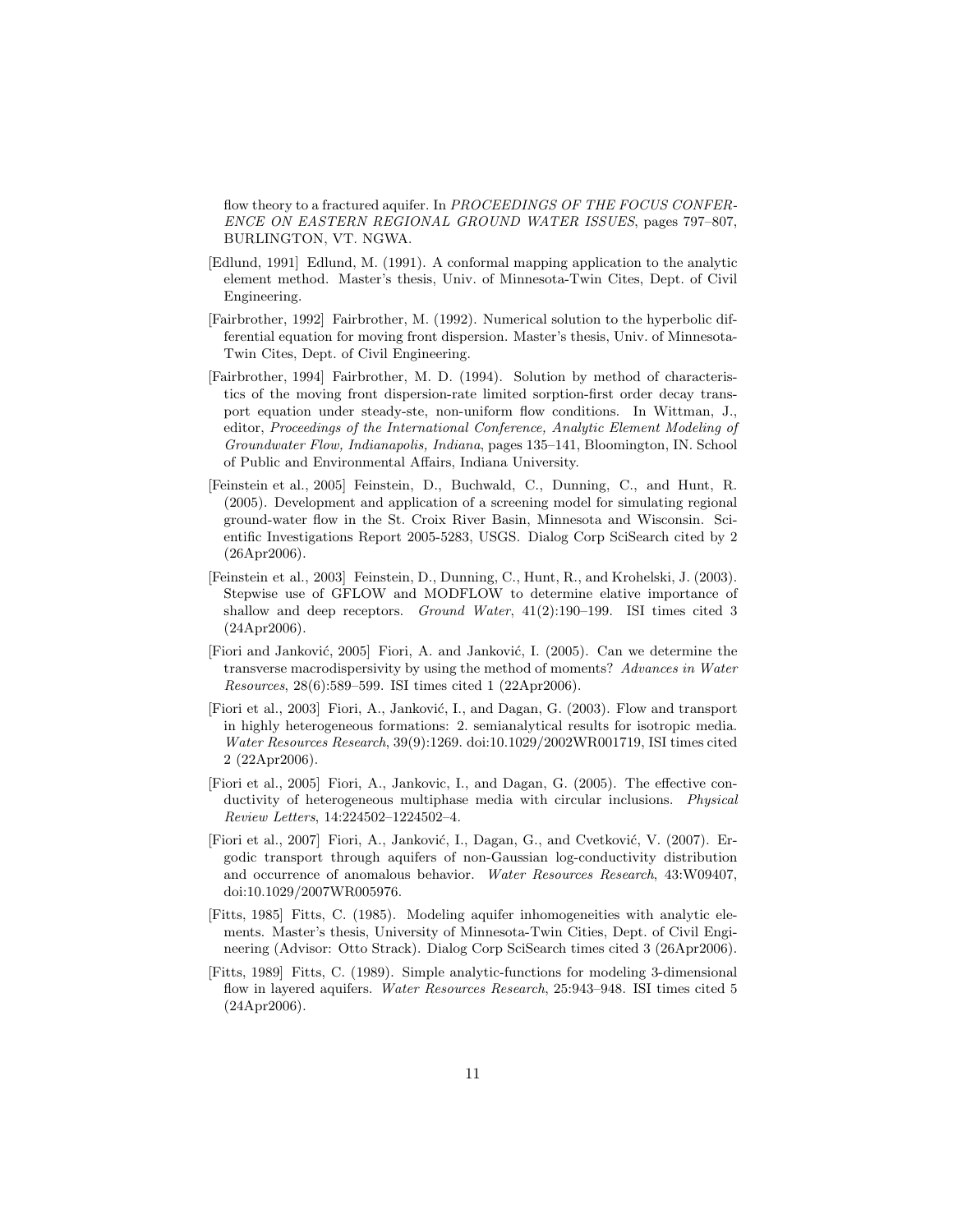- [Fitts, 1991] Fitts, C. (1991). Modeling 3-dimensional flow about ellipsoidal inhomogeneities with application to flow to a gravel-packed well and flow through lensshaped inhomogeneities. Water Resources Research, 27:815–824. ISI times cited 10 (24Apr2006).
- [Fitts, 1994] Fitts, C. (1994). Well discharge optimization using analytic elements. Ground Water, 32:547–550. ISI times cited 1 (24Apr2006).
- [Fitts, 1997] Fitts, C. (1997). Analytic modeling of impermeable and resistant barriers. Ground Water, 35:312–317. ISI times cited 7 (22Apr2006).
- [Fitts, 2002] Fitts, C. (2002). Ground Water Science, chapter Analytic Element Method, pages 258–270. Academic Press (div. of Elsevier Science). ISBN 0-12- 257855-4, Dialog Corp SciSearch times cited 4 (26Apr2006).
- [Fitts, 2004] Fitts, C. (2004). Discrete analytic domains: A new AEM formulation for modeling anisotropy and heterogeneity. In U.S. EPA/NGWA FRACTURED ROCK CONFERENCE: STATE OF THE SCIENCE AND MEASURING SUC-CESS IN REMEDIATION, pages 867–879, Portland, Maine. NGWA.
- [Fitts, 2006a] Fitts, C. (2006a). Discrete analytic domains: a new method to model complex aquifer systems with layers, anisotropy, and heterogeneity. In Steward, D., editor, Proceedings of the 5th International Conference on the Analytic Element Method (ICAEM), May 14-17,2006, Manhattan, Kansas, pages 92–100. Kansas State University.
- [Fitts, 2010] Fitts, C. (2010). Modeling aquifer systems with analytic elements and subdomains. Water Resour. Res., 46(W07521). doi:10.1029/2009WR008331.
- [Fitts and Strack, 1996] Fitts, C. and Strack, O. (1996). Analytic solutions for unconfined groundwater flow over a stepped base. Journal of Hydrology, 177:65–76. ISI times cited 1 (24Apr2006).
- [Fitts, 1990] Fitts, C. R. (1990). Modeling three-dimensional groundwater flow about ellipsoids of revolution using analytic functions. PhD thesis, University of Minnesota-Twin Cities (Chair: Otto D.L. Strack. ISI times cited 4.
- [Fitts, 2006b] Fitts, C. R. (2006b). Exact solution for two-dimensional flow to a well in an anisotropic domain. Ground Water,  $44(1):99-101$ . doi:10.1111/j.1745-6584.2005.00082.x.
- [Fitts et al., 2014] Fitts, C. R., Godwin, J., Feiner, K., McLane, C., and Mullendore, S. (2014). Analytic element modeling of steady interface flow in multilayer aquifers using anaqsim. Ground Water. doi:1111/gwat.12225.
- [Fitts et al., 2015] Fitts, C. R., Godwin, J., Feiner, K., McLane, C., and Mullendore, S. (2015). Analytic element modeling of steady interface flow in multilayer aquifers using anaqsim. Groundwater,  $53(3):432-439$ .
- [Fredrick et al., 2004] Fredrick, K. C., Becker, M. W., Flewelling, D. M., Silavisesrith, W., and Hart, E. R. (2004). Enhancement of aquifer vulnerability indexing using the analytic-element method. Environmental Geology, 45(8):1054–1061. ISI times cited 1 (24Apr2004).
- [Fredrick et al., 2007] Fredrick, K. C., Becker, M. W., Matott, L. S., Daw, A., Bandilla, K., and Flewelling, D. M. (2007). Development of a numerical groundwater flow model using SRTM elevations. Hydrogeology Journal, 15(1):171-181.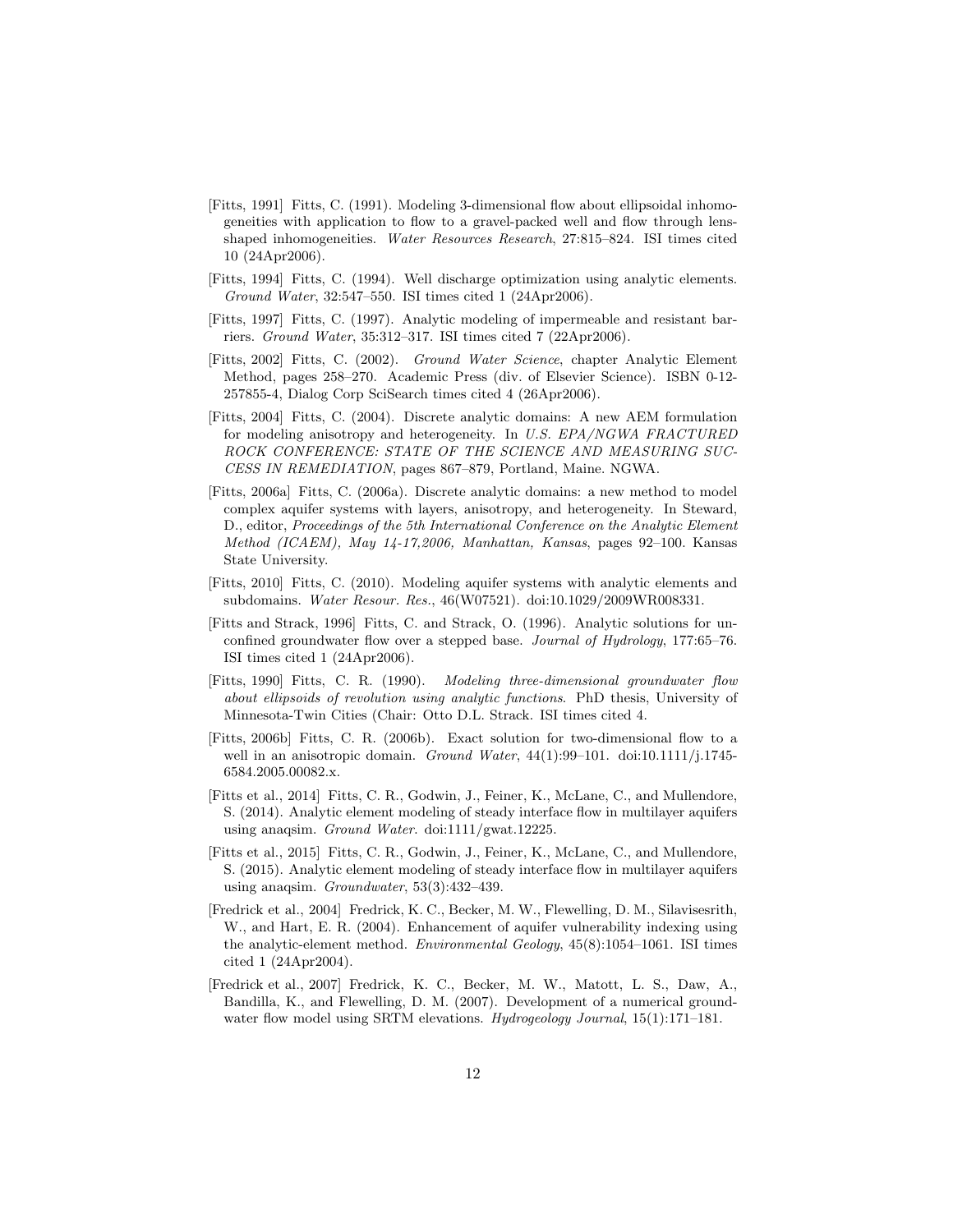- [Furfaro and Barnhart, 1994] Furfaro, M. A. and Barnhart, J. R. (1994). Analytic element modeling in wellhead protection area delineation. In Wittman, J., editor, Proceedings of the International Conference, Analytic Element Modeling of Groundwater Flow, Indianapolis, Indiana, pages 65–69, Bloomington, IN. School of Public and Environmental Affairs, Indiana University.
- [Furman, 2003] Furman, A. (2003). Steps towards the implementation of ERT for monitoring of transient hydrological processes. PhD thesis, The University of Arizona (Advisor: Paul Ferre).
- [Furman et al., 2003] Furman, A., Ferré, T. P., and Warrick, A. (2003). A sensitivity analysis of electrical resisitivity tomography array types using analytic element modeling. Vadose Zone Journal, 2:416–423.
- [Furman and Neuman, 2004] Furman, A. and Neuman, S. (2004). Laplace transform analytic element method for transient flow problems. In Miller, C., Farthing, M., Gray, W., and Pinder, G., editors, Proceedings of the 15th International Conference on Computational Methods in Water Resources (CMWR XV), June 13-17, 2004 Chapel Hill, NC, USA. Elsevier. ISBN: 0-444-51769-3.
- [Furman and Neuman, 2003] Furman, A. and Neuman, S. P. (2003). Laplacetransform analytic element solution of transient flow in porous media. Advances in Water Resources, 26(12):1229–1237. ISI times cited 5 (10Mar2006).
- [Furman and Warrick, 2005] Furman, A. and Warrick, A. (2005). Unsaturated flow through spherical inclusions with contrasting sorptive numbers. Vadose Zone Journal, 4:255–263. doi:10.2136/vzj2004.0076.
- [Furman et al., 2002] Furman, A., Warrick, A., and Ferré, T. P. (2002). Electrical potential distributions in a heterogeneous subsurface in reponse to applied current: solution for circular inclusions. Vadose Zone Journal, 1:273–280.
- [Gaffield et al., 1998] Gaffield, S., Bradbury, K., and Potter, K. (1998). Hydrologic assessment of the Kickapoo Watershed, southwestern Wisconsin. Open-File Report 199808, Wisconsin Geological and Natural History Survey, University of Wisconsin-Extension, Madison, Wisconsin.
- [Gaffield et al., 2002] Gaffield, S., Gotkowitz, M., and Bradbury, K. (2002). Delineation of zones of contribution for municipal wells in Rock County Wisconsin. Open-File Report 200202, Wisconsin Geological and Natural History Survey, University of Wisconsin-Extension, Madison, Wisconsin.
- [Gaur et al., 2011] Gaur, S., Mimoun, D., and Graillot, D. (2011). Advantages of the analytic element method for the solution of groundwater management problems. Hydrological Processes. DOI: 10.1002/hyp.8071, 11pp.
- [Gotkowitz et al., 2002] Gotkowitz, M., Zeiler, K., Dunning, C., and Thomas, J. (2002). Delineation of zones of contribution for municipal wells in Sauk County, Wisconsin. Open-File Report 200205, Wisconsin Geological and Natural History Survey, University of Wisconsin-Extension, Madison, Wisconsin.
- [Gotkowitz et al., 2005] Gotkowitz, M., Zeiler, K., Dunning, C., Thomas, J., and Lin, Y.-F. (2005). Hydrogeology and groundwater flow modeling of Sauk County, Wisconsin. Bulletin 102, Wisconsin Geological and Natural History Survey, University of Wisconsin-Extension, Madison, Wisconsin.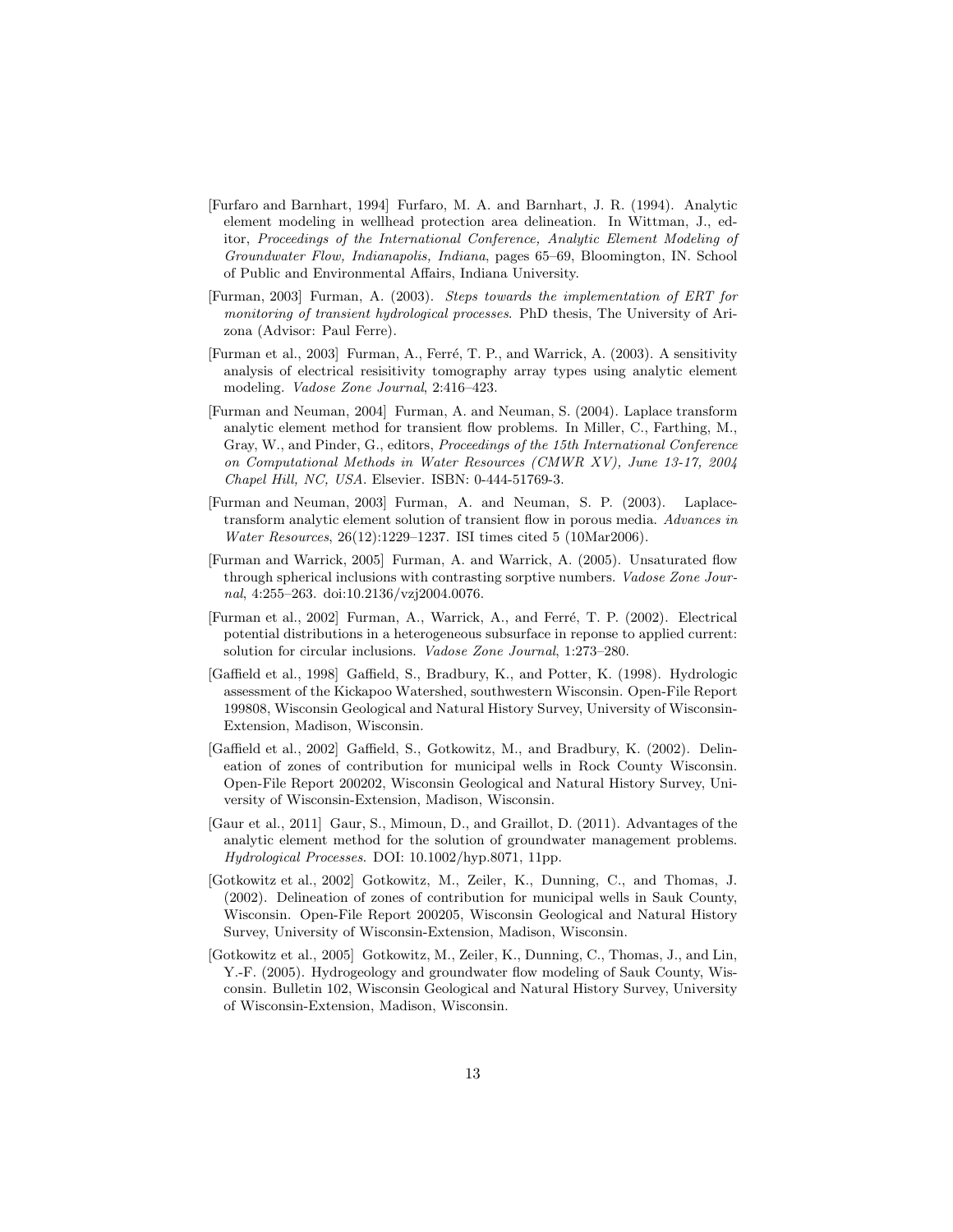- [Graczyk et al., 2003] Graczyk, D., Hunt, R., Greb, S., Buchwald, C., and Krohelski, J. (2003). Hydrology, water quality, and yields, from near-shore flows to four lakes in northern Wisconsin, 19992001. Water-Resources Investigations Report 03-4144, USGS. http://water.usgs.gov/pubs/wri/wrir-03-4144/pdf/wrir-03-4144.pdf.
- [Graillot and Button-Hubert, 2006] Graillot, D. and Button-Hubert, M. (2006). GIS and geodatabases for groundwater flow modeling for permeable and fractured aquifer in topographically inclined areas. In Steward, D., editor, Proceedings of the 5th International Conference on the Analytic Element Method (ICAEM), May 14-17,2006, Manhattan, Kansas, pages 66–76. Kansas State University.
- [Graillot and Le Grand, 2000] Graillot, D. and Le Grand, P. (2000). Numerical versus analytic modeling for hydrogeological applications. In Strack, O. D., editor, Proceedings 3rd International Conference on the Analytic Element Method in Modeling Groundwater Flow, Brainerd, MN USA, Minneapolis, MN. Department of Civil Engineering, University of Minnesota-Twin Cities.
- [Grashoff, 1994] Grashoff, P. (1994). Groundwater quality modeling using MLAEM and STYXZ. In Wittman, J., editor, Proceedings of the International Conference, Analytic Element Modeling of Groundwater Flow, Indianapolis, Indiana, pages 97– 103, Bloomington, IN. School of Public and Environmental Affairs, Indiana University.
- [Grubb and Swenson, 2000] Grubb, S. and Swenson, J. (2000). Integrating storm water modeling, GIS, and AEM modeling in washington county, minnesota. In Strack, O. D., editor, Proceedings 3rd International Conference on the Analytic Element Method in Modeling Groundwater Flow, Brainerd, MN USA, Minneapolis, MN. Department of Civil Engineering, University of Minnesota-Twin Cities.
- [Gusyev and Haitjema, 2006] Gusyev, M. and Haitjema, H. (2006). A new formulation for conjunctive flow in wetlands and underlying aquifer. In Steward, D., editor, Proceedings of the 5th International Conference on the Analytic Element Method (ICAEM), May 14-17,2006, Manhattan, Kansas, pages 2–10. Kansas State University.
- [Haasnoot et al., 1999] Haasnoot, M., Vermulst, J., and Middelkoop, H. (1999). Impacts of climate change and land subsidence on the water systems in the Netherlands. Report 99.049, RIZA, Lelystad, The Netherlands.
- [Haitjema, 1982] Haitjema, H. (1982). Modeling three-dimensional flow in confined aquifers using distributed singularities. PhD thesis, University of Minnesota-Twin Cities, Dept. of Civil Engineering (Chair: Otto Strack). ISI times cited 9.
- [Haitjema, 1985] Haitjema, H. (1985). Modeling three dimensional flow in confined aquifers by superposition of both two and three-dimensional analytic functions. Water Resources Res., 21(10):1557–1566. ISI times cited 36 (22Apr2006).
- [Haitjema, 1987a] Haitjema, H. (1987a). Comparing a three dimensional and a Dupuit Forchheimer solution to a circular recharge area in a confined aquifer. Journal of Hydrology,  $91:83-101$ . ISI times cited 16 (22Apr2006).
- [Haitjema, 1987b] Haitjema, H. (1987b). Modeling three-dimensional flow near a partially penetrating well in a stratified aquifer. In Proceedings of the conference Solving Goundwater Problems with Models, Denver, CO, pages 532–540, Dublin, OH. International Ground Water Modeling Center-Butler University, National Water Well Association.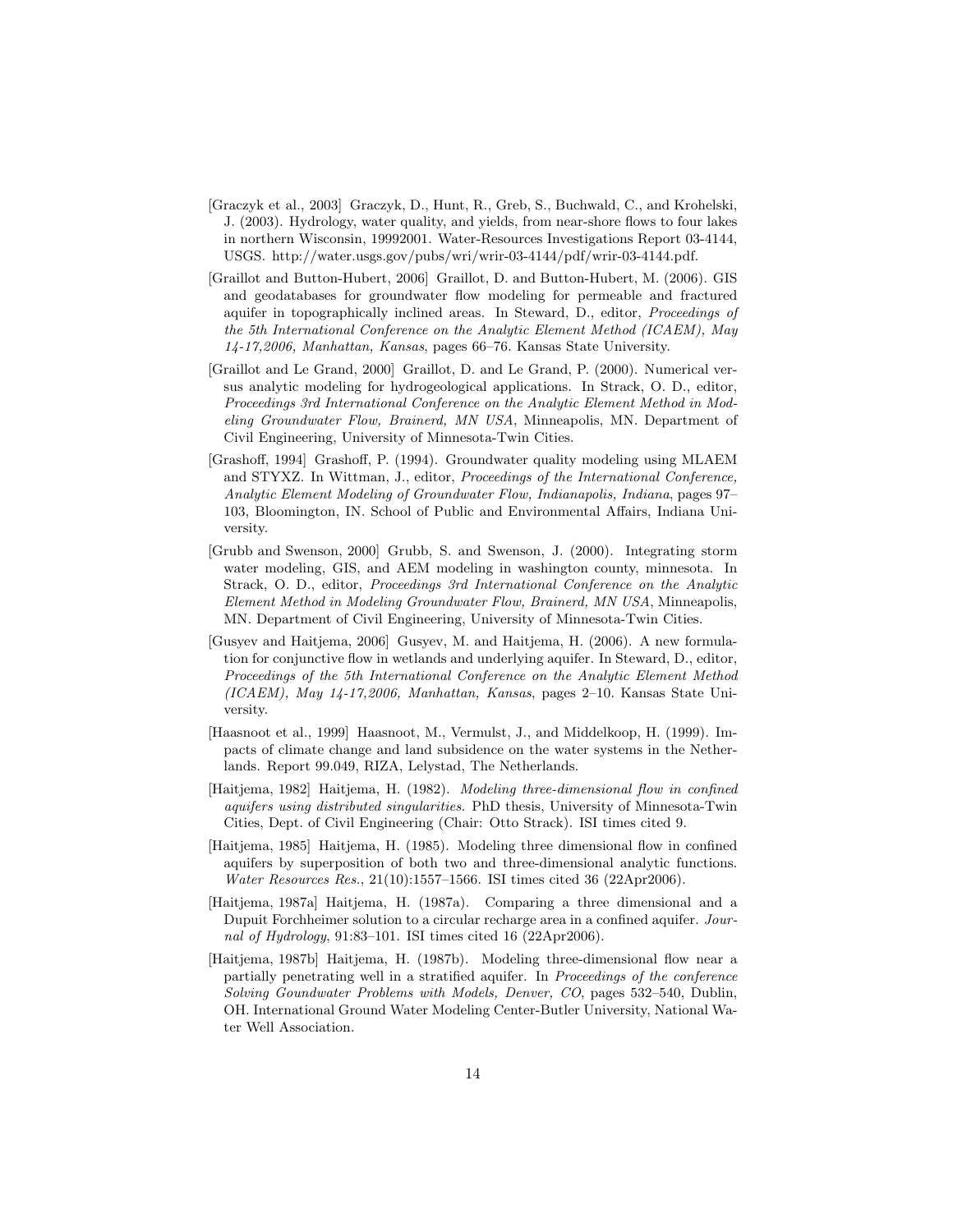- [Haitjema, 1989] Haitjema, H. (1989). An analytic element approach to modeling multiple fluid flow. In SOLVING GROUND WATER PROBLEMS WITH MOD-ELS (PROCEEDINGS OF THE FOURTH INTERNATIONAL CONFERENCE ON THE USE OF MODELS TO ANALYZE AND FIND WORKING SOLU-TIONS TO GROUND WATER PROBLEMS, pages 473–482, INDIANAPOLIS,IN. NWWA.
- [Haitjema, 1991a] Haitjema, H. (1991a). An analytic element model for transient axi-symmetric interface flow. Journal of Hydrology, 129:215–245. ISI times cited 5 (24Apr2006).
- [Haitjema, 1991b] Haitjema, H. (1991b). Groundwater hydraulics considerations regarding landfills. Water Resources Bulletin, 27(5):791–796.
- [Haitjema, 1992] Haitjema, H. (1992). Modeling regional groundwater flow in Fulton County Indiana. Ground Water, 30(5):660–666. ISI times cited 9 (10Mar2006).
- [Haitjema, 1995a] Haitjema, H. (1995a). Analytic Element Modeling of Groundwater Flow. Academic Press, San Diego. Dialog Corp SciSearch cited by 57 (26Apr2006).
- [Haitjema, 1995b] Haitjema, H. (1995b). On the residence time distribution in idealized groundwatersheds. Journal of Hydrology, 172:127–146. ISI times cited 9 (24Apr2006).
- [Haitjema, 2006a] Haitjema, H. (2006a). The role of hand-calculations in ground water flow modeling. *Ground Water*. in press.
- [Haitjema et al., 1989] Haitjema, H., Ebraheem, A., and Mitchell-Bruker, S. (1989). Very large scale regional aquifer modeling including local detail. In SOLVING GROUND WATER PROBLEMS WITH MODELS (PROCEEDINGS OF THE FOURTH INTERNATIONAL CONFERENCE ON THE USE OF MODELS TO ANALYZE AND FIND WORKING SOLUTIONS TO GROUND WATER PROB-LEMS, pages 315–328, INDIANAPOLIS, IN. NWWA.
- [Haitjema et al., 2010a] Haitjema, H., Feinstein, D., Hunt, R., and Gusyev, M. (2010a). A hybrid finite-difference and analytic element groundwater model. Ground Water, 48(4):538–548.
- [Haitjema and Kelson, 1997] Haitjema, H. and Kelson, V. (1997). Using the stream function for flow governed by poisson's equation. Journal of Hydrology, 187(3- 4):367–386.
- [Haitjema and Kelson, 2000] Haitjema, H. and Kelson, V. (2000). Only a matter of resolution. In Strack, O. D., editor, Proceedings 3rd International Conference on the Analytic Element Method in Modeling Groundwater Flow, Brainerd, MN USA, Minneapolis, MN. Department of Civil Engineering, University of Minnesota-Twin Cities.
- [Haitjema et al., 2001] Haitjema, H., Kelson, V., and de Lange, W. (2001). Selecting MODFLOW cell sizes for accurate flow fields. Ground Water, 39(6):931–938.
- [Haitjema et al., 2000] Haitjema, H., Kelson, V., and Luther, K. (2000). Analytic element modeling of ground-water flow and high performance computing. Environmental Research Brief EPA/600/S-00/001/, U.S. Environmental Protection Agency.
- [Haitjema and Kraemer, 1988] Haitjema, H. and Kraemer, S. (1988). A new analytic function for modeling partially penetrating wells. Water Resources Research, 24(5):683–690. ISI times cited 20 (22Apr2006).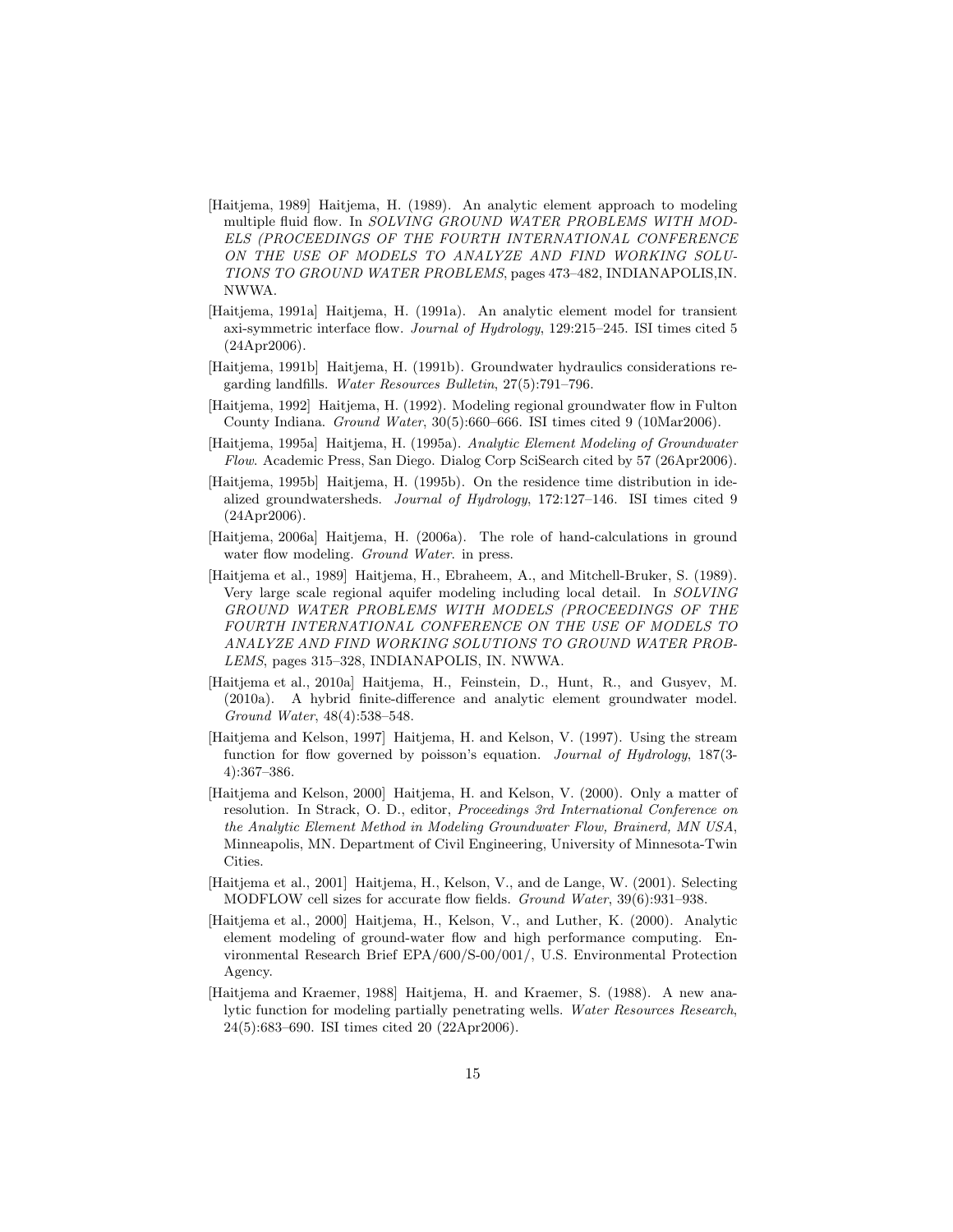- [Haitjema et al., 2010b] Haitjema, H., Kuzin, S., Kelson, V., and Abrams, D. (2010b). Modeling flow into horizontal wells in a Dupuit-Forchheimer model. Ground Water, 48(6):878–883.
- [Haitjema and Strack, 1985] Haitjema, H. and Strack, O. (1985). An initial study of thermal energy storage in unconfined aquifers. Technical Report PNL-5818 UC-94e, Battelle Pacific Northwest Laboratories, Richland, WA.
- [Haitjema et al., 1995] Haitjema, H., Strack, O., and Kraemer, S. (1995). Demonstration of the analytic element method for wellhead protection. Technical Report EPA/600/SR-94/210, US Environmental Protection Agency, Robert S. Kerr Env. Res. Lab., Ada, OK.
- [Haitjema et al., 1994] Haitjema, H., Wittman, J., Kelson, V., and Bauch, N. (1994). WhAEM: program documentation for the wellhead analytic element model. Report EPA/600/R-94/210, U.S. Environmental Protection Agency. ISI times cited 1.
- [Haitjema, 2006b] Haitjema, H. M. (2006b). A fast direct solution method for nonlinear equations in an analytic element model. Ground Water, 44(1):102-105. ISI times cited 1 (24Apr2006).
- [Haitjema et al., 2006] Haitjema, H. M., Hunt, R. J., Janković, I., and de Lange, W. J. (2006). Foreword: Ground water flow modeling with the analytic element method. Ground Water, 44(1):1–2.
- [Haitjema and Kelson, 1996] Haitjema, H. M. and Kelson, V. A. (1996). Using the stream function for flow governed by poisson's equation. Journal of Hydrology, 187:367–386.
- [Haitjema and Mitchell-Bruker, 2005] Haitjema, H. M. and Mitchell-Bruker, S. (2005). Are water tables a subdued replica of the topography? Ground Water, 43(6):781–786.
- [Hall and Lewis, 1994] Hall, P. J. and Lewis, R. A. (1994). Application of analytic element and finite difference method modeling techniques to aquifer remediation and regional groundwater flow. In Wittman, J., editor, Proceedings of the International Conference, Analytic Element Modeling of Groundwater Flow, Indianapolis, Indiana, pages 91–96, Bloomington, IN. School of Public and Environmental Affairs, Indiana University.
- [Hansen, 2002] Hansen, D. (2002). Analytic modeling of leakage in a confined multiple aquifer system. Master's thesis, Univ. of Minnesota, Minneapolis. Dialog Corp SciSearch times cited 1 (26Apr2006).
- [Hansen et al., 2001] Hansen, D., Seaberg, J. K., and Streitz, A. R. (2001). An analytic element model of two deep aquifers: a new approach for unlocking some old secrets. In Seo, H. S., Poeter, E., Zheng, C., and Poeter, O., editors, MODFLOW 2001 and Other Modeling Odysseys, pages 249–255, Golden, CO. International Groundwater Modeling Center, Colorado School of Mines.
- [He et al., 1992] He, H., Powell, G., Yang, J.-Y., and Saroff, S. (1992). Groundwater restoration for a contaminated water-supply wellfield in Kentucky. In PROCEED-INGS OF THE TWENTY-FOURTH MID-ATLANTIC INDUSTRIAL WASTE CONFERENCE, pages 368–377, MORGANTOWN, WEST VIRGINIA. WEST VIRGINIA UNIV, TECHNOMIC PUBLISHING COMPANY.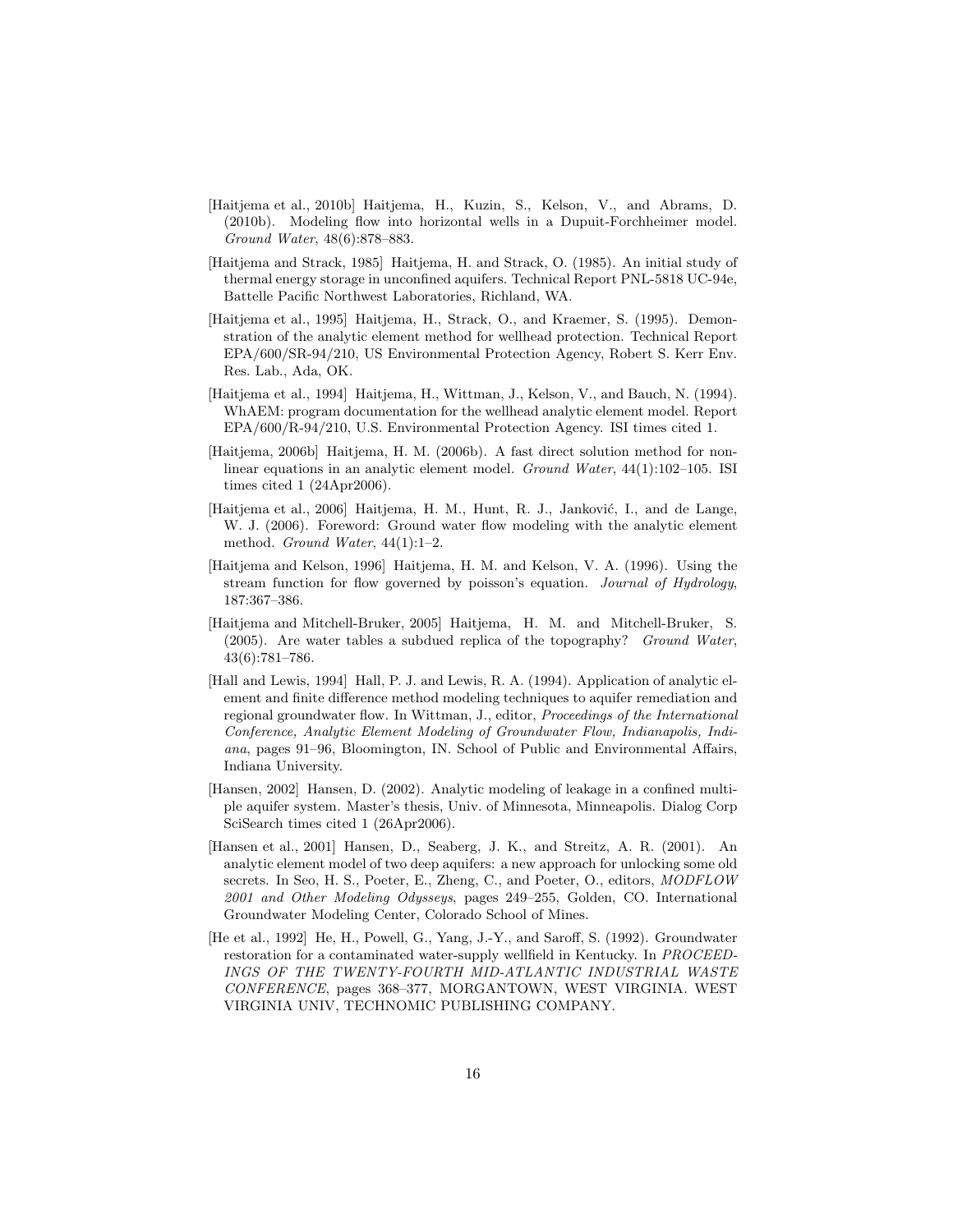- [He, 1987] He, H. Y. (1987). Groundwater modeling of leaky wall. Master's thesis, University of Minnesota-Twin Cites, Dept. of CIvil Engineering (Advisor: Otto Strack).
- [Herrera-Rodriguez, 2004] Herrera-Rodriguez, M. (2004). Modeling groundwater flow and economics in Sheridan County, Kansas. Master's thesis, Kansas State University - Manhattan.
- [Hunt, 2002] Hunt, R. (2002). Evaluating the importance of future data collection sites using parameter estimation and analytic element groundwater flow models. In Proceedings from the XIV International Conference on Computational Methods in Water Resources Conference, Series Developments in Water Sciences 47, page 755762, Delft, The Netherlands. Elsevier.
- [Hunt et al., 2000a] Hunt, R., Graczyk, D., and Rose, W. (2000a). Water flows in the Necedah National Wildlife Refuge. Fact Sheet FS-06800, USGS. http://wi.water.usgs.gov/pubs/FS-068-00/FS-068-00.pdf.
- [Hunt et al., 2003a] Hunt, R., Haitjema, H., Krohelski, J., and Feinstein, D. (2003a). Simulating ground water-lake interactions: approaches, analyses, and insights. Ground Water, 41(2):227–237.
- [Hunt et al., 1998a] Hunt, R., Kelson, V., and Anderson, M. (1998a). Linking an analytic element flow code to MODFLOWimplementation and benefits. In E.P. Poeter, C. Z. and Hill, M., editors, MODFLOW'98: Proceedings of the 3rd International Conference of the International Ground Water Modeling Center, page 497504, Golden, Colorado. Colorado School of Mines, IGWMC.
- [Hunt et al., 2000b] Hunt, R., Kelson, V., Haitjema, H., Carlson, C., and Krohelski, J. (2000b). The cost and benefits of modeling complexity: a case study comparing analytic element and numerical models from a proposed mine in northern Wisconsin, USA. In Strack, O. D., editor, Proceedings 3rd International Conference on the Analytic Element Method in Modeling Groundwater Flow, Brainerd, MN USA, Minneapolis, MN. Department of Civil Engineering, University of Minnesota-Twin Cities.
- [Hunt and Krohelski, 1996] Hunt, R. and Krohelski, J. (1996). The application of an analytic element model to investigate groundwater-lake interactions at Pretty Lake, Wisconsin. Journal of Lakes and Reservoir Management, 12(4):487-495. Google Scholar cited by 8 (29Mar2006).
- [Hunt et al., 2000c] Hunt, R., Lin, Y., Krohelski, J., and Juckem, P. (2000c). Simulation of the shallow hydrologic system in the vicinity of Middle Genesee Lake, Wisconsin, using analytic elements and parameter estimation. Water Resources Investigations Report 00-4136, U.S. Geological Survey.
- [Hunt et al., 1998b] Hunt, R., M.P.Anderson, and Kelson, V. (1998b). Improving a complex finite-difference ground water flow model through the use of an analytic element screening model. Ground Water, 36:1011–1017. Google Scholar cited by 21 (29Mar2006), ISI times cited 13 (24Apr2006).
- [Hunt et al., 2003b] Hunt, R., Saad, D., and Chapel, D. (2003b). Numerical simulation of ground-water flow in La Crosse County, Wisconsin and into nearby pools of the Mississippi River. Water-Resources Investigations Report 034154, USGS. http://water.usgs.gov/pubs/wri/wri034154/pdf/WRIR-03-4154.pdf, Dialog Corp SciSearch cited by 19 (26Apr2006).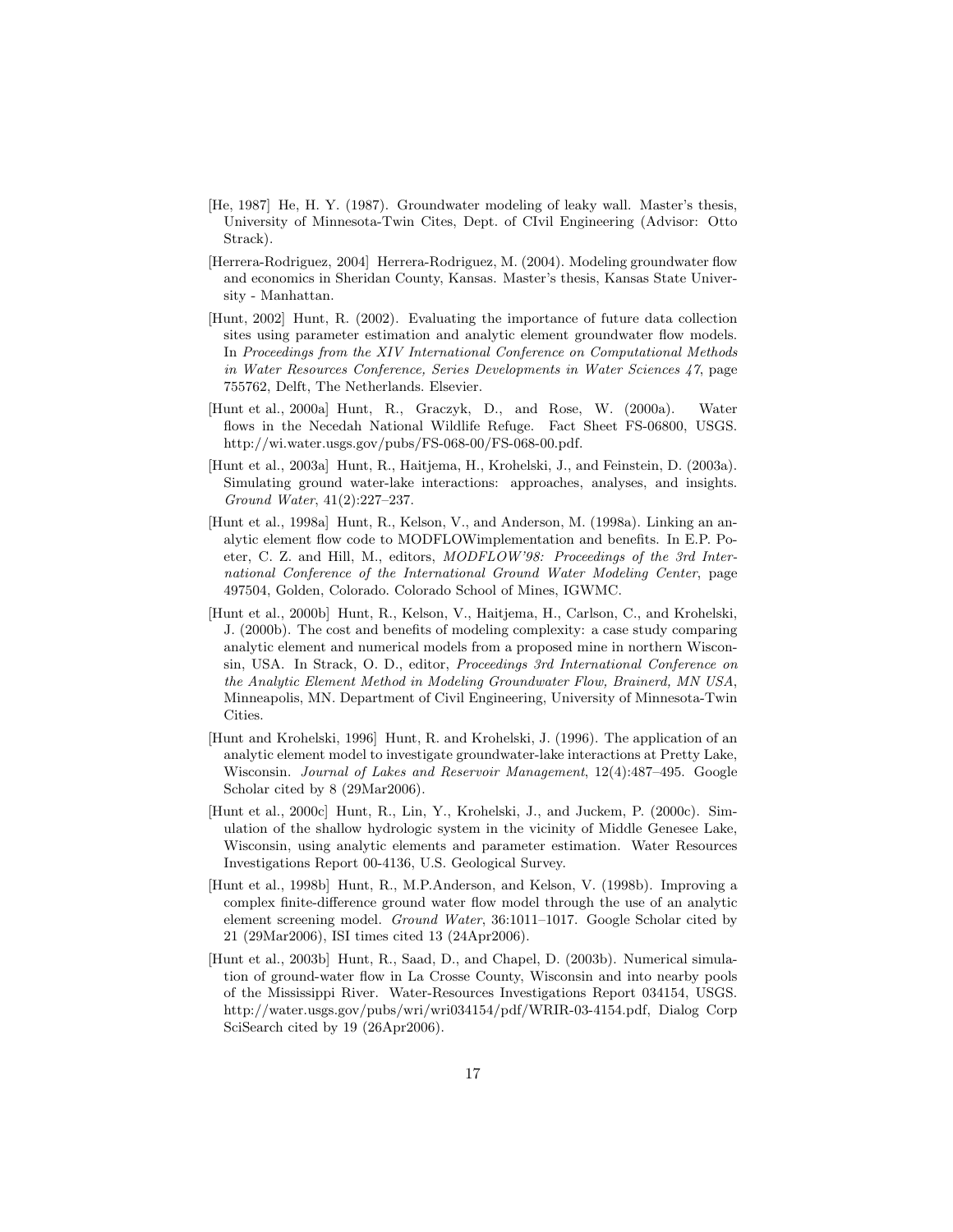- [Hunt, 2006] Hunt, R. J. (2006). Review paper: Ground water modeling applications using the analytic element method. Ground Water,  $44(1):5-14$ .
- [Hunt et al., 2001] Hunt, R. J., Haitjema, H. M., Krohelski, J. T., and Feinstein, D. T. (2001). Simulating groundwater-lake interactions with models: MODFLOW and analytic element approaches. In Seo, H. S., Poeter, E., Zheng, C., and Poeter, O., editors, MODFLOW 2001 and Other Modeling Odysseys, pages 328– 334, Golden, CO. International Groundwater Modeling Center, Colorado School of Mines.
- [Jakes and de Lange, 1997] Jakes, D. and de Lange, W. J. (1997). Governmental groundwater management using large analytic element models. In de Lange, W., editor, Conference companion Part 1. Analytic Element Modeling of Groundwater Flow, pages 3–16, P.O. Box 6012, 2600 JA Delft, The Netherlands. Netherlands Institute of Applied Geoscience TNO - National Geological Survey. conference held 07-10 April 1997, Nunspeet, The Netherlands.
- [Janković, 1997] Janković, I. (1997). High-Order Analytic Elements in Modeling Groundwater Flow. PhD thesis, Univ. of Minnesota-Twin Cites (Chair: Randall J. Barnes). Dialog Corp SciSearch times cited 8 (26Apr2006).
- [Janković, 2000] Janković, I. (2000). Advective transport experiments carried out uinsg MODFLOW in comparison with analytic solutions for three-dimensional groundwater flow. In Strack, O. D., editor, Proceedings 3rd International Conference on the Analytic Element Method in Modeling Groundwater Flow, Brainerd, MN USA, Minneapolis, MN. Department of Civil Engineering, University of Minnesota-Twin Cities.
- [Janković, 2002] Janković, I. (2002). Flow and transport in highly heterogeneous formations: high resolution large-scale numerical simulations. In *Proceedings from* MODELCARE, Praque, Czech Republic. IAHS. in press.
- [Janković and Andricevic, 1996] Janković, I. and Andricevic, R. (1996). Spatial and temporal analysis of groundwater recharge with application to sampling design. Stochastic Hydrology and Hydraulics, 10:39–63. ISI times cited 1 (24Apr2006).
- [Janković and Barnes, 1997a] Janković, I. and Barnes, R. (1997a). High order line elements for two-dimensional groundwater flow. In de Lange, W., editor, Conference Companion Part 2. Analytic-Based Modeling of Groundwater Flow, pages 487–496, P.O. Box 6012, 2600 JA Delft, The Netherlands. Netherlands Institute of Applied Geoscience TNO - National Geological Survey. conference held 07-10 April 1997, Nunspeet, The Netherlands.
- [Janković and Barnes, 1997b] Janković, I. and Barnes, R. (1997b). Threedimensional flow through large numbers of spheroidal inhomogeneities. In de Lange, W., editor, Conference Companion Part 2. Analytic-Based Modeling of Groundwater Flow, pages 425–433, P.O. Box 6012, 2600 JA Delft, The Netherlands. Netherlands Institute of Applied Geoscience TNO - National Geological Survey. conference held 07-10 April 1997, Nunspeet, The Netherlands.
- [Janković and Barnes, 1999a] Janković, I. and Barnes, R. (1999a). High-order line elements in modeling two-dimensional groundwater flow. Journal of Hydrology, 226:211–223. ISI times cited 12 (22Apr2006).
- [Janković and Barnes, 1999b] Janković, I. and Barnes, R. (1999b). Threedimensional flow through large numbers of spheroidal inhomogeneities. Journal of Hydrology, 226:224–233. ISI times cited 27 (10Mar2006).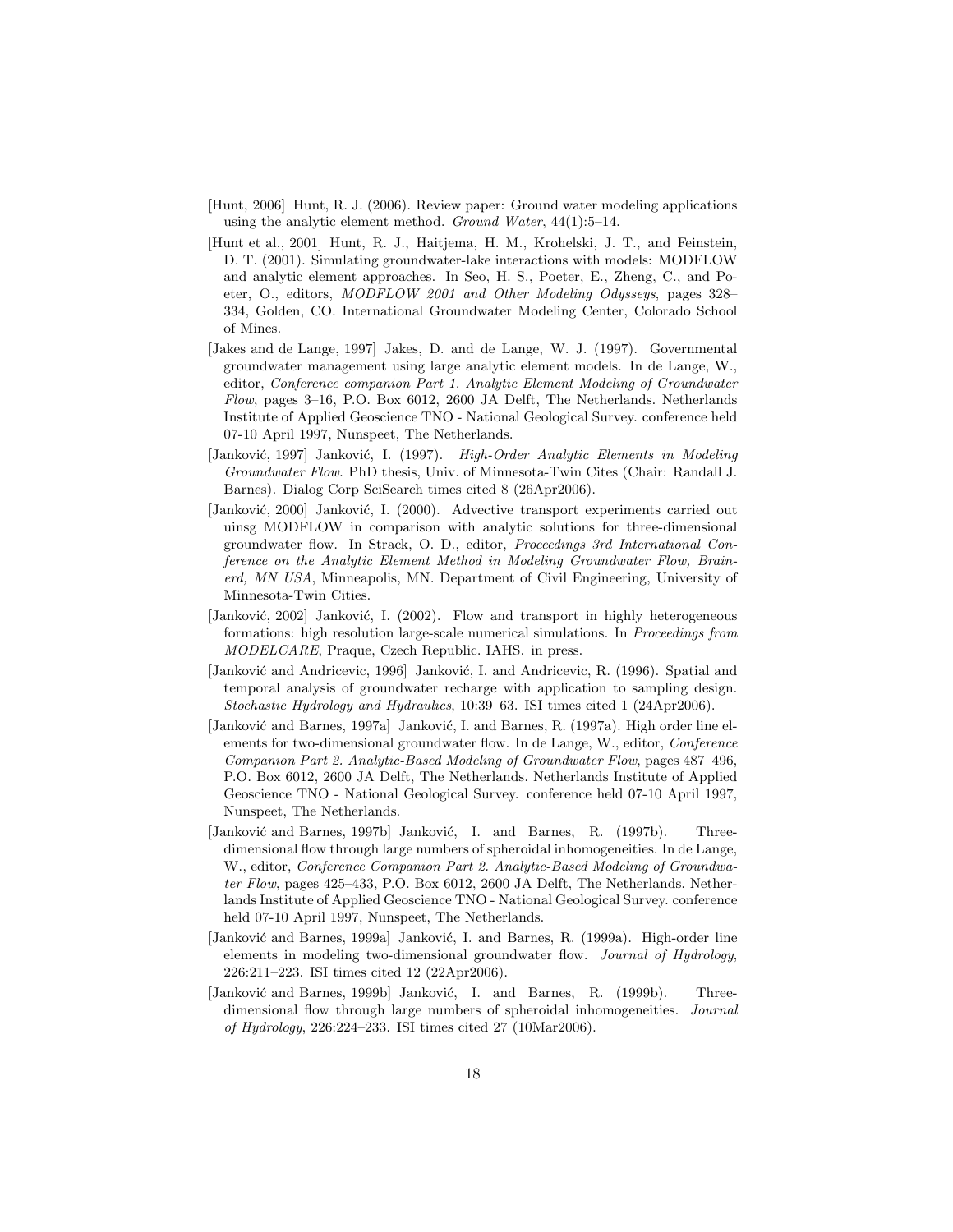- [Janković et al., 2000] Janković, I., Barnes, R., and Steward, D. (2000). Advective mixing. In Strack, O. D., editor, Proceedings 3rd International Conference on the Analytic Element Method in Modeling Groundwater Flow, Brainerd, MN USA, Minneapolis, MN. Department of Civil Engineering, University of Minnesota-Twin Cities.
- [Janković and Fiori, 2004] Janković, I. and Fiori, A. (2004). Simulations of flow and transport in highly heterogeneous porous formations: numerical issues. In Miller, C., Farthing, M., Gray, W., and Pinder, G., editors, Proceedings of the 15th International Conference on Computational Methods in Water Resources (CMWR XV), June 13-17, 2004 Chapel Hill, NC, USA. Elsevier. ISBN: 0-444-51769-3.
- [Janković et al., 2003a] Janković, I., Fiori, A., and Dagan, G. (2003a). Effective conductivity of an isotropic heterogeneous medium of lognormal conductivity distribution. Multiscale Modeling, Analysis, and Simulation, 1(1):40–56. DOI. 10.1137/S1540345902409633, ISI times cited 17 (22Apr2006).
- [Janković et al., 2003b] Janković, I., Fiori, A., and Dagan, G. (2003b). Flow and transport in highly heterogeneous formations: 3. numerical simulations and comparisons with theoretical results. Water Resources Research, 39(9):1270. doi:10.1029/2002/WR001721, ISI times cited 8 (22Apr2006).
- [Jankovic et al., 2003] Jankovic, I., Fiori, A., and Dagan, G. (2003). Flow and transport through two-dimensional isotropic media of binary conductivity distribution. part 2: Numerical simulations and comparison with theoretical results. Stochastic Environmental Research and Risk Assessment, 17(6):384–393. ISI times cited 4 (22Apr2006).
- [Janković et al., 2006a] Janković, I., Fiori, A., and Dagan, G. (2006a). Modeling flow and transport in highly heterogeneous three-dimensional aquifers: Ergodicity, gaussianity, and anomalous behavior1. conceptual issues and numerical simulations. Water Resources Research, 42(W06D12). doi:10.1029/2005WR004734.
- [Janković et al., 2006b] Janković, I., Fiori, A., Suribhatla, R., and Dagan, G. (2006b). Identification of heterogeneous aquifer transmissivity using an ae-based method. Ground Water, 44(1):62–71. ISI times cited 1 (22Apr2006).
- [Janković et al., 2009] Janković, I., Steward, D. R., Barnes, R. J., and Dagan, G. (2009). Is transverse macrodispersivity in three-dimensional groundwater transport equal to zero? a counterexample. Water Resources Research, 45(W08415, doi:10.1029/2009WR007741).
- [Jin, 2003] Jin, W. (2003). Evolution of stagnation points in two-dimensional groundwater flow. PhD thesis, Kansas State University - Manhattan (Advisor: David Steward).
- [Jin, 2006] Jin, W. (2006). A condition denoting flow pattern changes in twodimensional groundwater flow. In Steward, D., editor, Proceedings of the 5th International Conference on the Analytic Element Method (ICAEM), May 14-17,2006, Manhattan, Kansas, pages 198–206. Kansas State University.
- [Jin and Steward, 2000] Jin, W. and Steward, D. (2000). Gaining and losing sections of horizontal wells. In Strack, O. D., editor, Proceedings 3rd International Conference on the Analytic Element Method in Modeling Groundwater Flow, Brainerd, MN USA, Minneapolis, MN. Department of Civil Engineering, University of Minnesota-Twin Cities.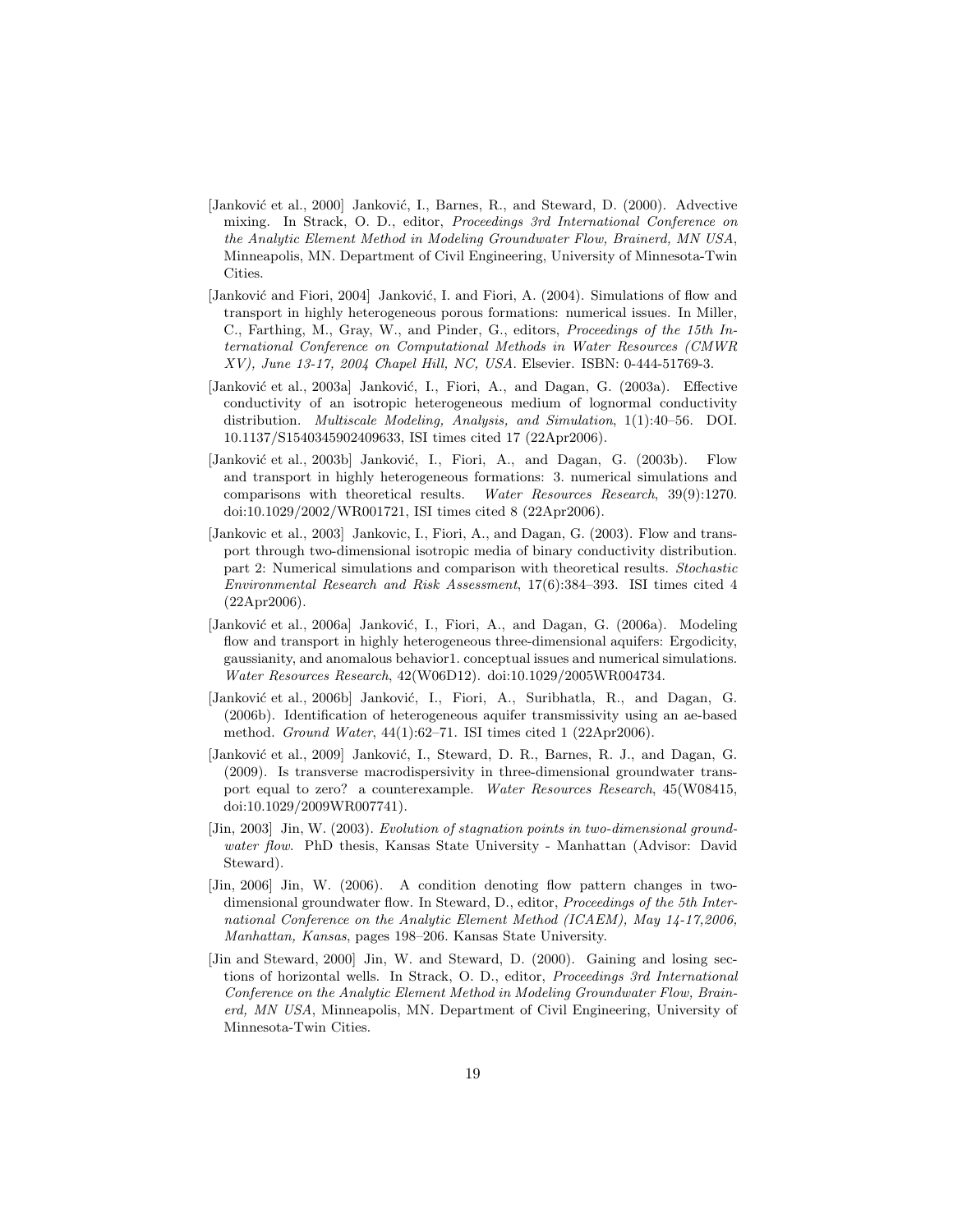- [Jin and Steward, 2007] Jin, W. and Steward, D. R. (2007). The transition of flow patterns through critical stagnation points in two-dimensional groundwater flow. Advances in Water Resources, 30(1):16–28.
- [Johnson and Mifflin, 2006] Johnson, C. and Mifflin, M. (2006). The AEM and regional carbonate aquifer modeling. Ground Water, 44(1):24–34. ISI times cited 1 (24Apr2006).
- [Josephson et al., 1988] Josephson, P., Erdmann, J., and Wenck, N. (1988). Remedy of ground water pollution from volatile organics at a landfill. In PROCEED-INGS OF THE SECOND NATIONAL OUTDOOR ACTION CONFERENCE ON AQUIFER RESTORATION, GROUND WATER MONITORING AND GEO-PHYSICAL METHODS, pages 225–236, LAS VEGAS, NV. NWWA.
- [Juckem et al., 2005] Juckem, P., Hunt, R., and Anderson, M. (2005). Scale effects of hydrostratigraphy and recharge on stream baseflow. Ground Water. doi: 10.1111/j.1745-6584.2005.00136.x.
- [Kacimov, 2006] Kacimov, A. (2006). Analytic element solutions for seepage towards topographic depressions. Journal of Hydrology,  $318(1-4):262-275$ .
- [Kacimov and Obnosov, 2000] Kacimov, A. and Obnosov, Y. (2000). An analytic element method for multiple circular elastic inclusions. In Strack, O. D., editor, Proceedings 3rd International Conference on the Analytic Element Method in Modeling Groundwater Flow, Brainerd, MN USA, Minneapolis, MN. Department of Civil Engineering, University of Minnesota-Twin Cities.
- [Kaludjerovic, 2000] Kaludjerovic, D. (2000). Step-wise approach to groundwater flow modeling using analytic element and finite-difference codes. In Strack, O. D., editor, Proceedings 3rd International Conference on the Analytic Element Method in Modeling Groundwater Flow, Brainerd, MN USA, Minneapolis, MN. Department of Civil Engineering, University of Minnesota-Twin Cities.
- [Keil, 1982] Keil, G. (1982). A Dupuit analysis for leaky unconfined aquifers. Master's thesis, University of Minnesota, Minneapolis, MN.
- [Kelson et al., 1993] Kelson, V., Haitjema, H., and Kraemer, S. (1993). GAEP: A geographic preprocessor for groundwater flow modeling. Hydrological Science and Technology, 8:74–84. ISI times cited 3.
- [Kelson et al., 2002] Kelson, V., Hunt, R., and Haitjema, H. (2002). Improving a regional model using reduced complexity and parameter estimation. Ground Water, 40(2):132–143. ISI times cited 7 (10Mar2006).
- [Kelson, 2000] Kelson, V. A. (2000). Practical advances in groundwater modeling with analytic elements. PhD thesis, Indiana University (Advisor: Hendrick M. Haitjema), Bloomington, IN.
- [Kelson and Haitjema, 1997] Kelson, V. A. and Haitjema, H. M. (1997). A massivelyparallel analytic element code. In de Lange, W., editor, Conference Companion Part 2. Analytic-Based Modeling of Groundwater Flow, pages 399–406, P.O. Box 6012, 2600 JA Delft, The Netherlands. Netherlands Institute of Applied Geoscience TNO - National Geological Survey. conference held 07-10 April 1997, Nunspeet, The Netherlands.
- [Kooiman et al., 1988] Kooiman, J., Uffink, G., and Veling, E. (1988). Het gebruik van het programma sl in het ecohydrologisch onderzoek. H2O, 21(7):176–182.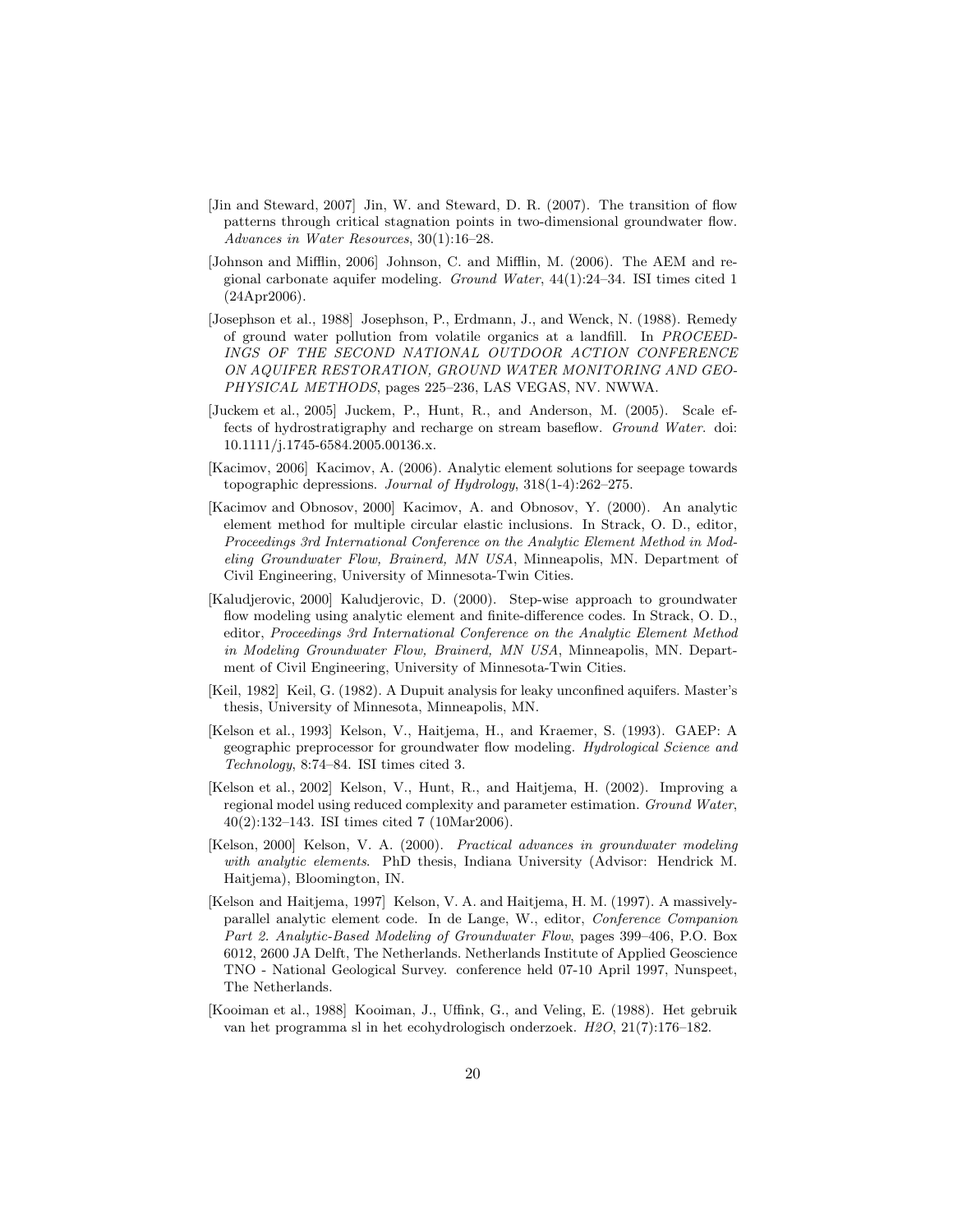- [Kraemer et al., 2000a] Kraemer, S., Haitjema, H., and Kelson, V. (2000a). Working with WhAEM2000: source water assessment for a glacial outwash wellfield, Vincennes, Indiana. Report EPA/600/R-99/110, US Environmental Protection Agency. ISI times cited 1.
- [Kraemer et al., 2005] Kraemer, S., Haitjema, H., and Kelson, V. (2005). Working with WhAEM2000: capture zone delineation for a city wellfield in a valley fill glacial outwash aquifer supporting wellhead protection. Report EPA/600/R-05/151, US Environmental Protection Agency.
- [Kraemer et al., 2003] Kraemer, S., Haitjema, H., and Kelson, V. (updated 2003). Working with WhAEM2000: source water assessment for a glacial outwash wellfield, Vincennes, Indiana. Report EPA/600/R-99/110, US Environmental Protection Agency.
- [Kraemer et al., 1994] Kraemer, S., Haitjema, H., and Strack, O. (1994). Capture zone modeling using the wellhead analytic element model (WhAEM). In Wittman, J., editor, Proceedings of the International Conference, Analytic Element Modeling of Groundwater Flow, Indianapolis, Indiana, pages 55–59, Bloomington, IN. School of Public and Environmental Affairs, Indiana University.
- [Kraemer et al., 2000b] Kraemer, S., Kelson, V., and Haitjema, H. (2000b). Working with WhAEM: analytic element modeling as if people mattered. In Strack, O. D., editor, Proceedings 3rd International Conference on the Analytic Element Method in Modeling Groundwater Flow, Brainerd, MN USA, Minneapolis, MN. Department of Civil Engineering, University of Minnesota-Twin Cities.
- [Kraemer, 1990] Kraemer, S. R. (1990). Modeling of regional groundwater flow in fractured rock aquifers. PhD thesis, Indiana University-Bloomington (Chair: Hendrick M. Haitjema). ISI times cited 1.
- [Kraemer, 1994] Kraemer, S. R. (1994). Distribution of areal recharge to a discrete fracture network (fracnet) model using the analytic element method. In Wittman, J., editor, Proceedings of the International Conference, Analytic Element Modeling of Groundwater Flow, Indianapolis, Indiana, pages 163–168, Bloomington, IN. School of Public and Environmental Affairs, Indiana University.
- [Kraemer, 2003] Kraemer, S. R. (2003). The maturity of analytic element groundwater modeling as a research program (1980-2003). In Graillot, D., editor, Proceedings of the 4th International Conference on the Analytic Element Method for the Modeling of Groundwater Flow and the Applications in Environmental Sciences, Ecole Nationale Superiere de Mines, Saint-Etienne, France, 20-21 November.
- [Kraemer, 2007] Kraemer, S. R. (2007). Analytic element ground water modeling as a research program (1980 to 2006). Ground Water, 45(4):402–408.
- [Kraemer and de Lange, 1997] Kraemer, S. R. and de Lange, W. J. (1997). Regionalscale ground-water modeling of the Delmarva Peninsula (USA) using analytic elements. In de Lange, W., editor, Conference Companion Part 1. Analytic-Based Modeling of Groundwater Flow, pages 113–128, P.O. Box 6012, 2600 JA Delft, The Netherlands. Netherlands Institute of Applied Geoscience TNO - National Geological Survey. conference held 07-10 April 1997, Nunspeet, The Netherlands.
- [Krohelski et al., 2000] Krohelski, J., Bradbury, K., Hunt, R., and Swanson, S. (2000). Numerical simulation of ground-water flow in dane county, wisconsin. Bulletin 98, Wisconsin Geological and Natural History Survey.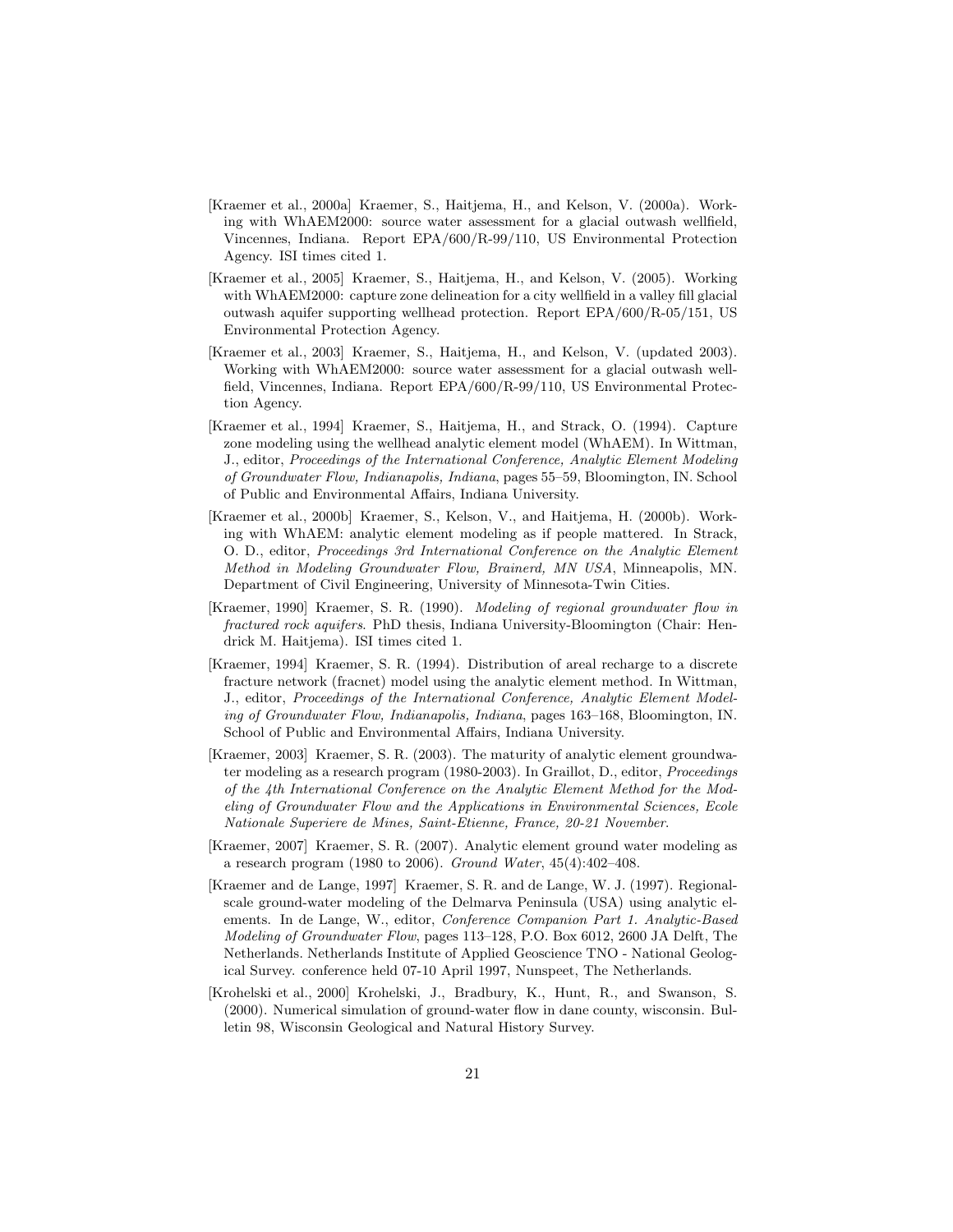- [Krohelski et al., 2002] Krohelski, J., Rose, W., and Hunt, R. (2002). Hydrologic investigation of Powell Marsh and its relationship to Dead Pike Lake Vilas County, Wisconsin. Water-Resources Investigations Report 024034, USGS. http://wi.water.usgs.gov/pubs/wrir-02-4034/wrir-02-4034.pdf.
- [Kroon and de Lange, 2001] Kroon, T. and de Lange, W. (2001). A standardized approach for translating surface waters into model boundary conditions. In Seo, H. S., Poeter, E., Zheng, C., and Poeter, O., editors, MODFLOW 2001 and Other Modeling Odysseys, pages 342–348, Golden, CO. International Groundwater Modeling Center, Colorado School of Mines.
- [Kuhlman and Neuman, 2009] Kuhlman, K. and Neuman, S. (2009). Laplacetransform analytic-element method for transient porous-media flow. Journal of Engineering Mathematics, 64(2):113–130.
- [Lange and Strack, 1999] Lange, W. D. and Strack, O. (1999). Special issue: Analytic-based modeling of groundwater flow - introductory comments for this issue - preface. Journal of Hydrology, 226(3-4):127–127. ISI times cited 1 (22Apr2006).
- [Le Grand, 1999] Le Grand, P. (1999). Analytic elements of high degree along bézier spline curves for the modeling of two dimensional groundwater flow. Master's thesis, Univ. of Minnesota-Twin Cites, Dept. of Civil Engineering.
- [Le Grand, 2003] Le Grand, P. (2003). Advanced curvilinear shapes for object centered modelling of groundwater flow with the analytic element method. PhD thesis, Ecole nationale Supérieure des Mines de Saint-Etienne, 158 cours Fauriel - 42023 Saint-Etienne Cédex - France. Defense planned April 4th 2003.
- [Le Grand and Barnes, 2000] Le Grand, P. and Barnes, R. (2000). Curvilinear elements of bezier spline shape. In Strack, O. D., editor, Proceedings 3rd International Conference on the Analytic Element Method in Modeling Groundwater Flow, Brainerd, MN USA, Minneapolis, MN. Department of Civil Engineering, University of Minnesota-Twin Cities.
- [Lenz et al., 2003] Lenz, B., Saad, D., and Fitzpatrick, F. (2003). Simulation of ground-water flow and rainfall runoff with emphasis on the effects of land cover, Whittlesey Creek, Bayfield County, Wisconsin, 19992001. Water-Resources Investigations Report 03-4130, USGS. http://water.usgs.gov/pubs/wri/wrir-03- 4130/pdf/wrir03-4130.pdf.
- [Lovett, 1995] Lovett, C. K. (1995). A wellhead protection study of a small agricultural community in glaciated terrain as a model for wellhead protection efforts by similar communities. PhD thesis, Western Michigan University (Chair: Alan Kehew).
- [Luther and Haitjema, 1998] Luther, K. and Haitjema, H. (1998). Numerical experiments on the residence time distributions of heterogeneous groundwatersheds. Journal of Hydrology, 297((1-2)):1–17. ISI times cited 6 (24Apr2006).
- [Luther and Haitjema, 1999] Luther, K. and Haitjema, H. (1999). An analytic element solution to unconfined flow near partially penetrating wells. *Journal of* Hydrology, 226:197–203. ISI times cited 6 (10Mar2006).
- [Luther and Haitjema, 2000] Luther, K. and Haitjema, H. (2000). Approximate analytic solutions to 3D unconfined groundwater flow within regional 2D models. Journal of Hydrology, 229:101–117. ISI times cited 6 (24Apr2006).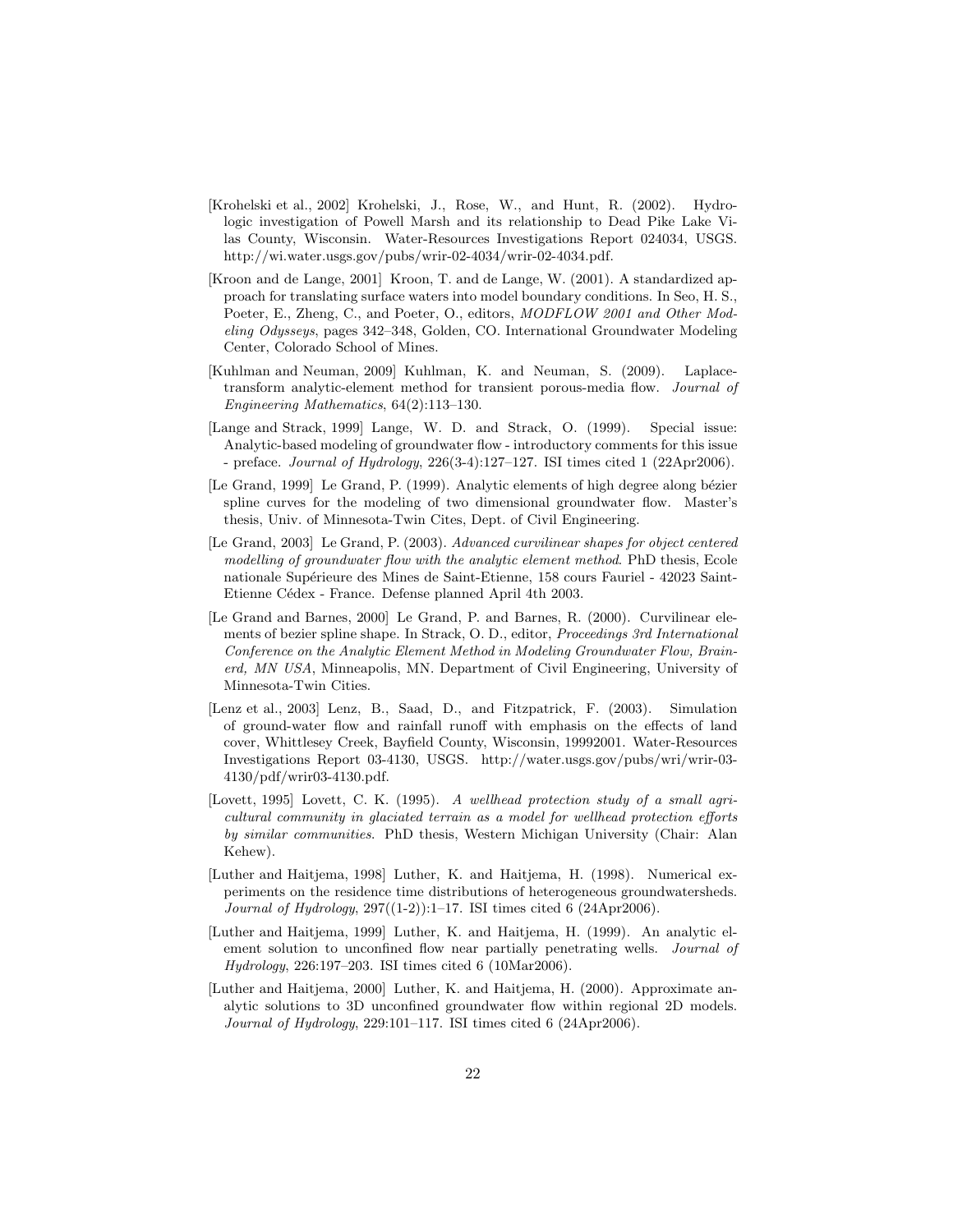- [Luther, 1998] Luther, K. H. (1998). Analytic solutions to three-dimensional unconfined groundwater flow near wells. PhD thesis, Indiana University-Bloomington (Chair: Hendrick M. Haitjema). Dialog Corp SciSearch times cited 3 (26Apr2006).
- [Luther and Haitjema, 1997] Luther, K. H. and Haitjema, H. (1997). An analytic element solution to unconfined flow near partially penetrating wells. In de Lange, W., editor, Conference Companion Part 2. Analytic-Based Modeling of Groundwater Flow, pages 373–380, P.O. Box 6012, 2600 JA Delft, The Netherlands. Netherlands Institute of Applied Geoscience TNO - National Geological Survey. conference held 07-10 April 1997, Nunspeet, The Netherlands.
- [Maas, 1994a] Maas, C. (1994a). Formulation of dispersive transport for use in analytical element models. In Wittman, J., editor, Proceedings of the International Conference, Analytic Element Modeling of Groundwater Flow, Indianapolis, Indiana, pages 125–128, Bloomington, IN. School of Public and Environmental Affairs, Indiana University.
- [Maas, 1994b] Maas, C. (1994b). On convolution processes and dispersive groundwater flow. PhD thesis, Delft Technical University (Chair: Prof. Wakker), Delft, The Netherlands. ISI times cited 3.
- [Maas, 1997] Maas, C. (1997). Dynamics of the groundwater table. In de Lange, W., editor, Conference Companion Part 2. Analytic-Based Modeling of Groundwater Flow, pages 359–369, P.O. Box 6012, 2600 JA Delft, The Netherlands. Netherlands Institute of Applied Geoscience TNO - National Geological Survey. conference held 07-10 April 1997, Nunspeet, The Netherlands.
- [Maas et al., 2006] Maas, K., von Asmuth, J., and Bakker, M. (2006). Natural groundwater dynamics 2: Time series analysis. In Steward, D., editor, Proceedings of the 5th International Conference on the Analytic Element Method (ICAEM), May 14-17,2006, Manhattan, Kansas, pages 134–137. Kansas State University.
- [MacNeal, 1992] MacNeal, R. (1992). Estimating aquifer properties in analytic element models. In PROCEEDINGS OF THE SOLVING GROUND WATER PROB-LEMS WITH MODELS, pages 173–185, DALLAS, TX. NGWA.
- [Macneal et al., 1994] Macneal, R. W., Robertson, S. W., and Barr, K. D. (1994). Gas flow modeling using the analytic element method. In Wittman, J., editor, *Proceed*ings of the International Conference, Analytic Element Modeling of Groundwater Flow, Indianapolis, Indiana, pages 113–118, Bloomington, IN. School of Public and Environmental Affairs, Indiana University.
- [Magner and Regan, 1994] Magner, J. and Regan, C. (1994). Tools and techniques for the assessment of ground water/surface water interactions in glaciated hydrogeologic settings. In EXPOSITION ON AQUIFER REMEDIATION, GROUND WATER MONITORING, AND GEOPHYSICAL METHODS, MAY 23-25, 1994, MINNEAPOLIS CONVENTION CENTER, MINNEAPOLIS, MIN-NESOTA, pages 685–698. NGWA.
- [Mao, 2003] Mao, D. (2003). Application of a coupled AEM-ArcGIS modeling environment to address long-term management. Master's thesis, Kansas State University - Manhattan.
- [Matott et al., 2006] Matott, L. S., Rabideau, A. J., and Craig, J. R. (2006). Pumpand-treat optimization using analytic element method flow models. Advances in Water Resources, 29(5):760–775.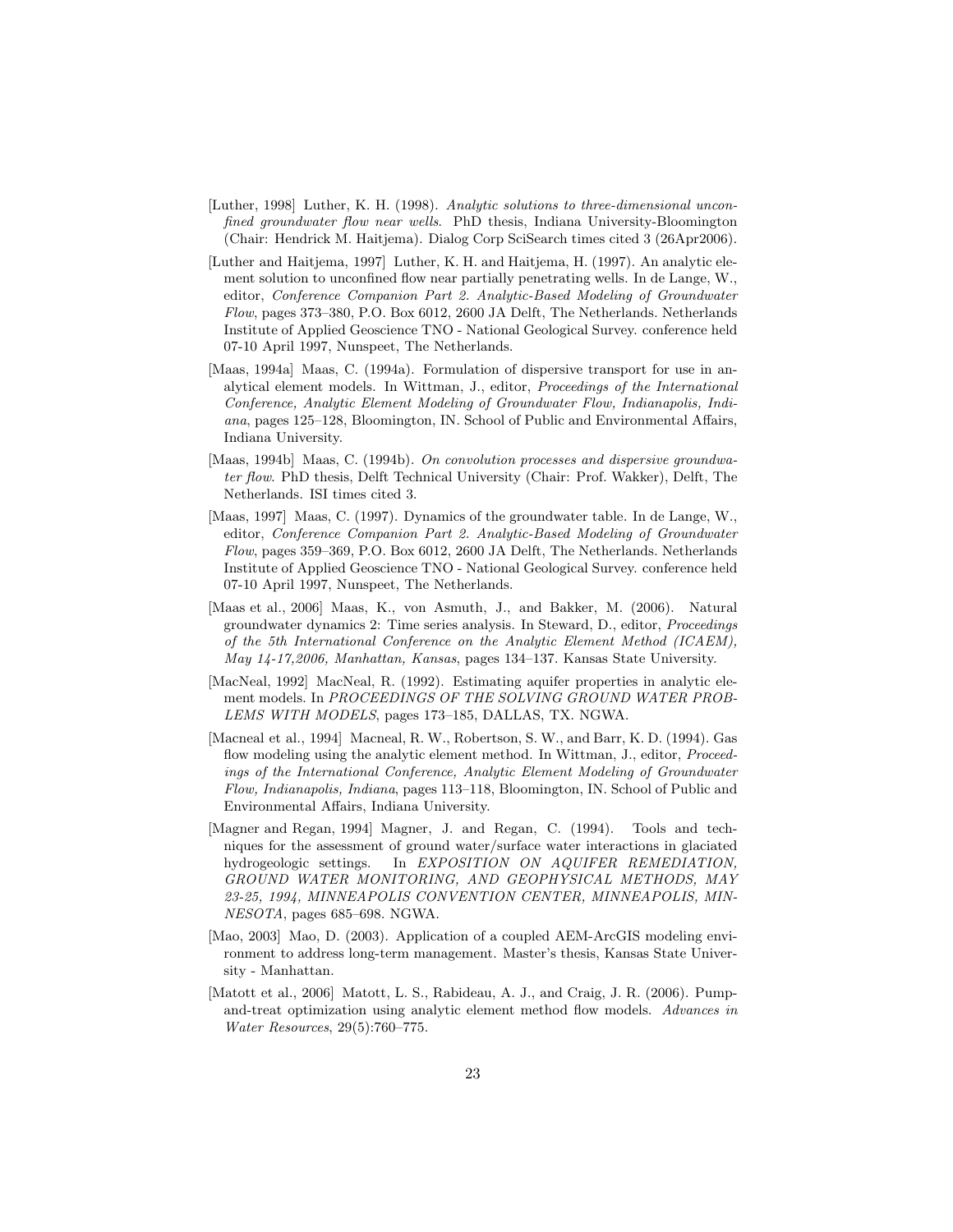- [Mehnert, 2010] Mehnert, E. (2010). Groundwater flow modeling as a tool to understand watershed geology: Blackberry Creek watershed, Kane and Kendall Counties, Illinois. Circular 576, Illinois State Geological Survey, University of Illinois, Institute of Natural Resource Sustainability, Champaign, Illinois.
- [Mesa and Anderson, 2008] Mesa, E. and Anderson, E. (2008). A local model for analysis of pump and treat systems with vertical barrier walls. Advances in Water Resources, 31(3):473–483.
- [Miller, 2001] Miller, R. (2001). Circular area sinks for infiltration and leakage. Master's thesis, University of Minnesota - Minneapolis.
- [Miller et al., 2000] Miller, R., Barnes, R., and Le Grand, P. (2000). A new look at area sinks. In Strack, O. D., editor, Proceedings 3rd International Conference on the Analytic Element Method in Modeling Groundwater Flow, Brainerd, MN USA, Minneapolis, MN. Department of Civil Engineering, University of Minnesota-Twin Cities.
- [Minnema and van der Meij, 1997] Minnema, B. and van der Meij, J. (1997). Threedimensional density-dependent groundwater flow. In de Lange, W., editor, Conference Companion Part 1. Analytic-Based Modeling of Groundwater Flow, pages 131–141, P.O. Box 6012, 2600 JA Delft, The Netherlands. Netherlands Institute of Applied Geoscience TNO - National Geological Survey. conference held 07-10 April 1997, Nunspeet, The Netherlands.
- [Mitchell-Bruker and Haitjema, 1996] Mitchell-Bruker, S. and Haitjema, H. (1996). Modeling steady state conjunctive groundwater and surface water flow with analytic elements. Water Resources Res., 32(9):2725–2732. Dialog Corp SciSearch cited by 8 (26Apr2006).
- [Mitchell-Bruker, 1993] Mitchell-Bruker, S. M. (1993). Modeling steady state groundwater and surface water interactions. PhD thesis, Indiana University-Bloomington (Chair: Hendrick M. Haitjema).
- [Mollah and Steward, 2000] Mollah, R. and Steward, D. (2000). Simulating the interchange between surface water and groundwater through the unsaturated zone using a one-dimensional steady model. In Strack, O. D., editor, Proceedings 3rd International Conference on the Analytic Element Method in Modeling Groundwater Flow, Brainerd, MN USA, Minneapolis, MN. Department of Civil Engineering, University of Minnesota-Twin Cities.
- [Moorman, 1997] Moorman, J. (1997). Analytic element model analysis of the influence of different scenarios for the water level in a future retention basin, on local and regional hydrology. In de Lange, W., editor, Conference Companion Part 1. Analytic-Based Modeling of Groundwater Flow, pages 105–111, P.O. Box 6012, 2600 JA Delft, The Netherlands. Netherlands Institute of Applied Geoscience TNO - National Geological Survey. conference held 07-10 April 1997, Nunspeet, The Netherlands.
- [Moorman, 1999] Moorman, J. (1999). Analytical element model analysis of the influence of different scenarios for the water level in a future retention basin. Journal of Hydrology, 226:144–151.
- [Moorman, 2000] Moorman, J. (2000). Comparison of the uncertainty of a manually calibrated analytical element model with the uncertainty of the same model, calibrated automatically. In Strack, O. D., editor, Proceedings 3rd International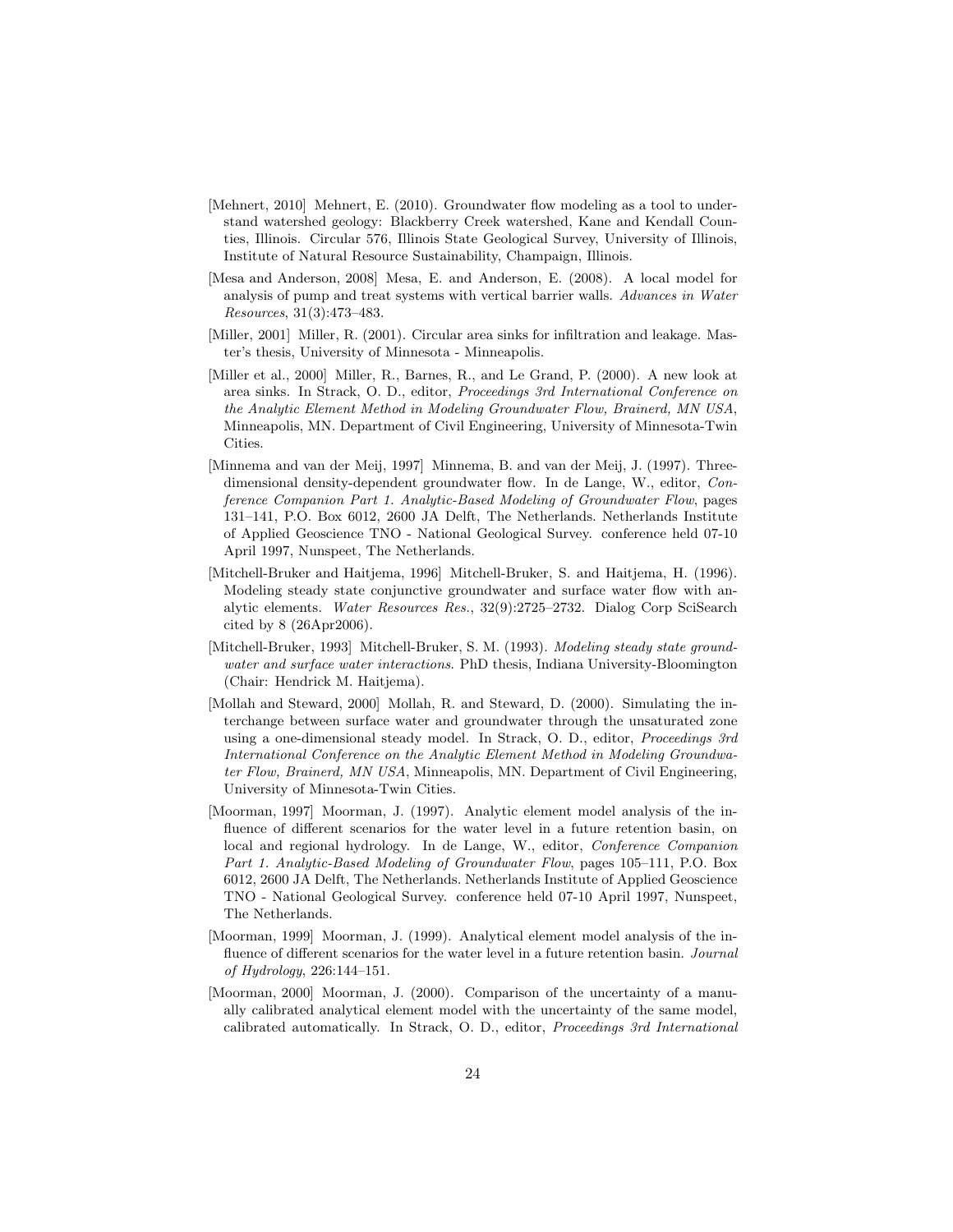Conference on the Analytic Element Method in Modeling Groundwater Flow, Brainerd, MN USA, Minneapolis, MN. Department of Civil Engineering, University of Minnesota-Twin Cities.

- [Moorman, 1994] Moorman, J. H. (1994). Analysis of the hydrology of an area predominated by artificial surface water management using MLAEM. In Wittman, J., editor, Proceedings of the International Conference, Analytic Element Modeling of Groundwater Flow, Indianapolis, Indiana, pages 25–30, Bloomington, IN. School of Public and Environmental Affairs, Indiana University.
- [Mulder et al., 1997] Mulder, G., Taat, J., de Moissis, D., and van de Heuvel, M. (1997). Mixing cell transport for AEM flow: coupling of analytic element flow with mixing cell transport by using groundwater flow for generation of cell network. In de Lange, W., editor, Conference Companion Part 1. Analytic-Based Modeling of Groundwater Flow, pages 263–272, P.O. Box 6012, 2600 JA Delft, The Netherlands. Netherlands Institute of Applied Geoscience TNO - National Geological Survey. conference held 07-10 April 1997, Nunspeet, The Netherlands.
- [Olsen, 1995] Olsen, W. (1995). Modeling inhomogeneities in groundwater flow using an interpolator. Master's thesis, University of Minnesota, Dept of Civil Engineering, Twin Cities.
- [Olsen, 2000] Olsen, W. (2000). Exact solution for an elliptical inhomogeneity with a well. In Strack, O. D., editor, Proceedings 3rd International Conference on the Analytic Element Method in Modeling Groundwater Flow, Brainerd, MN USA, Minneapolis, MN. Department of Civil Engineering, University of Minnesota-Twin Cities.
- [Olsen and Le Grand, 2006] Olsen, W. and Le Grand, P. (2006). MEI morphologic element interpolator. In Steward, D., editor, Proceedings of the 5th International Conference on the Analytic Element Method (ICAEM), May 14-17,2006, Manhattan, Kansas, pages 102–108. Kansas State University.
- [Olsthoorn, 1999] Olsthoorn, T. (1999). A comparative review of analytic and finite difference models used at the amsterdam water supply. Journal of Hydrology, 226:139–143. ISI times cited 2 (10Mar2006).
- [Olsthoorn, 2006] Olsthoorn, T. (2006). Interpreting a multiple well pumping test with 6000 switches to determine safe yield. In Steward, D., editor, *Proceedings of* the 5th International Conference on the Analytic Element Method (ICAEM), May 14-17,2006, Manhattan, Kansas, pages 208–219. Kansas State University.
- [Olstoorn, 1997] Olstoorn, T. (1997). When did we use finite elements, finite differences or analytic elements at the amsterdam water supply? In de Lange, W., editor, Conference companion Part 1. Analytic Element Modeling of Groundwater Flow, pages 17–24, P.O. Box 6012, 2600 JA Delft, The Netherlands. Netherlands Institute of Applied Geoscience TNO - National Geological Survey. conference held 07-10 April 1997, Nunspeet, The Netherlands.
- [Oswald and Jones, 1994] Oswald, J. and Jones, P. (1994). The use of analytical element modeling in the assessment of wellhead protection zones in mining regions. In Wittman, J., editor, Proceedings of the International Conference, Analytic Element Modeling of Groundwater Flow, Indianapolis, Indiana, pages 77–81, Bloomington, IN. School of Public and Environmental Affairs, Indiana University.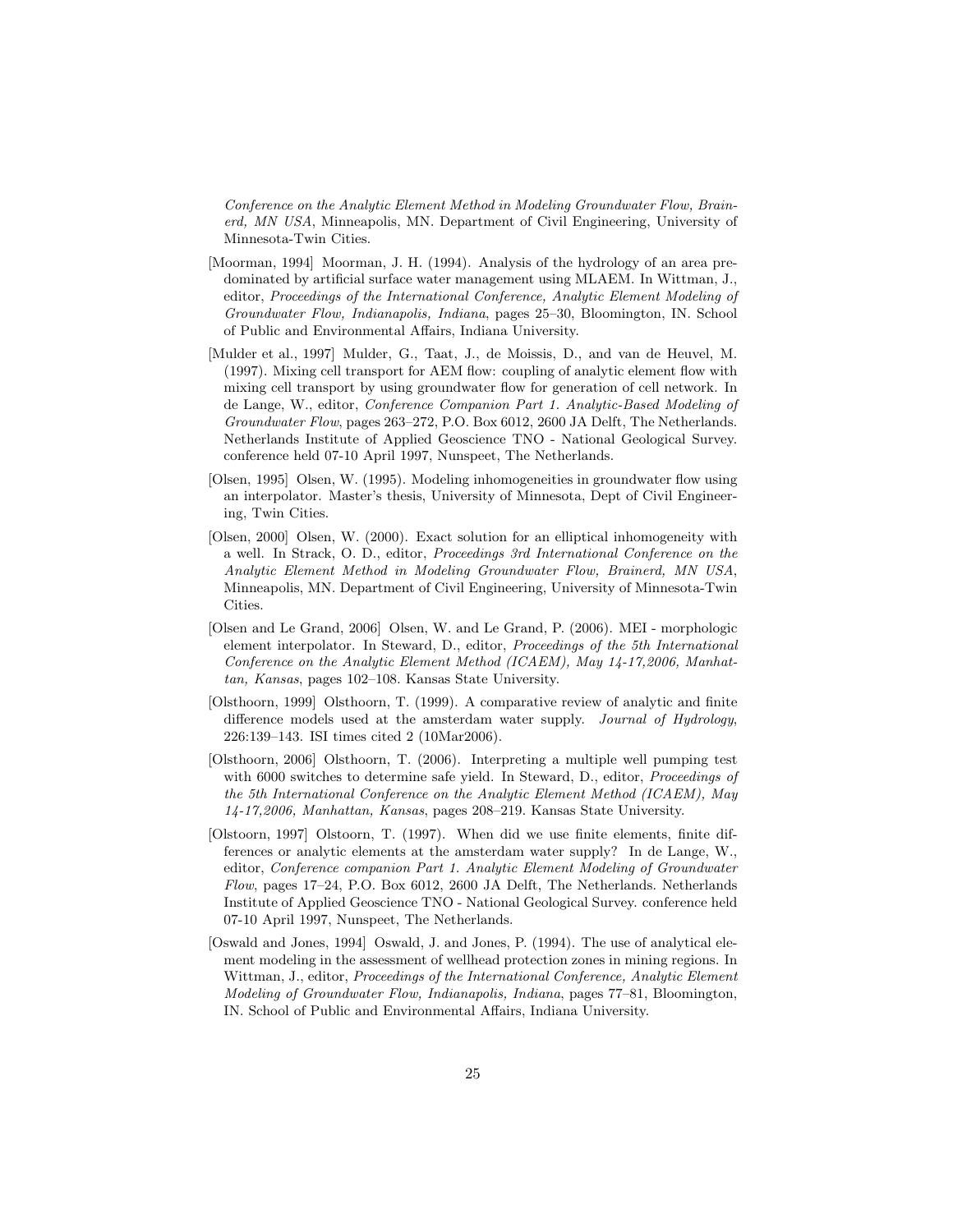- [Paleologos et al., 2005] Paleologos, E., Sarris, T., and Tolika, M. (2005). Integration of an analytic element model in a stochastic analysis of infiltration into a complex unconfined aquifer system. Journal of Hydroinformatics, 7(1):53–59.
- [Pennings, 2000] Pennings, R. (2000). The singular behavior near the endpoint of a semi-confining boundary in the vertical plane. In Strack, O. D., editor, *Proceed*ings 3rd International Conference on the Analytic Element Method in Modeling Groundwater Flow, Brainerd, MN USA, Minneapolis, MN. Department of Civil Engineering, University of Minnesota-Twin Cities.
- [Perry, 1993] Perry, A. (1993). Hydrologic models used by the u. s. bureau of mines. In Proceedings of the Federal Interagency Workshop on Hydrologic Modeling Demands for the 90's, pages 1–16 to 1–23. US Geological Survey Water-Resources Investigations Report 93-4018. Minflo - macintosh aem model.
- [Peterson and Steward, 2006] Peterson, J. and Steward, D. (2006). Groundwater economics: object oriented, integrated studies using the AEM. In Steward, D., editor, Proceedings of the 5th International Conference on the Analytic Element Method (ICAEM), May 14-17,2006, Manhattan, Kansas, pages 27–31. Kansas State University.
- [Power, 1990] Power, B. (1990). Estimation of aquifer parameters for use in the analytic element method. Master's thesis, University of Minnesota-Twin Cities, Dept. of Civil Engineering. Dialog Corp SciSearch times cited 1 (26Apr2006).
- [Power and Barnes, 1993] Power, B. and Barnes, R. (1993). Model calibration techniques for use with the analytic element method. Ground Water, 31:91–97. ISI times cited 3 (10Mar2006).
- [Power, 1994] Power, B. F. (1994). Model parameter estimation techniques for analytic element models. In Wittman, J., editor, Proceedings of the International Conference, Analytic Element Modeling of Groundwater Flow, Indianapolis, Indiana, pages 143–149, Bloomington, IN. School of Public and Environmental Affairs, Indiana University.
- [Power, 2006] Power, B. F. (2006). Partially penetrating well capture zones a simple analytic toolset. In Steward, D., editor, Proceedings of the 5th International Conference on the Analytic Element Method (ICAEM), May 14-17,2006, Manhattan, Kansas, pages 174–181. Kansas State University.
- [Rabideau et al., 2007] Rabideau, A., Craig, J., Silavisesrith, W., Fredrick, K., Flewelling, D., Janković, I., Becker, M., Bandilla, K., and Matott, S. (2007). Analytic modeling of super-regional groundwater flow: Concepts and tools for automated model configuration. Journal of Hydrologic Engineering, doi:10.1061/(ASCE)1084-069912:1(83).
- [Rabideau et al., 2005] Rabideau, A., Matott, L., Janković, I., J.R. Craig, J. R., and Becker, M. (2005). Influence of numerical precision on the calibration of AEMbased groundwater flow models. Environmental Geology, 48(1):57–67.
- [Raghavan, 2002] Raghavan, V. (2002). A comparison between gradient-based and heuristic algorithms for inverse modeling of two-dimensional groundwater flow. Master's thesis, University at Buffalo-State University of New York, Dept. of Civil, Structural, and Environmental Engineering.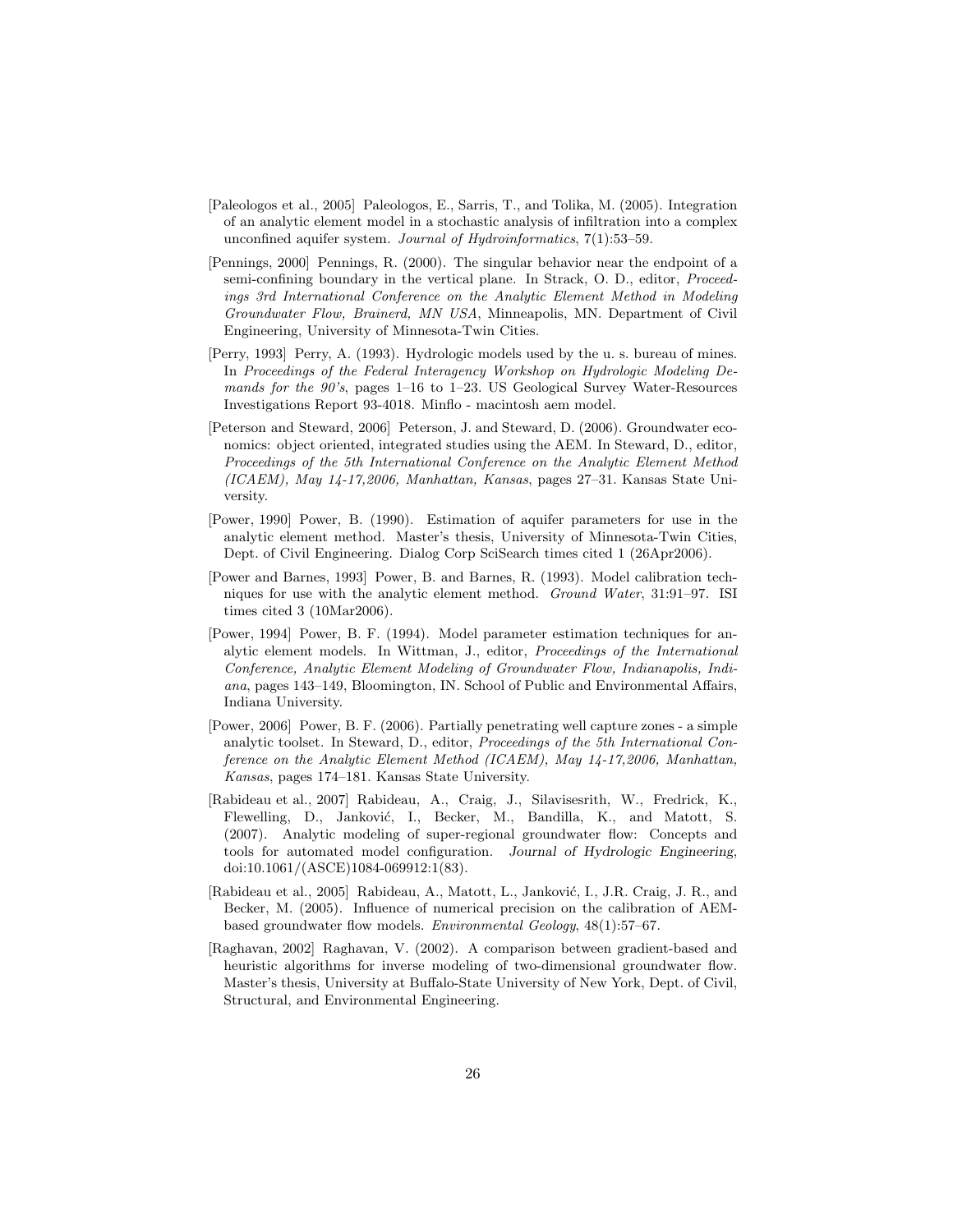- [Ranganathan, 2002] Ranganathan, G. (2002). Analytic-based solution for threedimensional groundwater flow with a well. Master's thesis, University at Buffalo-State University of New York, Dept. of Civil, Structural, and Environmental Engineering.
- [Raymond et al., 2006] Raymond, H., Bondoc, M., McGinnes, J., Metropulos, K., Heides, P., Reed, A., and Saines, S. (2006). Using analytic element models to delineate drinking water source protection areas. Ground Water, 44(1):16–23.
- [Ring, 1994] Ring, T. (1994). Analytic element modeling on the yakima indian reservation: applications to water management and protection. In Wittman, J., editor, Proceedings of the International Conference, Analytic Element Modeling of Groundwater Flow, Indianapolis, Indiana, pages 37–40, Bloomington, IN. School of Public and Environmental Affairs, Indiana University.
- [Robertson et al., 2003] Robertson, D., Rose, W., and Saad, D. (2003). Water quality and effects of changes in phosphorus loading to Muskellunge Lake, Vilas County, Wisconsin. Water-Resources Investigations Report 034011, USGS. http://water.usgs.gov/pubs/wri/wri034011/pdf/03-4011 musky lake.pdf.
- [Robertson et al., 2005] Robertson, D., Rose, W., and Saad, D. (2005). Water quality, hydrology and phosphorus loading to Little St. Germain Lake, Wisconsin, with special emphasis on the effects of winter aeration and ground-water inputs. Scientific Investigations Report 055071, USGS. http://water.usgs.gov/pubs/sir/2005/5071/pdf/SIR 2005-5071.pdf.
- [Rumbaugh, 1993] Rumbaugh, J. (1993). Combining analytic element and finite element techniques for contaminant transport analyses. In Proceedings of the 1993 Groundwater Modeling Conference, Golden, Colorado, pages 77–86.
- [Salisbury, 1992] Salisbury, M. (1992). Control equation formulation for circular inhomogeneities in the analytic element method. Master's thesis, Univ. of Minnesota-Twin Cites, Dept. of Civil Engineering.
- [Salisbury and Barnes, 1994] Salisbury, M. L. and Barnes, R. J. (1994). Control equation formulation for circular inhomogeneities in the analytic element method. In Wittman, J., editor, Proceedings of the International Conference, Analytic Element Modeling of Groundwater Flow, Indianapolis, Indiana, pages 157–161, Bloomington, IN. School of Public and Environmental Affairs, Indiana University.
- [Sarris et al., 2003] Sarris, T., Tolika, M., and Paleologos, E. (2003). Quantification of the effect of infiltration rate in the Savannah River Site, SC using analytic elements. In Graillot, D., editor, Proceedings of the 4th International Conference on the Analytic Element Method for the Modeling of Groundwater Flow and the Applications in Environmental Sciences, Ecole Nationale Superiere de Mines, Saint-Etienne, France, 20-21 November.
- [Seaberg and Hansen, 2000] Seaberg, J. and Hansen, D. (2000). Modeling regional inter-aquifer leakage in the twin cities metropolitan groundwater model. In Strack, O. D., editor, Proceedings 3rd International Conference on the Analytic Element Method in Modeling Groundwater Flow, Brainerd, MN USA, Minneapolis, MN. Department of Civil Engineering, University of Minnesota-Twin Cities.
- [Seaberg et al., 1997] Seaberg, J., Hansen, D., Block, B., Streitz, A., and Bakker, M. (1997). Development of a regional groundwater flow model for the twin cities. In Conference Companion Part 1. Analytic Modeling of Groundwater Flow, pages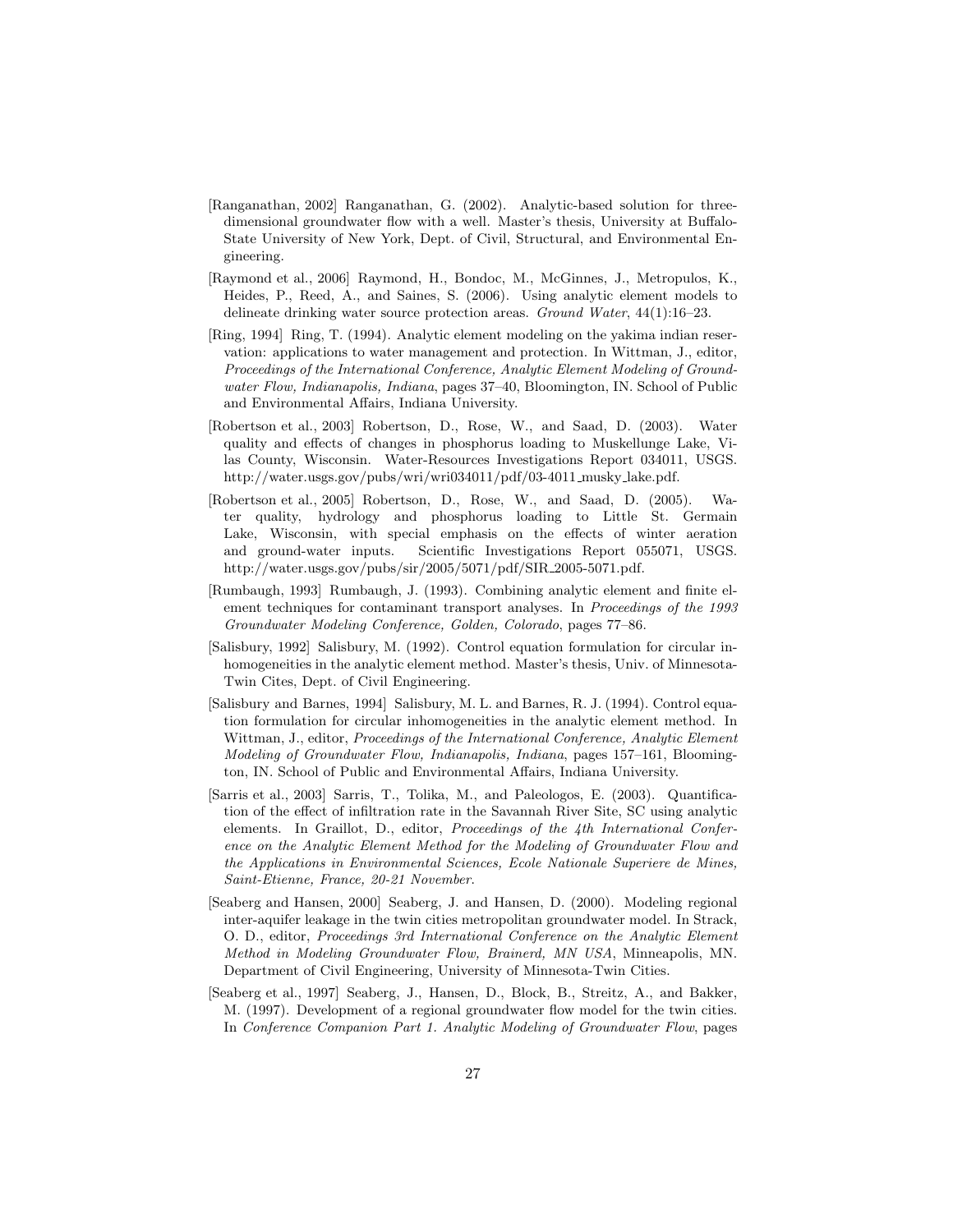58–75, P.O. Box 6012, 2600 JA Delft, The Netherlands. Netherlands Institute of Applied Geoscience TNO - National Geological Survey. conference held 07-10 April 1997, Nunspeet, The Netherlands.

- [Seaberg and Vogan, 1994] Seaberg, J. K. and Vogan, J. L. (1994). Use of analytic element groundwater flow modeling to evaluate funnel-and-gate technology for insiture groundwater remediation. In Wittman, J., editor, Proceedings of the International Conference, Analytic Element Modeling of Groundwater Flow, Indianapolis, Indiana, pages 47–53, Bloomington, IN. School of Public and Environmental Affairs, Indiana University.
- [Simpkins, 2006] Simpkins, W. (2006). A multiscale investigation of ground water flow at Clear Lake, Iowa. Ground Water, 44(1):35–46. ISI Times Cited: 1 (26Apr2006).
- [Spiller et al., 2000] Spiller, M., Hamelmann, W., Demny, G., Ababou, R., and Kongeter, J. (2000). Modeling flow in heterogeneous single fractures using AEM. In Strack, O. D., editor, Proceedings 3rd International Conference on the Analytic Element Method in Modeling Groundwater Flow, Brainerd, MN USA, Minneapolis, MN. Department of Civil Engineering, University of Minnesota-Twin Cities.
- [Stein and Zaadnoordijk, 1999] Stein, A. and Zaadnoordijk, W. (1999). Improved parameter estimation for hydrological models using weighted object functions. Hydrological Processes, 13(9):1315–1328. ISI Times Cited 1 (25Apr2006).
- [Steward, 1998] Steward, D. (1998). Stream surfaces in two-dimensional and threedimensional divergence-free flows. Water Resources Research, 34(5):1345-1350. ISI times cited 6.
- [Steward, 1999] Steward, D. (1999). Three-dimensional analysis of the capture of contaminated leachate by fully penetrating, partially penetrating, and horizontal wells. Water Resources Research, 35:461–468. ISI times cited 7.
- [Steward, 2001] Steward, D. (2001). A vector potential for a partially penetrating well and flux in an approximate method of images. In *Proceedings of The Royal Society* of London Series A- Mathematical Physical And Engineering Sciences, volume 457, pages 2093–2111. ISI times cited 1.
- [Steward, 2002] Steward, D. (2002). A vector potential and exact flux through surfaces using lagrange and stokes stream functions. In Proceedings of The Royal Society of London Series A- Mathematical Physical And Engineering Sciences, volume 458, pages 489–509.
- [Steward, 2003] Steward, D. (2003). Mainstreaming the analytic element method through GIS technolgy. In Graillot, D., editor, Proceedings of the 4th International Conference on the Analytic Element Method for the Modeling of Groundwater Flow and the Applications in Environmental Sciences, Ecole Nationale Superiere de Mines, Saint-Etienne, France, 20-21 November.
- [Steward and Chacon, 2006] Steward, D. and Chacon, S. (2006). Modeling groundwater flow in a sloping aquifer using an AEM stepping model. In Steward, D., editor, Proceedings of the 5th International Conference on the Analytic Element Method (ICAEM), May 14-17,2006, Manhattan, Kansas, pages 139–140. Kansas State University.
- [Steward and Janković, 2001] Steward, D. and Janković, I. (2001). Deformation of stream surfaces in steady axi-symmetric flow. Water Resources Research, 37(2):307–315. ISI times cited 3.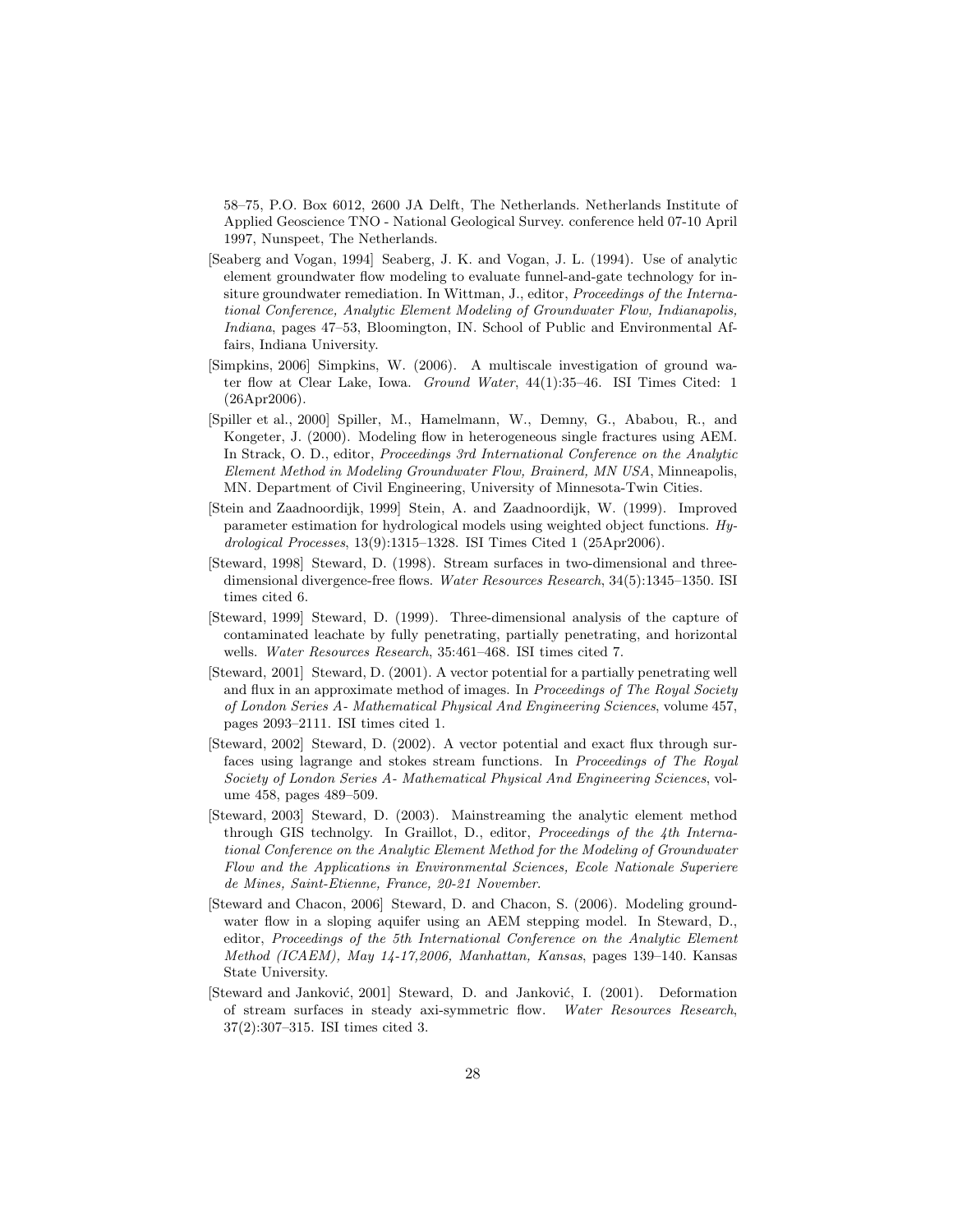- [Steward and Jin, 2001] Steward, D. and Jin, W. (2001). Gaining and losing sections of horizontal wells. Water Resources Research, 37:2677–2685.
- [Steward and Jin, 2003] Steward, D. and Jin, W. (2003). Drawdown and capture zone topology for non-vertical wells. Water Resources Research, 39(8):1219. doi 10.1029/2002WR001709.
- [Steward and Jin, 2006] Steward, D. and Jin, W. (2006). Uniform head in horizontal and vertical wells. Ground Water, 44(1):8690.
- [Steward, 1994] Steward, D. R. (1994). Implementation of curvilinear analytic elements in a computer model. In Wittman, J., editor, Proceedings of the International Conference, Analytic Element Modeling of Groundwater Flow, Indianapolis, Indiana, pages 191–194, Bloomington, IN. School of Public and Environmental Affairs, Indiana University.
- [Steward, 1996] Steward, D. R. (1996). Vector potential functions and stream surfaces in three-dimensional groundwater flow. PhD thesis, Univ. of Minnesota-Twin Cities (Chair: Otto D.L. Strack). Dialog Corp SciSearch times cited 5 (26Apr2006).
- [Steward and Ahring, 2009] Steward, D. R. and Ahring, T. S. (2009). An analytic solution for groundwater uptake by phreatophytes spanning spatial scales from plant to field to regional. J Eng Math,  $64(2):85-103$ . doi  $10.1007/s10665-008-9255$ x.
- [Steward and Allen, 2013] Steward, D. R. and Allen, A. J. (2013). The analytic element method for rectangular gridded domains, benchmark comparisons and application to the high plains aquifer. Advances in Water Resources. http://dx.doi.org/10.1016/j.advwatres.2013.07.009, open access.
- [Steward and Bernard, 2006] Steward, D. R. and Bernard, E. A. (2006). The synergistic powers of AEM and GIS geodatabase models in water resources studies. Ground Water, 44(1):56–61. ISI Times Cited: 1 (26Apr2006).
- [Steward et al., 2008] Steward, D. R., Grand, P. L., Jankovic, I., and Strack, O. D. (2008). Analytic formulation of cauchy integrals for boundaries with curvilinear geometry. Proceedings of the Royal Society A: Mathematical, Physical and Engineering Sciences, 464(2089):223–248.
- [Steward et al., 2009] Steward, D. R., Peterson, J. M., Yang, X., Bulatewicz, T., Herrera-Rodriguez, M., Mao, D., and Hendricks, N. (2009). Groundwater economics: an object-oriented foundation for integrated studies of irrigate agricultural systems. Water Resources Research, 45(W05430):15pp. doi 10.1029/2008WR007149.
- [Stoepker and de Lange, 2003] Stoepker, K. and de Lange, W. (2003). A regional groundwater model in the danish-german border area. In Graillot, D., editor, Proceedings of the 4th International Conference on the Analytic Element Method for the Modeling of Groundwater Flow and the Applications in Environmental Sciences, Ecole Nationale Superiere de Mines, Saint-Etienne, France, 20-21 November.
- [Stoepker, 1994] Stoepker, K. E. (1994). MLDIGIT, a geometrically-oriented preprocessor for the AEM. In Wittman, J., editor, Proceedings of the International Conference, Analytic Element Modeling of Groundwater Flow, Indianapolis, Indiana, pages 119–122, Bloomington, IN. School of Public and Environmental Affairs, Indiana University.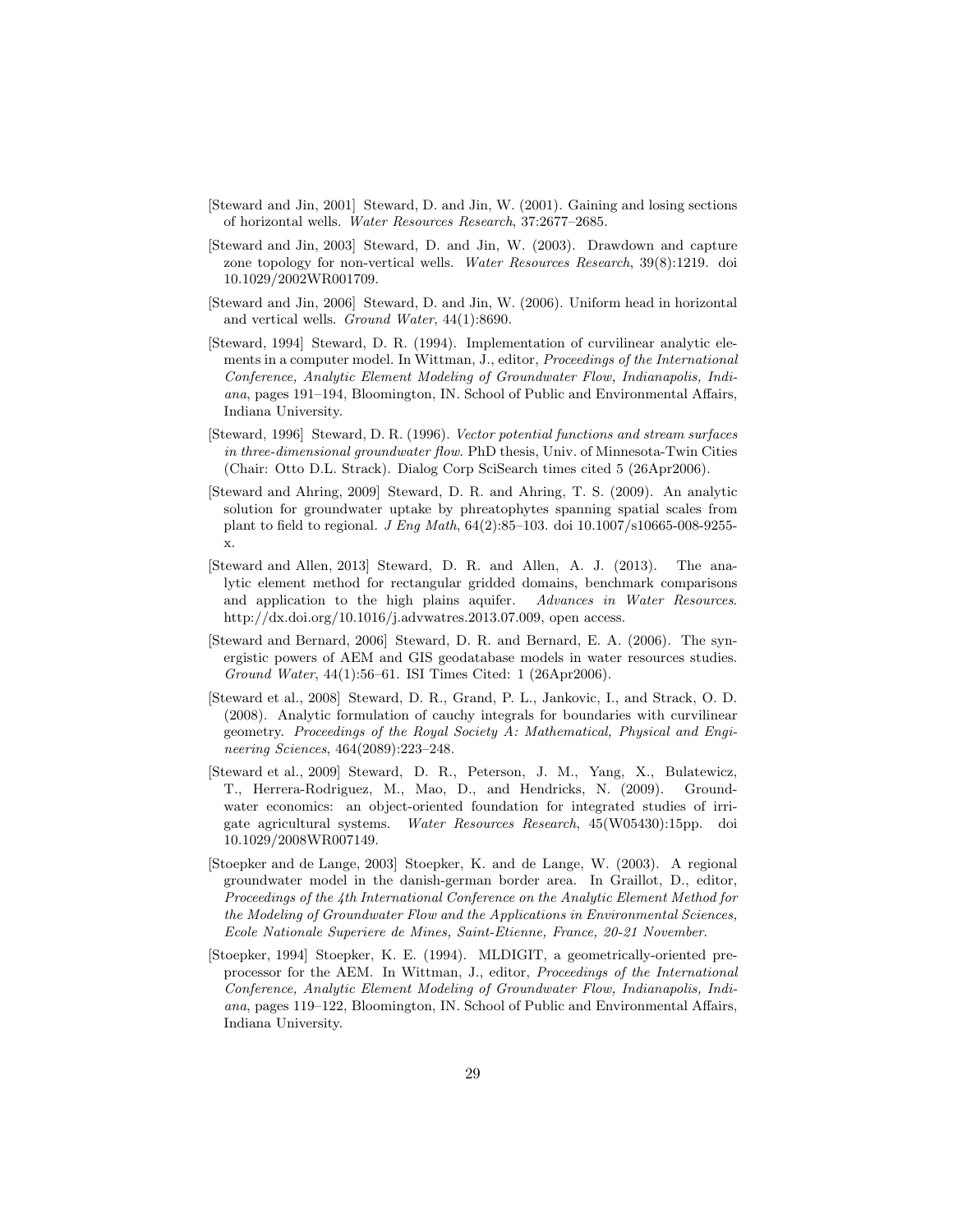- [Strack, 1982a] Strack, O. (1982a). Analytic modeling of flow in a permeable fissured medium. Report PLN-4005 UC-70, Battelle Pacific Northwest Laboratory, Richland, WA. ISI times cited 9.
- [Strack, 1982b] Strack, O. (1982b). Het analytische element in de groundwatermechanica. Civiele  $\mathcal{C}$  bouwkundinge techniek, Techniek en Wetenschap, 1(2):38–43.
- [Strack, 1984] Strack, O. (1984). Three-dimensional streamlines in Dupuit-Forchheimer models. Water Resour. Res., 20(7):812–822. ISI times cited 21.
- [Strack, 1985] Strack, O. (1985). An application of determining streamlines in a Dupuit-Forchheimer model. Hydrol. Science and Technol., 1(1):17-23.
- [Strack, 1987a] Strack, O. (1987a). Application and demonstration of analytic element models. In Proceedings of the NWWA Conference on Solving Ground Water Problems with Models, page 14641474, Dublin, Ohio. National Water Well Association.
- [Strack, 1987b] Strack, O. (1987b). The analytic element method for regional groundwater modeling. In PROCEEDINGS SOLVING GROUND WATER PROBLEMS WITH MODELS, pages 929-941, DENVER, CO. NGWA.
- [Strack, 1989a] Strack, O. (1989a). The analytic element method; an overview. Hydrol. Science and Technol., 4(1-4):377–379.
- [Strack, 1989b] Strack, O. (1989b). Groundwater Mechanics. Prentice Hall, Englewood Cliffs, NJ. Dialog Corp SciSearch times cited 182 (26Apr2006).
- [Strack, 1989c] Strack, O. (1989c). Multi-layer aquifer modeling using the analytic element method. In SOLVING GROUND WATER PROBLEMS WITH MODELS (PROCEEDINGS OF THE FOURTH INTERNATIONAL CONFERENCE ON THE USE OF MODELS TO ANALYZE AND FIND WORKING SOLUTIONS TO GROUND WATER PROBLEMS, pages 1–12, INDIANAPOLIS, IN. NWWA.
- [Strack, 1992] Strack, O. (1992). A mathematical model for dispersion with a moving front in groundwater. Water Resour. Res., 28(11):2973–2980. ISI times cited 9.
- [Strack, 1995] Strack, O. (1995). A Dupuit-Forchheimer model for three-dimensional flow with variable density. Water Resour. Res., 31(12):3007-3017. Dialog Corp SciSearch times cited 7 (26Apr2006).
- [Strack, 1997] Strack, O. (1997). Principles of the analytic element method. In de Lange, W., editor, Conference companion Part1. Analytic Element Modeling of Groundwater Flow, pages 25–35, P.O. Box 6012, 2600 JA Delft, The Netherlands. Netherlands Institute of Applied Geoscience TNO - National Geological Survey. conference held 07-10 April 1997, Nunspeet, The Netherlands.
- [Strack, 1999] Strack, O. (1999). Principles of the analytic element method. Journal of Hydrology, 226:128–138. Google Scholar cited by 11 (29Mar2006), ISI times cited 12 (10Mar2006).
- [Strack, 2000a] Strack, O. (2000a). Distribution and jumps in leakage and leakage gradient. In Strack, O. D., editor, Proceedings 3rd International Conference on the Analytic Element Method in Modeling Groundwater Flow, Brainerd, MN USA, Minneapolis, MN. Department of Civil Engineering, University of Minnesota-Twin Cities.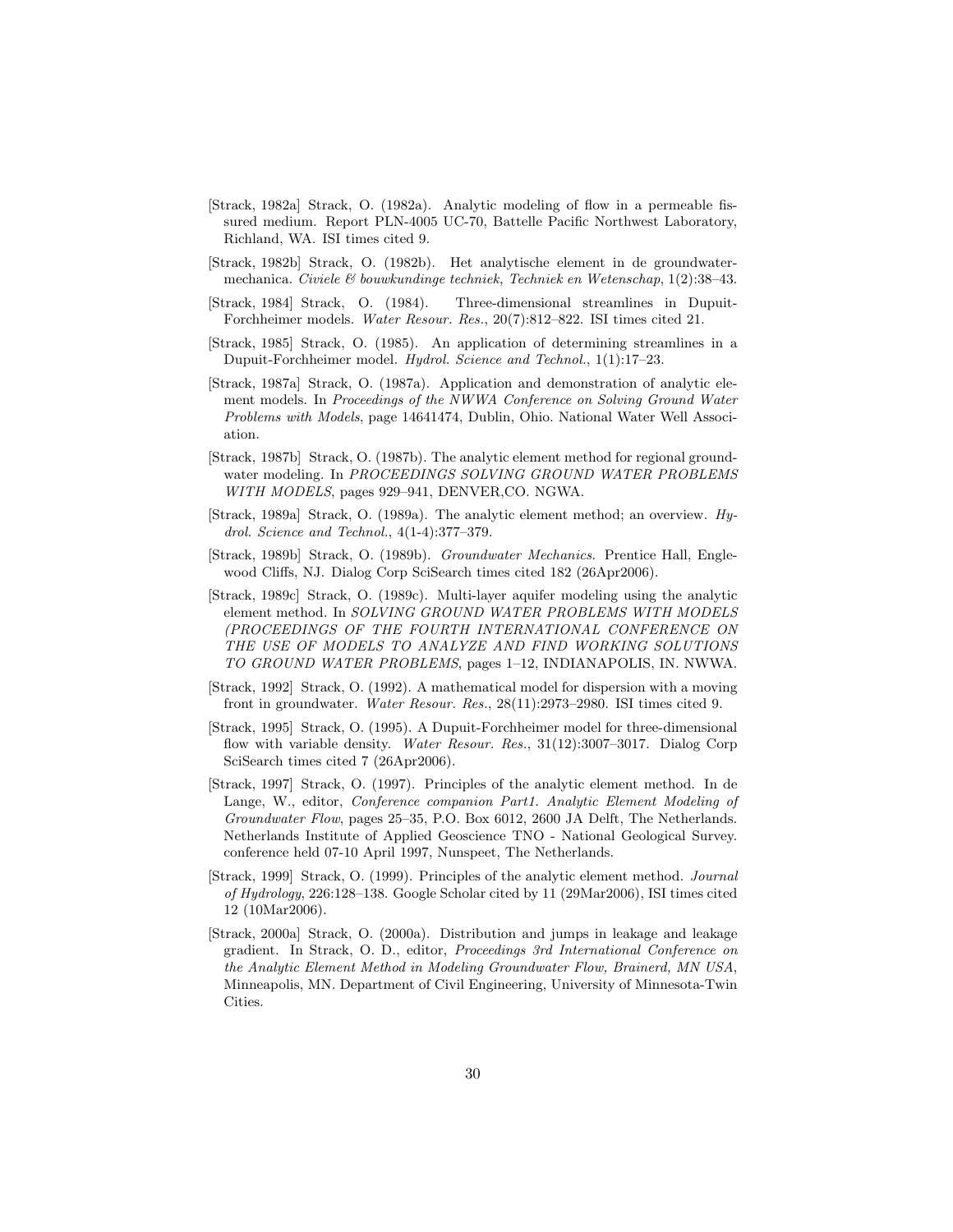- [Strack, 2000b] Strack, O. (2000b). Future development in the analytic element method: ten challenges. In Strack, O. D., editor, Proceedings 3rd International Conference on the Analytic Element Method in Modeling Groundwater Flow, Brainerd, MN USA, Minneapolis, MN. Department of Civil Engineering, University of Minnesota-Twin Cities.
- [Strack, 2000c] Strack, O. (2000c). Key design elements in an object oriented approach to progamming analytic elements; suggestions based on programming experience with MLAEM. In Strack, O. D., editor, Proceedings 3rd International Conference on the Analytic Element Method in Modeling Groundwater Flow, Brainerd, MN USA, Minneapolis, MN. Department of Civil Engineering, University of Minnesota-Twin Cities.
- [Strack, 2000d] Strack, O. (2000d). Line elements for leakage. In Strack, O. D., editor, Proceedings 3rd International Conference on the Analytic Element Method in Modeling Groundwater Flow, Brainerd, MN USA, Minneapolis, MN. Department of Civil Engineering, University of Minnesota-Twin Cities.
- [Strack, 2003a] Strack, O. (2003a). Autobiographical sketch of otto d.l. strack. Ground Water, 41(4):550–554. ISI Times Cited: 1 (26Apr2006).
- [Strack, 2003b] Strack, O. (2003b). Theory and applications of the analytic element method. Reviews of Geophysics, 41(2):1005. doi:10.1029/2002RG000111, Google Scholar cited by 5 (29Mar2006), ISI times cited 5 (10Mar2006).
- [Strack, 2006a] Strack, O. (2006a). Discharge potential for a pond with elliptical boundary. In Steward, D., editor, Proceedings of the 5th International Conference on the Analytic Element Method (ICAEM), May 14-17,2006, Manhattan, Kansas, pages 165–171. Kansas State University.
- [Strack, 2009a] Strack, O. (2009a). The generating analytic element approach with application to the modified Helmholtz equation. Journal of Engineering Mathematics, 64(2):163–191.
- [Strack, 2009b] Strack, O. (2009b). Using wirtinger calculus and holomorphic matching to obtain the discharge potential for an elliptical pond. Water Resour. Res., 45(W01409). doi:10.1029/2008WR007128.
- [Strack et al., 1994] Strack, O., Anderson, E., Bakker, M., Olsen, W., Panda, J., Pennings, R., and Steward, D. (1994). CZAEM User's Guide: modeling capture zones of ground-water wells using analytic elements. Report EPA/600/R-94/174, U.S. Environmental Protection Agency. Dialog Corp SciSearch cited by 4 (26Apr2006).
- [Strack and Bakker, 1995] Strack, O. and Bakker, M. (1995). Validation of a Dupuit-Forchheimer formulation for flow with variable density. Water Resour. Res., 31(12):3019–3024. Dialog Corp SciSearch times cited 3 (26Apr2006).
- [Strack and Barnes, 2003] Strack, O. and Barnes, R. (2003). Combining threedimensional and two-dimensional analytic elements in general settings. In Graillot, D., editor, Proceedings of the 4th International Conference on the Analytic Element Method for the Modeling of Groundwater Flow and the Applications in Environmental Sciences, Ecole Nationale Superiere de Mines, Saint-Etienne, France, 20-21 November.
- [Strack and Barnes, 2006] Strack, O. and Barnes, R. (2006). An application of the analytic element method to linear elasticity. In Steward, D., editor, Proceedings of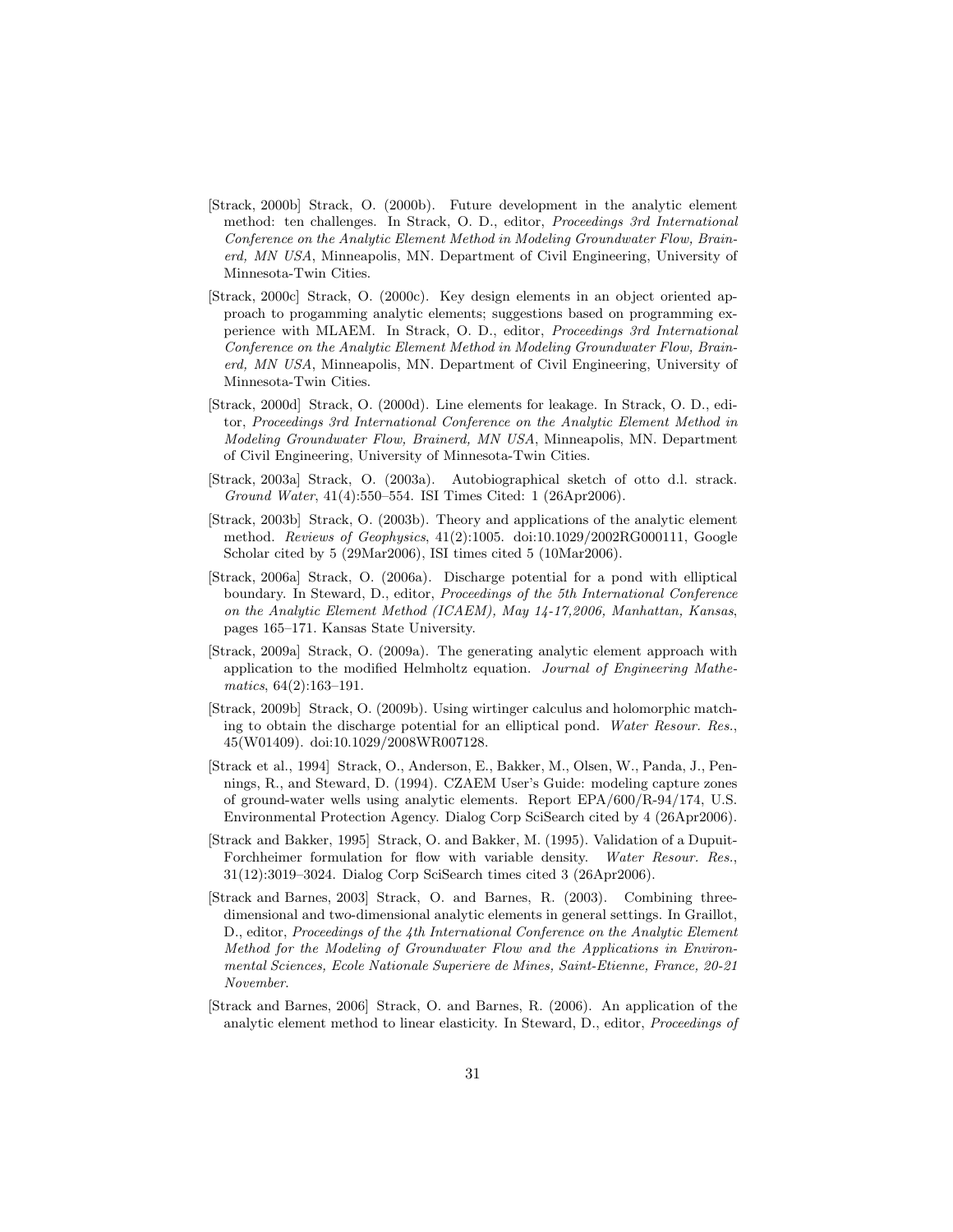the 5th International Conference on the Analytic Element Method (ICAEM), May 14-17,2006, Manhattan, Kansas, pages 12–23. Kansas State University.

- [Strack et al., 2003] Strack, O., Barnes, R., and Verruijt, A. (2003). Vertically integrated flows and the Dupuit-Forchheimer approximation. In Graillot, D., editor, Proceedings of the 4th International Conference on the Analytic Element Method for the Modeling of Groundwater Flow and the Applications in Environmental Sciences, Ecole Nationale Superiere de Mines, Saint-Etienne, France, 20-21 November.
- [Strack et al., 1989] Strack, O., Barr, K., Robertson, S., and Seaberg, J. (1989). Single- and multi-layer applications of analytic element modeling. In SOLVING GROUND WATER PROBLEMS WITH MODELS (PROCEEDINGS OF THE FOURTH INTERNATIONAL CONFERENCE ON THE USE OF MODELS TO ANALYZE AND FIND WORKING SOLUTIONS TO GROUND WATER PROB-LEMS, pages 359–369, INDIANAPOLIS,IN. NWWA.
- [Strack and Fairbrother, 1997] Strack, O. and Fairbrother, M. (1997). Numerical solution of the differential equation for moving front dispersion. Journal of Hydrology, 194:164–179. ISI times cited 1 (22Apr2006).
- [Strack et al., 1987] Strack, O., Fitts, C., and Zaadnoordijk, W. (1987). Application and demonstration of analytic element models. In PROCEEDINGS SOLVING GROUND WATER PROBLEMS WITH MODELS, DENVER, CO. NGWA.
- [Strack and Haitjema, 1981a] Strack, O. and Haitjema, H. (1981a). Modeling double aquifer flow using a comprehensive potential and distributed singularities: 1. solution for homogenous permeability. Water Resour. Res.,  $17(5)$ :1535 –1549. Dialog Corp SciSearch times cited 20 (26Apr2006).
- [Strack and Haitjema, 1981b] Strack, O. and Haitjema, H. (1981b). Modeling double aquifer flow using a comprehensive potential and distributed singularities: 2. solution for inhomogeneous permeabilities. Water Resources Research, 17(5):1551– 1560. Dialog Corp SciSearch times cited 32 (26Apr2006).
- [Strack et al., 1980] Strack, O., Haitjema, H., and Melnyk, J. (1980). Inter-active modeling of the aquifers near the Tennessee-Tombigbee waterway. In IFAC, Water and Related Land Resource Systems, pages 317–, Cleveland, OH.
- [Strack and Janković, 1999] Strack, O. and Janković, I. (1999). A multi-quadric area-sink for analytic element modeling of groundwater flow. Journal of Hydrology, 226:188–196. Google Scholar cited by 7 (29Mar2006), ISI times cited 5 (10Mar2006).
- [Strack et al., 1999] Strack, O., Janković, I., and Barnes, R. (1999). The superblock approach for the analytic element method. Journal of Hydrology, 226:179–187. Google Scholar cited by 9 (29Mar2006), ISI times cited 12 (10Mar2006).
- [Strack and Namazi, 2014] Strack, O. and Namazi, T. (2014). A new formulation for steady multiaquifer flow: an analytic element for piecewise constant infiltration. Water Resources Research, 50:7939–7956. doi:10.1002/2014WR015479.
- [Strack, 2005] Strack, O. D. L. (2005). Comment on "Steady two-dimensional groundwater flow through many elliptical inhomogeneities" by Raghavendra Suribhatla, Mark Bakker, Karl Bandilla, and Igor Jankovic. Water Resources Research, 41(11). ISI Times Cited: 1 (26Apr2006).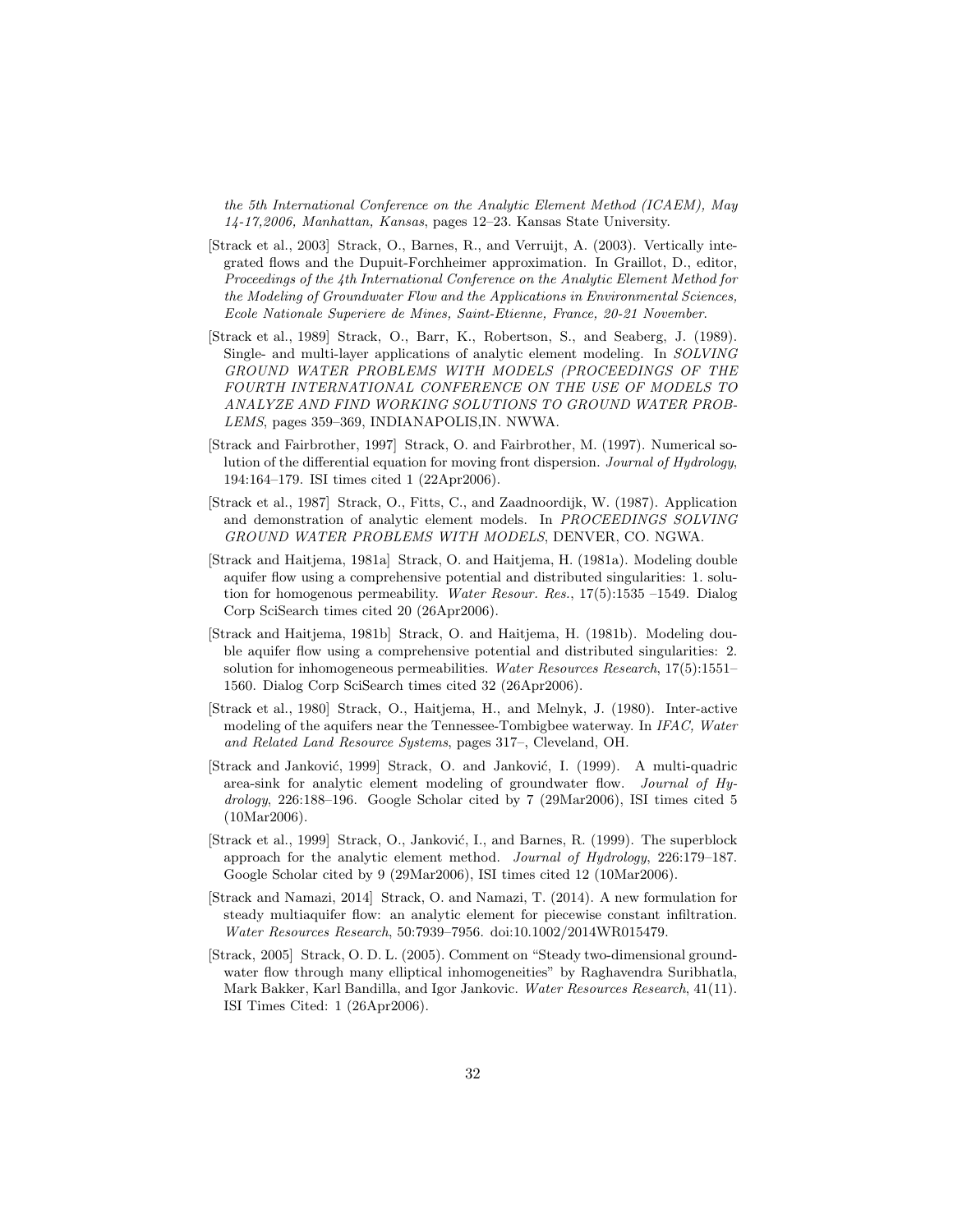- [Strack, 2006b] Strack, O. D. L. (2006b). The development of new analytic elements for transient flow and multiaquifer flow. Ground Water, 44(1):91–98. ISI times cited 1 (26Apr2006).
- [Strack et al., 2006] Strack, O. D. L., Barnes, R. J., and Verruijt, A. (2006). Vertically integrated flows, discharge potential, and the Dupuit-Forchheimer approximation. Ground Water, 44(1):72–75.
- [Streitz and Seaberg, 1997] Streitz, A. R. and Seaberg, J. K. (1997). The compilation, analysis, and use of databases for the Twin Cities Metropolitan Groundwater Model USA. In de Lange, W., editor, Conference Companion Part 2. Analytic-Based Modeling of Groundwater Flow, pages 407–422, P.O. Box 6012, 2600 JA Delft, The Netherlands. Netherlands Institute of Applied Geoscience TNO - National Geological Survey. conference held 07-10 April 1997, Nunspeet, The Netherlands.
- [Suribhatla et al., 2004] Suribhatla, R., Bakker, M., Bandilla, K., and Janković, I. (2004). Steady two-dimensional groundwater flow through many elliptical inhomogeneities. Water Resources Research, 40(4). ISI times cited 4 (10Mar2006).
- [Tolika and Paleologos, 2004] Tolika, M. and Paleologos, E. (2004). Groundwater modeling of a complex hydrologic system in South Carolina through the use of analytic elements. Water, Air, & Soil Pollution,  $4(4-5):215-226$ .
- [van der Meij and Minnema, 1999] van der Meij, J. and Minnema, B. (1999). Modelling of the effect of a sea-level rise and land subsidence on the evolution of the groundwater density in the subsoil of the northern part of the Netherlands. Journal of Hydrology, 226(3-4):152–166. ISI times cited 2 (10Mar2006).
- [van der Meij et al., 1997] van der Meij, J., Minnema, B., and Nieuwenhuis, H. (1997). Modeling of the effect of sea-level rise and land subsidence on the evolution of the groundwater density in the subsoil of the northern part of the netherlands. In de Lange, W., editor, Conference Companion Part 1. Analytic-Based Modeling of Groundwater Flow, pages 173–186, P.O. Box 6012, 2600 JA Delft, The Netherlands. Netherlands Institute of Applied Geoscience TNO - National Geological Survey. conference held 07-10 April 1997, Nunspeet, The Netherlands.
- [van Gerven and de Lange, 1994] van Gerven, M. W. and de Lange, W. J. (1994). Experiences with the new variable density module of MLAEM in a well-defined test area. In Wittman, J., editor, Proceedings of the International Conference, Analytic Element Modeling of Groundwater Flow, Indianapolis, Indiana, pages 171–176, Bloomington, IN. School of Public and Environmental Affairs, Indiana University.
- [van Gerven and Kortleve, 1997] van Gerven, M. W. and Kortleve, M. W. (1997). Modeling brackish groundwater flow at the berkheide deep well recharge project. In de Lange, W., editor, Conference Companion Part 1. Analytic-Based Modeling of Groundwater Flow, pages 165–172, P.O. Box 6012, 2600 JA Delft, The Netherlands. Netherlands Institute of Applied Geoscience TNO - National Geological Survey. conference held 07-10 April 1997, Nunspeet, The Netherlands.
- [van Vliet and de Lange, 2000] van Vliet, K. and de Lange, W. (2000). Some experiences with VARELS in MLAEM encountered in regional modeling of the central lakes are in The Netherlands from WINBOS, 1999. In Strack, O. D., editor, Proceedings 3rd International Conference on the Analytic Element Method in Modeling Groundwater Flow, Brainerd, MN USA, Minneapolis, MN. Department of Civil Engineering, University of Minnesota-Twin Cities.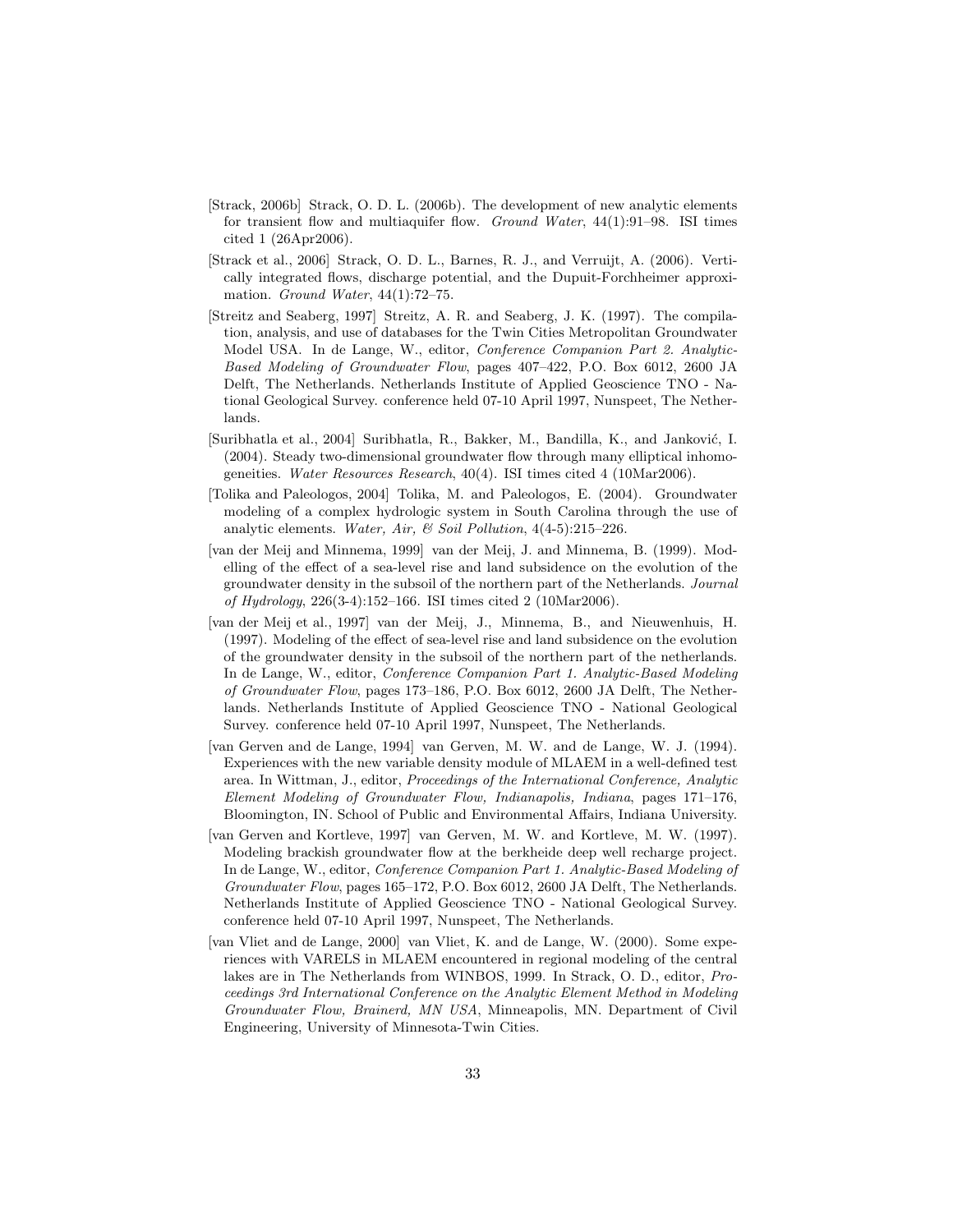- [Vermulst and de Lange, 1999] Vermulst, J. and de Lange, W. (1999). An analyticbased approach for coupling models for unsaturated and saturated groundwater flow at different scales. Journal of Hydrology, 226:262–273. ISI times cited 2.
- [Vermulst et al., 1997] Vermulst, J., Hoogeveen, J., and de Lange, W. (1997). Mona, an analytic-based interface for the connection between the dutch nationwide models for unsaturated and saturated groundwater flow. In de Lange, W., editor, Conference Companion Part 1. Analytic-Based Modeling of Groundwater Flow, pages 221–239, P.O. Box 6012, 2600 JA Delft, The Netherlands. Netherlands Institute of Applied Geoscience TNO - National Geological Survey. conference held 07-10 April 1997, Nunspeet, The Netherlands.
- [Verruijt, 1994] Verruijt, A. (1994). A comparison of analytic and finite elements. In Wittman, J., editor, *Proceedings of the International Conference, Analytic Element* Modeling of Groundwater Flow, Indianapolis, Indiana, pages 3–13, Bloomington, IN. School of Public and Environmental Affairs, Indiana University.
- [Warrick and Knight, 2002] Warrick, A. and Knight, J. (2002). Two-dimensional unsaturated flow through a circular inclusion. Water Resources Research, 38(7). 10.1029/2001 WR001041.
- [Warrick and Knight, 2004] Warrick, A. and Knight, J. (2004). Unsaturated flow through a spherical inclusion. Water Resources Research, 40. W05101,doi:10.1029/2003WR002890.
- [Wendland et al., 2004] Wendland, E., Batista, J., and Schulz, H. (2004). Coupling one-dimensional recharge solution to analytic element model: an approach for coastal aquifers in brazil. In Miller, C., Farthing, M., Gray, W., and Pinder, G., editors, Proceedings of the 15th International Conference on Computational Methods in Water Resources (CMWR XV), June 13-17, 2004 Chapel Hill, NC, USA. Elsevier. ISBN: 0-444-51769-3.
- [Willett et al., 1990] Willett, M., Haitjema, H., and Rupp, J. (1990). Modeling the effect of density flow on waste spreading during and after deep well injection. Hydrological Science and Technology, 6(1):4.
- [Wilsnack et al., 2005] Wilsnack, M. M., Kelson, V. P., and Wittman, J. F. (2005). An application of the analytic element method in modeling Florida Everglades hydrology. Journal of the American Water Resources Association, 41(1):67–76. ISI Times Cited: 1 (26Apr2006).
- [Wittman et al., 1996] Wittman, J., Haitjema, H., and Studebaker, L. (1996). Recycling input data during analytic element modeling in Marion County, Indiana. Water Resources Bulletin, 33(1):47–54.
- [Wittman, 2000] Wittman, J. F. (2000). Multi-scale modeling of groundwater to protect drinking water supplies. PhD thesis, Indiana University (Chair: Hendrick M. Haitjema).
- [Wuolo et al., 1995] Wuolo, R., Dahlstrom, D., and Fairbrother, M. (1995). Wellhead protection area delineation using the analytic element method of groundwater modeling. Ground Water, 33:71–83. ISI times cited 8 (10Mar2006).
- [Wuolo, 1994] Wuolo, R. W. (1994). Application of the "strata version" of the single layer analytic element model. In Wittman, J., editor, Proceedings of the International Conference, Analytic Element Modeling of Groundwater Flow, Indianapolis,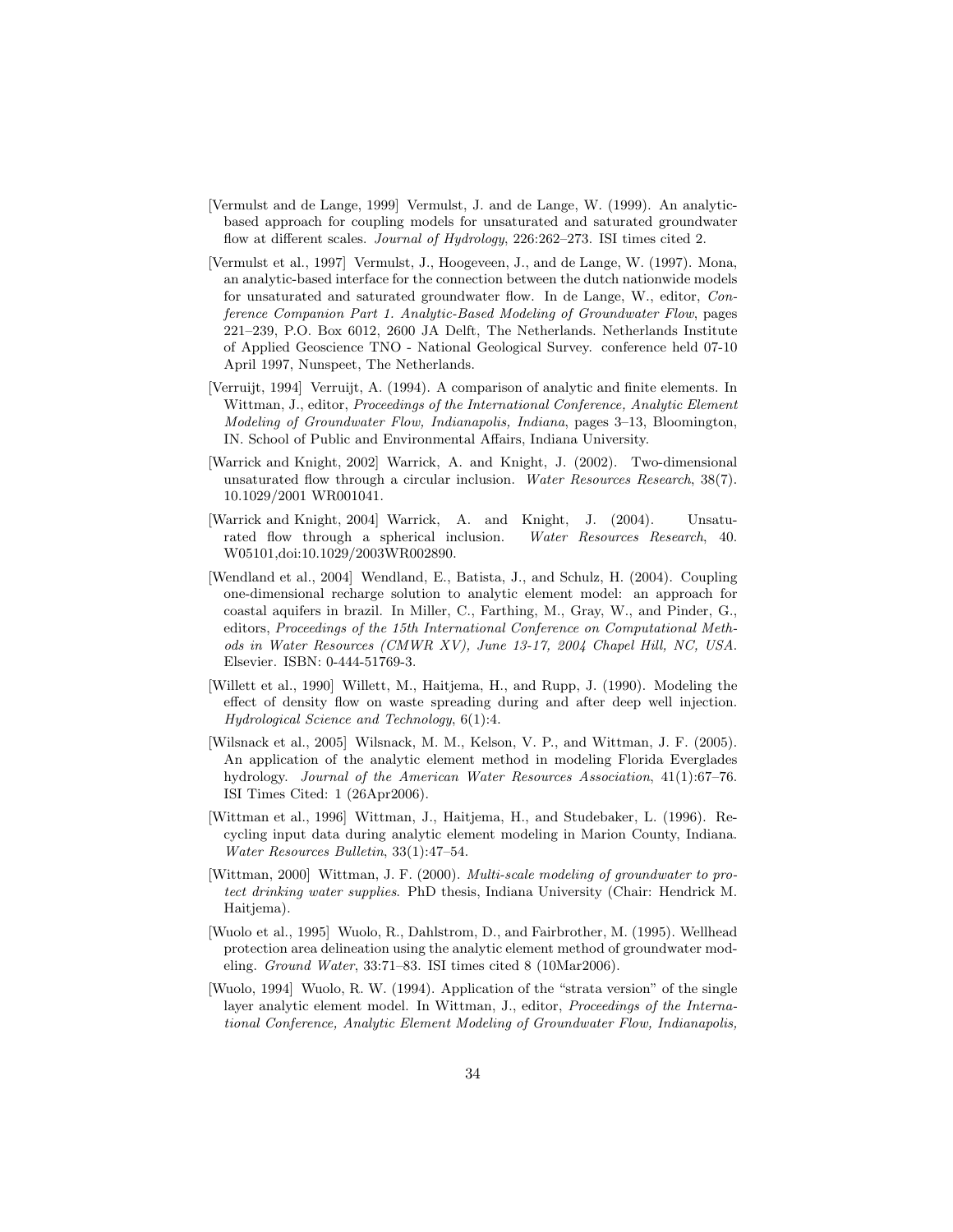Indiana, pages 107–111, Bloomington, IN. School of Public and Environmental Affairs, Indiana University.

- [Yager and Neville, 2002] Yager, R. and Neville, C. (2002). Software spotlight: GFLOW2000 — an analytical element ground water flow modeling system. Ground Water, 40:574–576.
- [Yang, 2003] Yang, X. (2003). Modeling transient groundwater flow using the genetic algorithm and the analytic element method. In Graillot, D., editor, Proceedings of the 4th International Conference on the Analytic Element Method for the Modeling of Groundwater Flow and the Applications in Environmental Sciences, Ecole Nationale Superiere de Mines, Saint-Etienne, France, 20-21 November.
- [Yang and Steward, 2006] Yang, X. and Steward, D. (2006). Creation of an Arc Hydro Groundwater GeoDatabase and its linkage with AEM. In Steward, D., editor, Proceedings of the 5th International Conference on the Analytic Element Method (ICAEM), May 14-17,2006, Manhattan, Kansas, pages 53–64. Kansas State University.
- [Zaadnoordijk, 1998] Zaadnoordijk, W. (1998). Transition from transient theis wells to steady thiem wells. Hydrological Sciences Journal-journal Des Sciences Hydrologiques, 43:859–873.
- [Zaadnoordijk, 2001] Zaadnoordijk, W. (2001). Analytical relations between model input statistics and output reliability for verification of a numerical groundwater model. In Proceed. Symp. S3, 6th IAHS Assembly, volume 269, pages 263–269, Wallingford UK. IAHS Press.
- [Zaadnoordijk, 2006] Zaadnoordijk, W. (2006). Building pit dewatering: Application of transient analytic elements. Ground Water, 44(1):106–110.
- [Zaadnoordijk and Strack, 1993] Zaadnoordijk, W. and Strack, O. (1993). Area-sinks in the analytic element method for transient groundwater flow. Water Resour. Res., 29(12):4121–4129. Google Scholar cited by 5 (29Mar2006), ISI times cited 9 (10Mar2006).
- [Zaadnoordijk, 1988] Zaadnoordijk, W. J. (1988). Analytic elements for transient groundwater flow. PhD thesis, University of Minnesota-Twin Cities, (Chair: Otto D.L. Strack). ISI times cited 3.
- [Zaadnoordijk, 1994] Zaadnoordijk, W. J. (1994). Analytic element program for transient flow. In Wittman, J., editor, Proceedings of the International Conference, Analytic Element Modeling of Groundwater Flow, Indianapolis, Indiana, pages 177–180, Bloomington, IN. School of Public and Environmental Affairs, Indiana University.
- [Zaadnoordijk, 1997a] Zaadnoordijk, W. J. (1997a). Convergence of flow around theis wells to a specified steady state. In de Lange, W., editor, *Conference Companion* Part 2. Analytic-Based Modeling of Groundwater Flow, pages 317–328, P.O. Box 6012, 2600 JA Delft, The Netherlands. Netherlands Institute of Applied Geoscience TNO - National Geological Survey. conference held 07-10 April 1997, Nunspeet, The Netherlands.
- [Zaadnoordijk, 1997b] Zaadnoordijk, W. J. (1997b). Modeling a density plume with MVAEM. In de Lange, W., editor, Conference Companion Part 1. Analytic-Based Modeling of Groundwater Flow, pages 143–145, P.O. Box 6012, 2600 JA Delft,